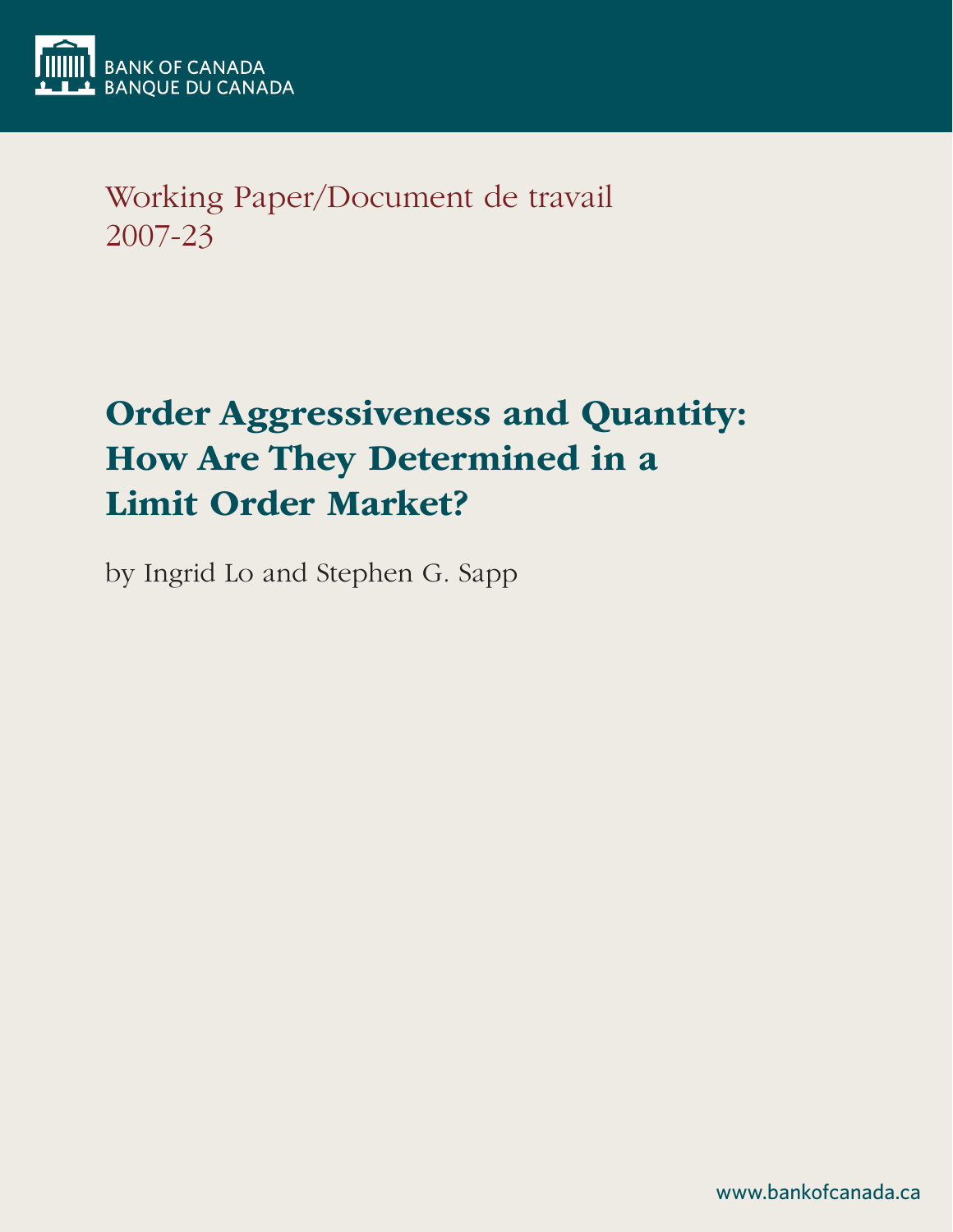Bank of Canada Working Paper 2007-23

March 2007

# **Order Aggressiveness and Quantity: How Are They Determined in a Limit Order Market?**

**by**

# **Ingrid Lo and<sup>1</sup> Stephen G. Sapp2**

1Financial Markets Department Bank of Canada Ottawa, Ontario, Canada K1A 0G9 ingridlo@bankofcanada.ca

2Richard Ivey School of Business University of Western Ontario London, Ontario, Canada N6A 3K7 ssapp@ivey.uwo.ca

Bank of Canada working papers are theoretical or empirical works-in-progress on subjects in economics and finance. The views expressed in this paper are those of the authors. No responsibility for them should be attributed to the Bank of Canada.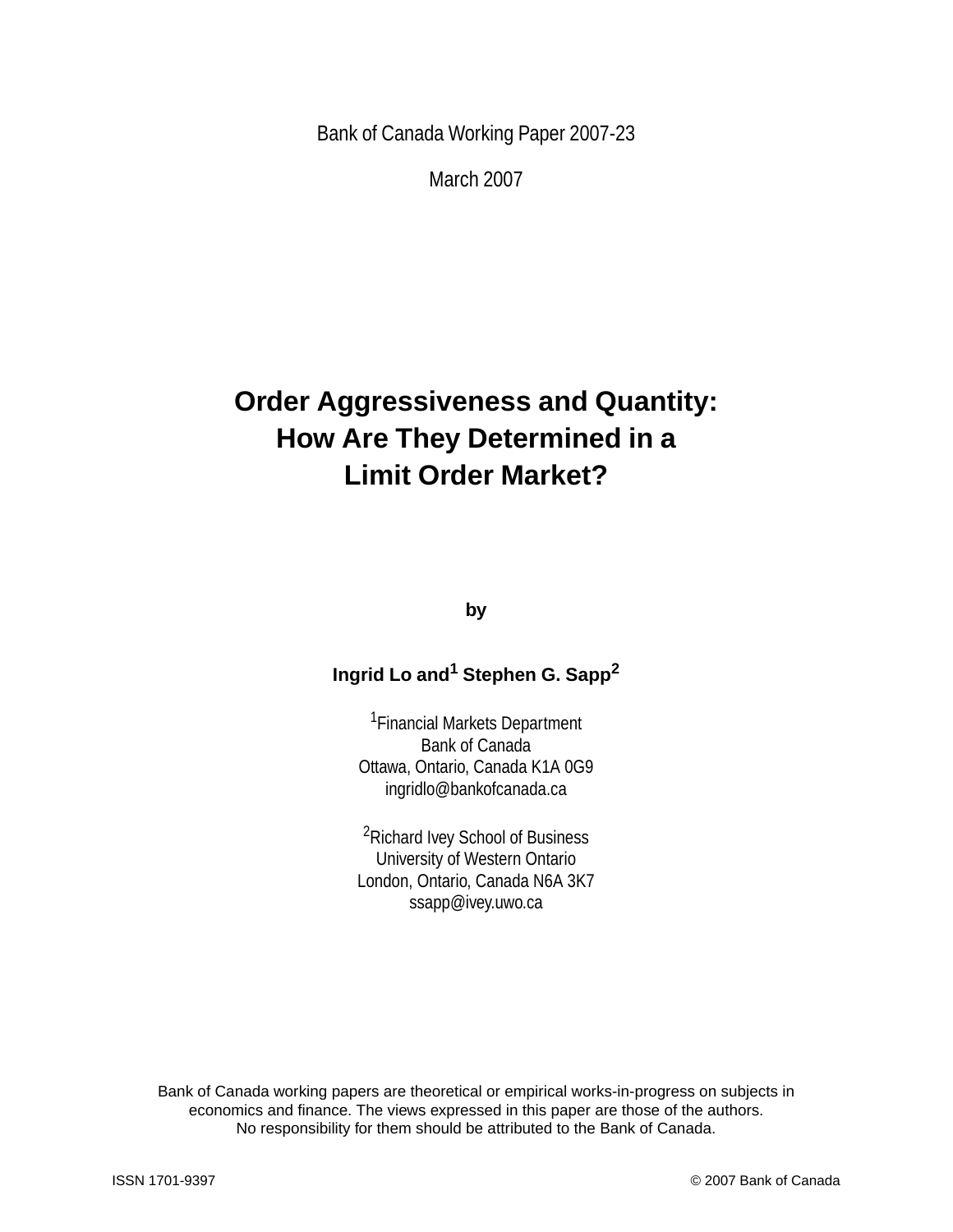# **Acknowledgements**

We would like to thank Greg Bauer, Fousseni Chabi-Yo, Scott Hendry, Michael King, Jun Yang, and seminar participants at the Bank of Canada for helpful comments and suggestions on earlier drafts. All remaining errors are our own.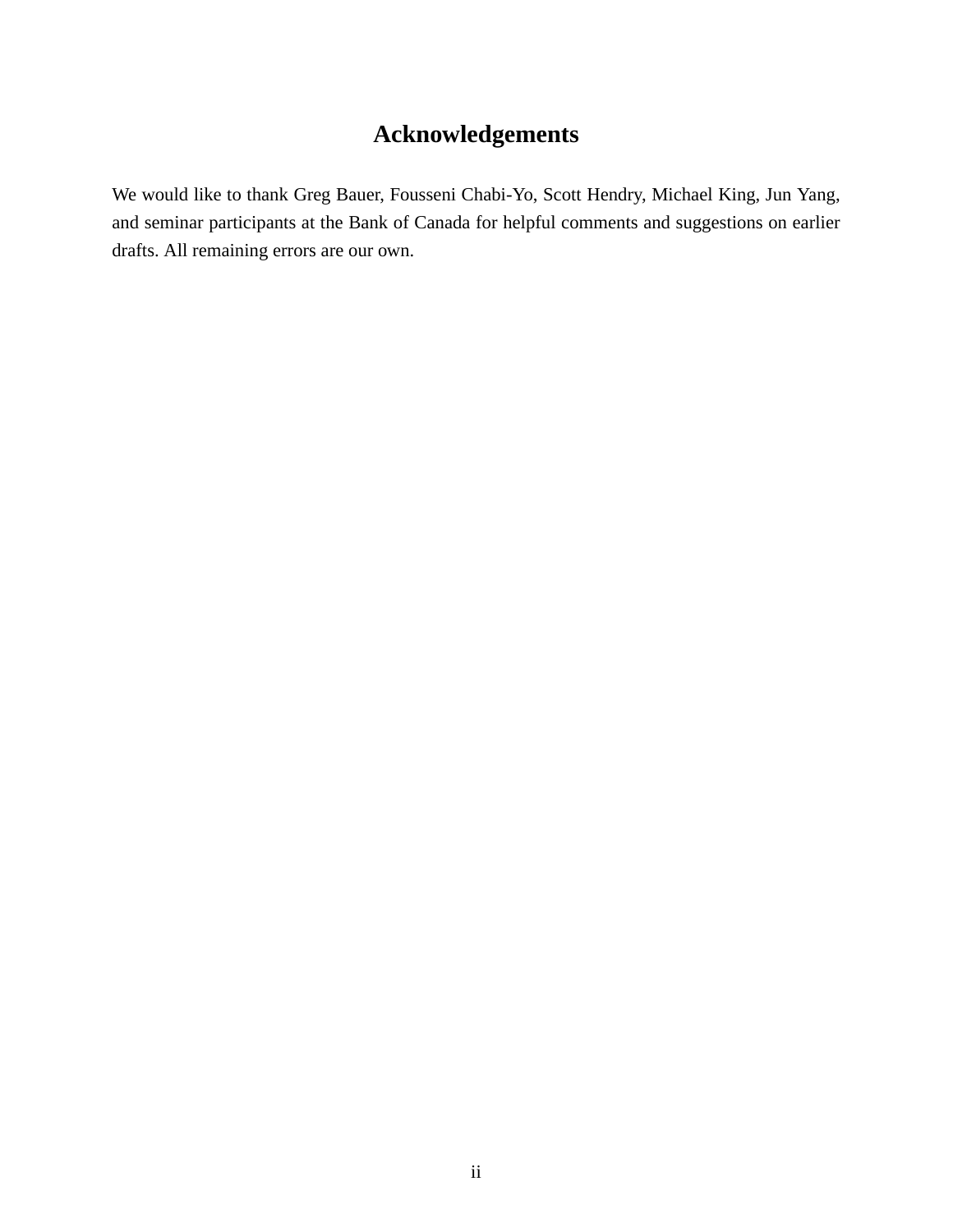### **Abstract**

Dealers trading in a limit order market must choose both the order aggressiveness and the quantity for their orders. We empirically investigate how dealers jointly make these decisions in the foreign exchange market using a unique simultaneous equations model. The model uses an ordered probit model to account for the discrete nature of order aggressiveness and a censored regression model to capture the clustering of orders placed at the smallest available quantity, \$1 million. We find evidence of a clear trade-off between order aggressiveness and quantity: more aggressive orders tend to be smaller in size. The increased competition (demand) suggested by increased depth on the same (opposite) side of the market leads to less (more) aggressive orders in smaller (larger) size. This holds for the depths at both the best and off-best prices, even though off-best depths are not observable to dealers.

*JEL classification: G14 Bank classification: Exchange rates; Financial markets*

# **Résumé**

Les placeurs d'ordres sur un marché avec carnet doivent décider à la fois de la compétitivité et de la taille de l'ordre. Au moyen de leur propre modèle à équations simultanées, les auteurs étudient empiriquement comment ces décisions sont prises en commun sur le marché des changes. Leur modèle englobe un modèle probit ordonné et un modèle de régression avec données censurées pour tenir compte respectivement de la nature discrète de la compétitivité des ordres et du fait qu'un grand nombre des ordres ont la taille minimale (qui est d'un million de dollars). Les auteurs constatent la présence d'un arbitrage clair entre la compétitivité et la taille des ordres : les ordres les plus compétitifs sont généralement de taille plus faible. La concurrence (demande) accrue qu'implique une hausse de la profondeur du même côté (du côté opposé) du carnet encourage la soumission d'ordres moins (plus) compétitifs portant sur de plus petits (plus gros) montants. Ce résultat se vérifie aussi bien aux meilleures limites qu'aux autres prix du carnet, même si les cambistes ne peuvent observer la profondeur des ordres qu'aux meilleures limites.

*Classification JEL : G14 Classification de la Banque : Taux de change; Marchés financiers*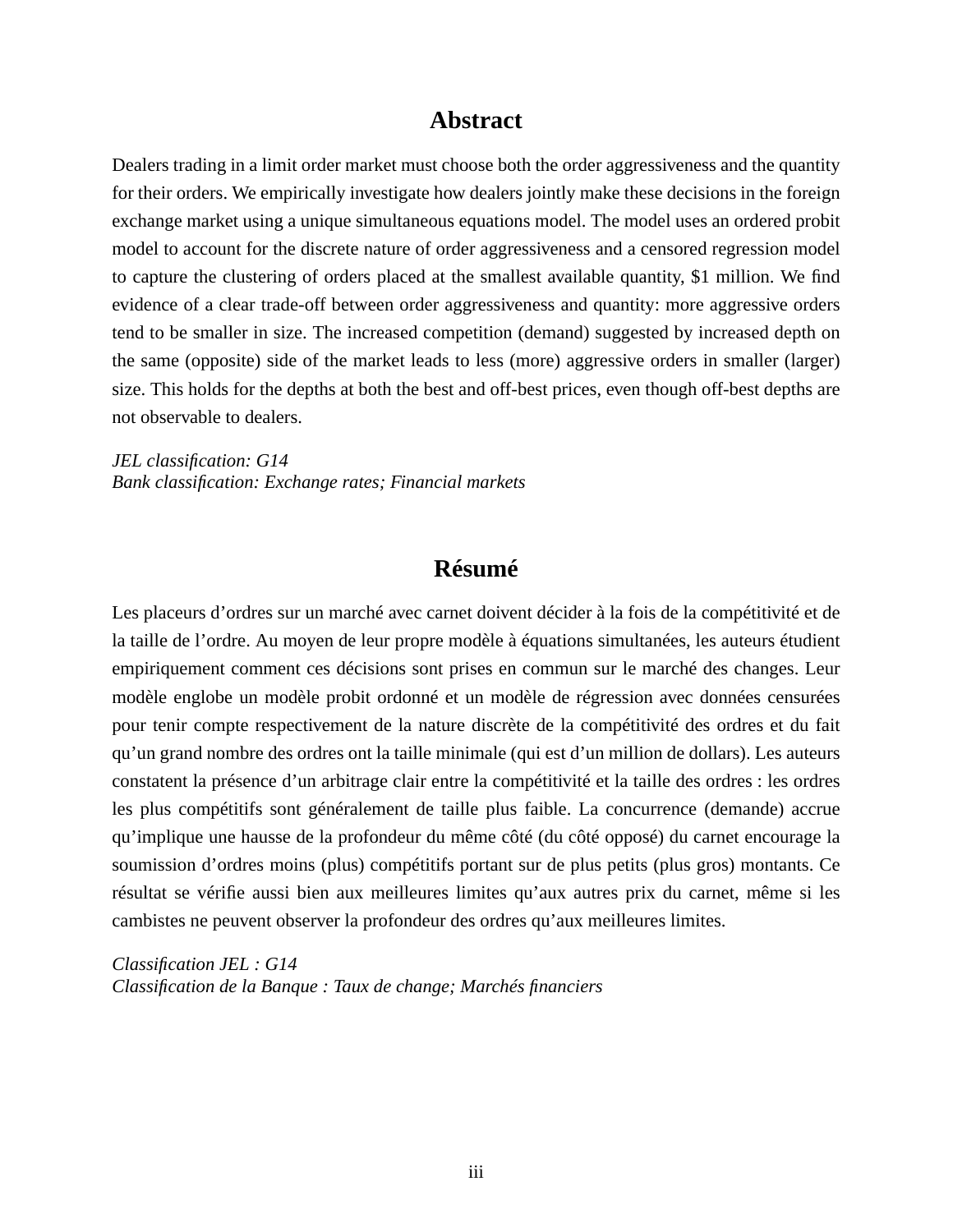#### **Introduction:**

In a limit order market, traders submitting an order must choose both the order aggressiveness and quantity. We define order aggressiveness by the execution priority. Market orders are the most aggressive, as they are executed immediately, and limit orders are less aggressive because their execution is not guaranteed and they follow strict price and time priorities in execution. Despite the dual nature of order submissions, much of the literature focuses on order aggressiveness (i.e., Griffiths et al. (2000), Cao, Hansch and Wang (2004), and Ranaldo (2004)). In these studies, the quantity dimension is ignored or treated as explanatory variables rather than a choice variable. A notable exception is Moulton (2003) who allows traders to choose quantity but only at the existing price. The study did not examine the potential trade off that dealers make between price and quantity.

Since traders choose both order aggressiveness and quantity when submitting orders in a limit order market, we simultaneously estimate the choice of order aggressiveness and quantity. Using the simultaneous equations method in Nelson, Forrest and Olsen (1978), we formally examine the trade-off between order aggressiveness and quantity, conditioning on the state of the limit order book. Though order aggressiveness has been modeled before, including the joint role of quantity is new. In the simultaneous equations model, order aggressiveness is estimated using an ordered probit model, as in Griffiths et al. (2000), Cao, Hansch and Wang (2004), and Ranaldo (2004). This accommodates the discrete nature of prices.<sup>1</sup> Quantity is modeled using a censored regression framework, which accommodates the minimum order size of \$1 million and the clustering of orders at \$1 million.

Our study makes several contributions to the market microstructure literature. The first contribution is to more completely model the order submission process. Our model captures both the simultaneous nature of the price-quantity decision as well as many of the empirical features of the data – price clustering, quantity censorship etc. We also extend the standard definition of the decision to cancel an order. Most studies only investigate order submissions and those which consider both submissions and cancellations (e.g. Cao, Hansch and Wang (2004)) treat the cancellation of an order as the least aggressive type of order submission. The cancellation of limit orders is, however, conditional upon there having been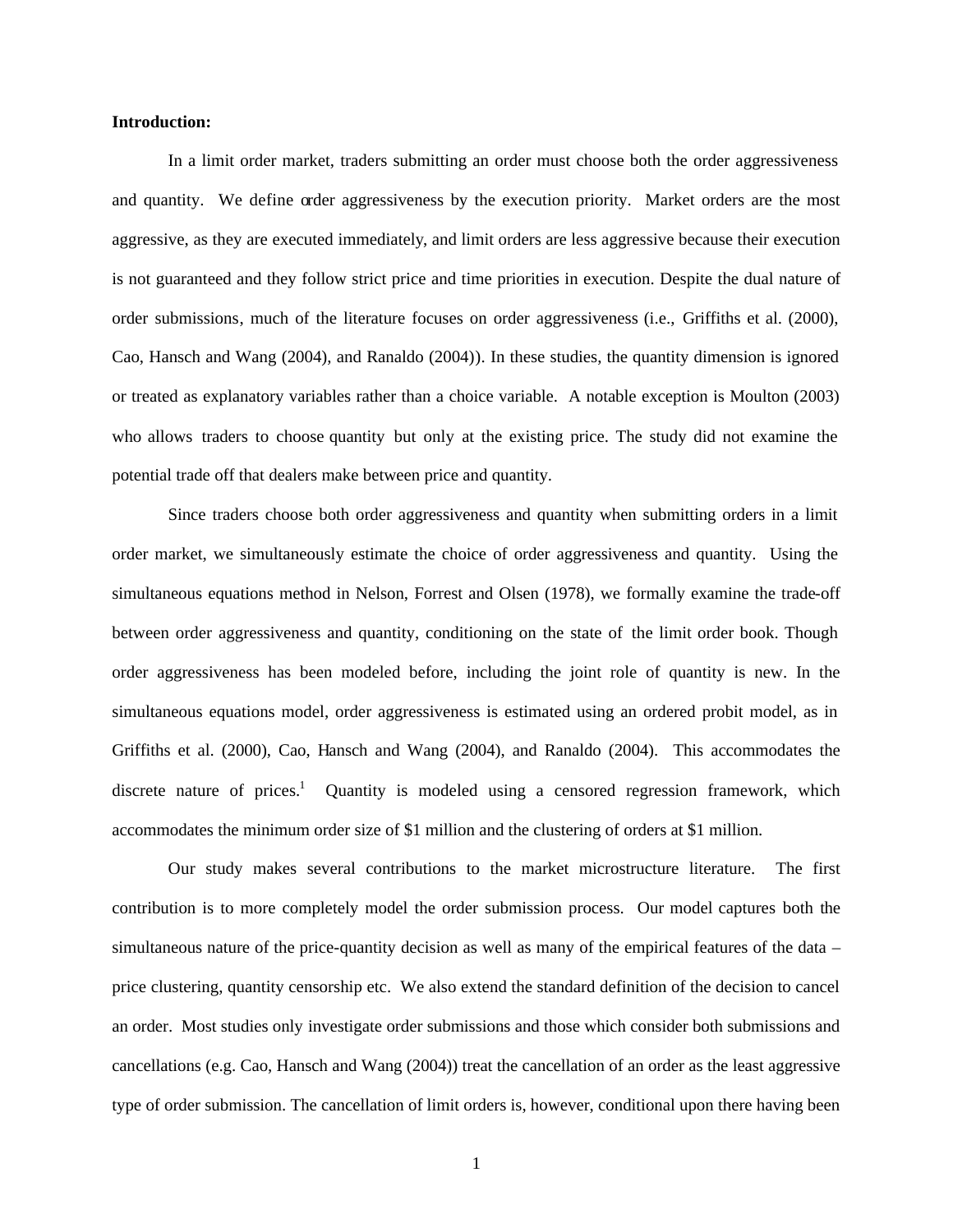an earlier submission. Because cancellation is not a choice available to all dealers – it is only available to those who have already submitted an order – treating cancellation as the least aggressive type of order submission is not appropriate. Another important element of the cancellation decision is that limit orders may be cancelled at different levels of order aggressiveness (i.e., at the best price or behind the best price) so all order cancellations are not the same. As a result, we model limit order submissions and cancellations separately<sup>2</sup>.

Second our study uses data on firm orders submitted to the Reuters D-2000-2 system in the Deutsche Mark-U.S. dollar market. This differs from the majority of studies in this area which focus on U.S. equities markets and allows us to benefit from some of the differences in market structures. The system allows dealers to submit both market and limit orders twenty-four hours a day. Although every order submitted is observable in the dataset<sup>3</sup>, dealers using the Reuters D-2000-2 system only observe the best price and corresponding quantity posted on both sides of the market and the most recent transaction activity. Since we have more information than dealers, we are able to determine whether the information from the orders not directly observable by dealers affects their price and quantity decisions. If this information is relevant, this would be consistent with dealers using other sources (e.g., their private customer base) to obtain relevant information on the state of the market which they use in making their decisions at each point in time.

We find that overall traders are hesitant to submit more aggressive orders. They are least likely to submit market orders, than limit orders at the best price and limit orders improving the best price. Considering both prices and quantities, we find a negative tradeoff between order aggressiveness and quantity – the quantity tends to be smaller when the order is more aggressive. Further, there is evidence that dealers split large, aggressive orders into smaller orders because the submission of both \$1-million market orders and aggressive limit orders on the same side of the market are positively autocorrelated<sup>4</sup>. Traders split orders for many reasons such as small market orders revealing less information and their individual price impact is smaller than one large market order which may have to walk up the order book to be completely filled. If the order book is resilient (i.e., limit orders arrive to refill the order book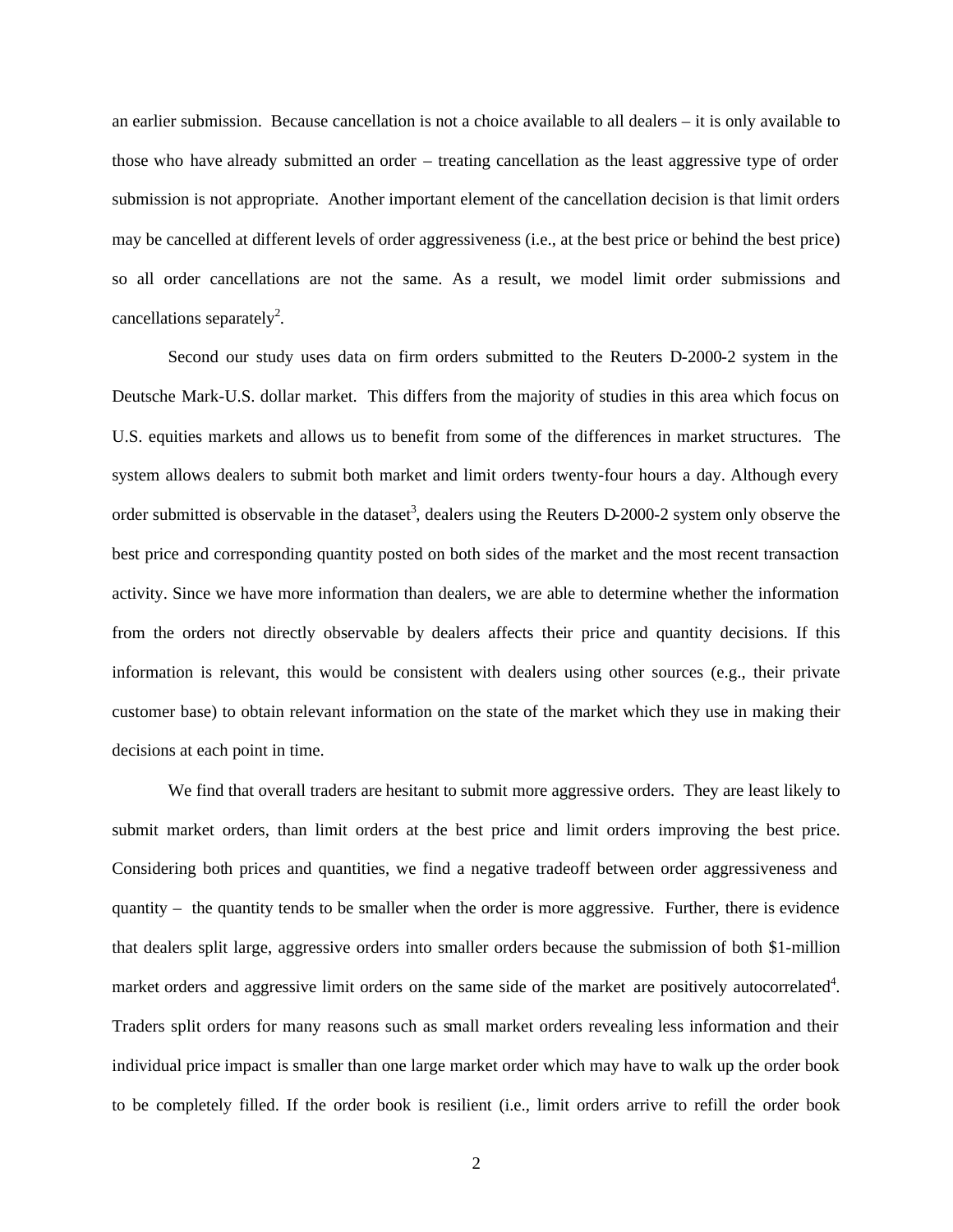quickly after orders are executed), then breaking up large orders into small ones entails less execution cost. A further advantage of small, aggressive limit orders is that they face less risk of being picked-off if the value of the asset moves against the dealer and he cannot cancel the order in time.

Considering the impact of depth at different price levels on both sides of the order book, we find that dealers submit less aggressive orders with smaller sizes as market depth increases at the best price on the same side of the market. These results are consistent with the "crowding out" effect of Parlour (1998) where dealers avoid submitting more aggressive limit orders on the same side of the market to avoid competing with those orders. But different from empirical studies such as. Ellul et al. (2003) which suggest that traders compete to obtain priority in the order book by submitting more aggressive orders as the depth on the same-side of the market deepens. As depth decreases on the other side of the market, we find dealers are more willing to submit aggressive orders since they are less concerned about their orders walking up / down the order book to be executed.

Changes in market conditions also impact order submissions. As measures of market uncertainty (e.g., volatility and spread) increase, we find that both ask and bid orders become more aggressive and orders are larger in size. As in Cohen et al. (1981) this indicates that dealers want to ensure their orders are executed in an uncertain market. This also suggests that after the arrival of new information resulting in a widening of the spread, dealers update their information set and use this to place more aggressive orders which undo the previous change in the spread. This is consistent with Engle and Patton (2004) who find that the best bid and ask prices are cointegrated and revert to their equilibrium value after a shock. Considering the impact of residual volatility (volatility from only the bid or ask side), we find that dealers submit less aggressive orders (i.e. more behind best limit orders) when price uncertainty comes from the same side of the market, thereby reducing their risk of being picked-off. However, dealers submit more aggressive orders (i.e. best limit orders, marketable limit order and market orders) when price uncertainty comes from the opposite side of the market.

The paper develops as follows. In the next section we discuss the data used. Section two presents our empirical model and our hypotheses. The third section discusses the results from the basic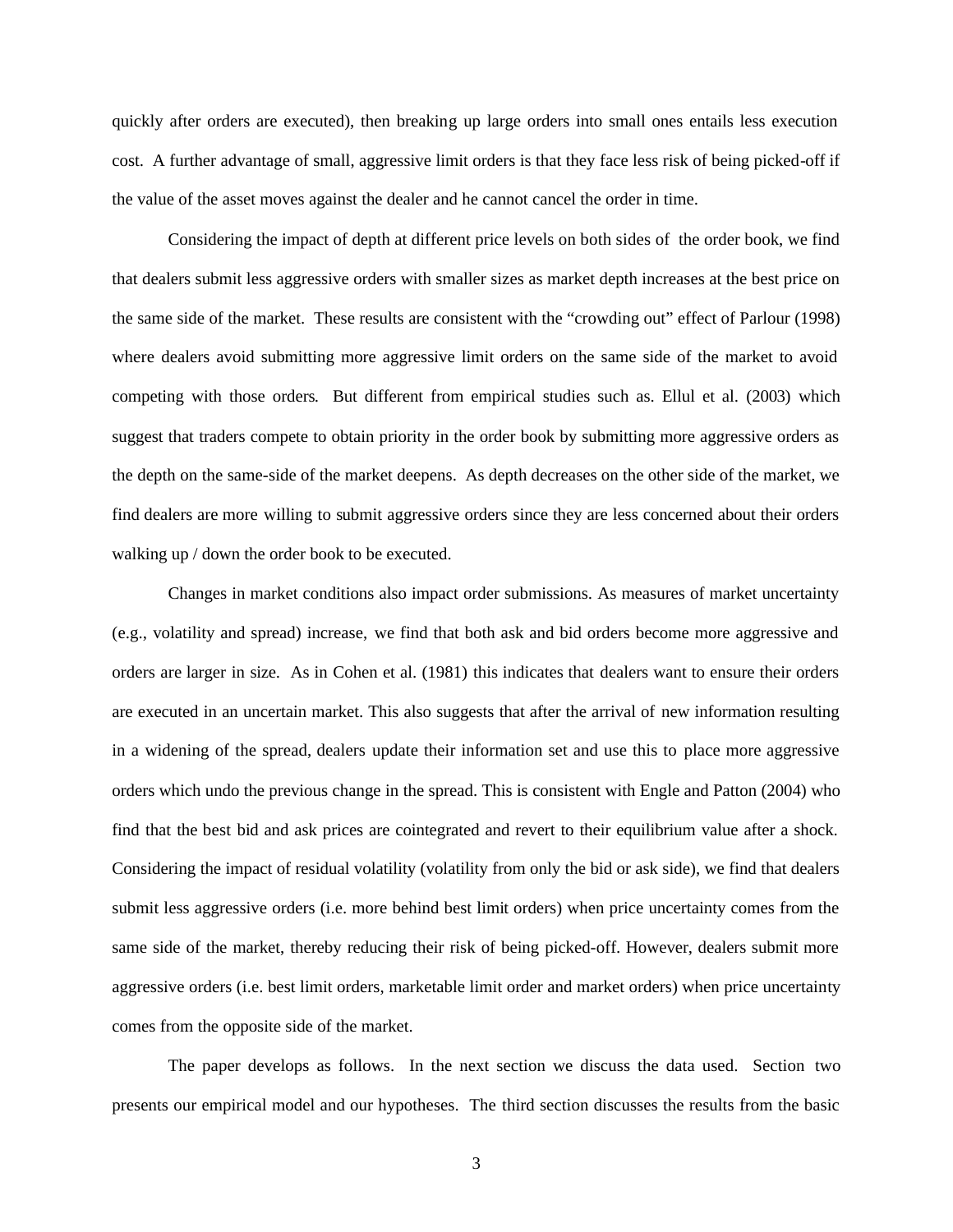model. Section four considers how the performance of the market affects the submission and cancellation decisions and the final section concludes.

#### **1. Data**

We use data for the Deutsche Mark - US dollar exchange rate from the Reuters D2000-2 system from the evening of the  $5<sup>th</sup>$  of October to midnight on the  $10<sup>th</sup>$  of October 1997. D2000-2 is an electronic order book to which foreign exchange dealers can submit both market and limit orders. Subscribers see the best bid and best ask quotes, the size supplied at these prices, the exact time they arrived, whether the quote is a limit order or market order, whether the quote is bid side or ask side initiated, and the entry and exit time of the quote. We do not have information on the identity of the dealer submitting the order. As a result, we treat each submitted order as an independent submission conditional on the state of the limit order book. Although we observe every order submitted to the market, dealers can only observe the best bid and ask prices, their associated quantity and the most recent transactions. They can not observe the limit orders posted at off-best prices nor their cancellation. They do, however, have information from other sources such as the Reuters' EFX page as well as their own customer order flow. Due to an unexpected change in interest rates by the Bundesbank on October  $9<sup>th</sup>$ , 1997 and its unusual impact on the foreign exchange trading activity following the event (for a discussion see Carlson and Lo (2004)), we exclude this day from our sample.

The use of the foreign exchange market has several advantages over the more commonly used equity data. First, the foreign exchange market does not have specific opening and closing procedures. Also, there is no market maker or features such as "iceberg orders" which may have unexpected impacts on the observed market liquidity. Thus, our dataset allows us to more completely study how the supply and demand for this currency pair develop over the day and influence dealers' decisions. This data set therefore provides an ideal environment within which to study how order aggressiveness and quantity are impacted by changes in the state of the limit order book. Another advantage of this dataset is that, despite the short time span of the dataset, it is the only dataset available with complete information on the limit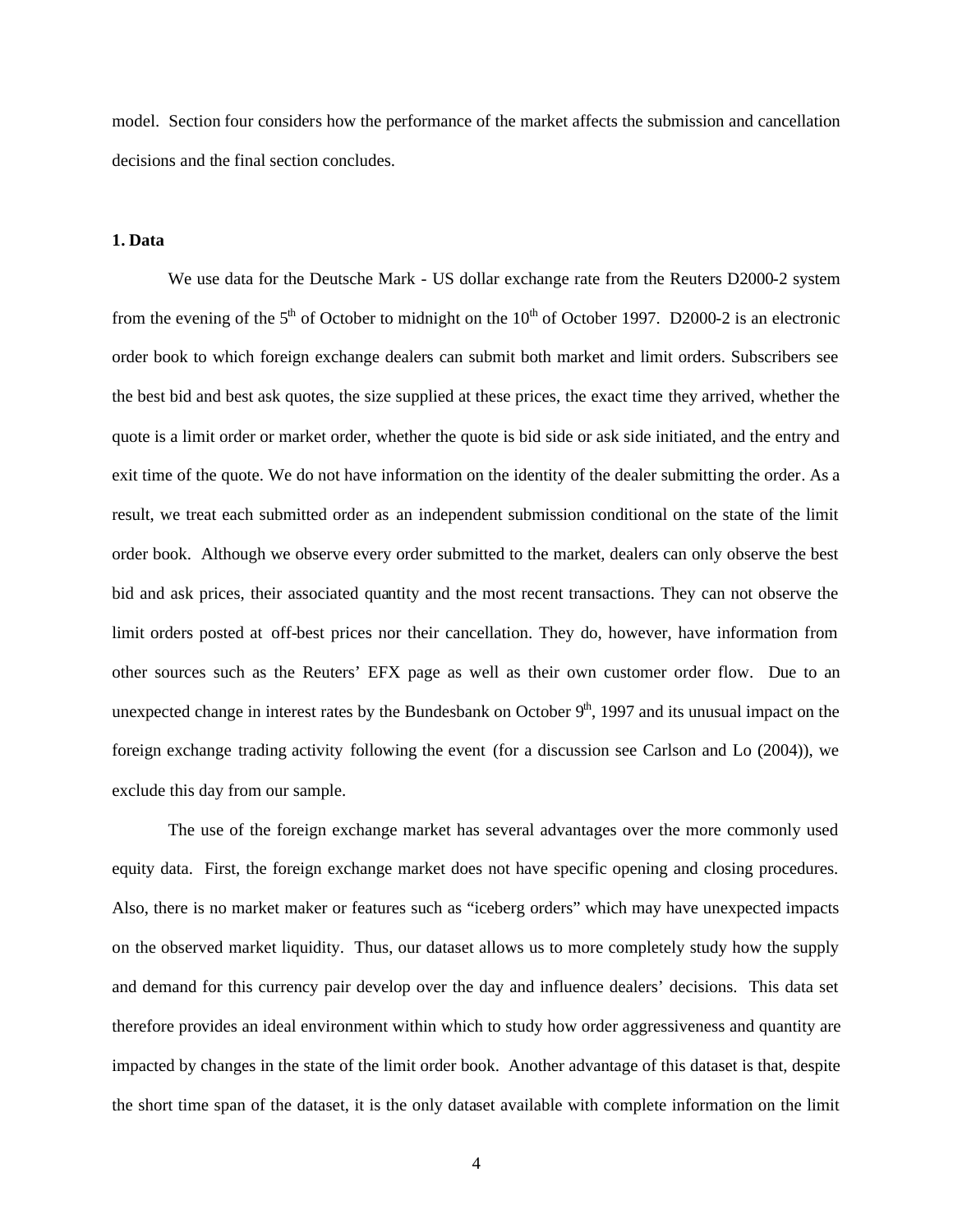order book in the inter-dealer foreign exchange market. Other studies such as Evans and Lyons (2004a), Evans and Lyons (2004b), Osler (2003) and Mende, Menhkoff and Osler (2005) use information from a single dealer. Our study complements theirs in examining the trading activities of all dealers in this market. Further, the Deutsche Mark - US dollar was the most heavily traded currency pair before the introduction of Euro. The size of the market limits potential problems resulting from illiquid trading, information asymmetries and other errors in the measurement of microstructure characteristics. Although only 37% of brokered trade in the inter-dealer market occurred on the Reuter's platform in 1997 (Payne (1999)), understanding this market is increasingly important as around 85% of the interdealer trade in major currencies currently goes through the electronic limit order book (Sager and Taylor (2005)). Without any other limit order book data available in the foreign exchange market, this dataset provides a unique perspective into the order submission strategies of dealers in this highly liquid market.

The complete data set consists of 130,526 quotes. Because we focus on order submission and cancellation activities during the most active trading period – from 7:00 to 16:00 (GMT) (see Figure 1) – the dataset we use consists of 91,086 submitted quotes and 48,455 cancellations. Table 1 breaks-down the order aggressiveness of these order submissions into six categories: market orders (17%), marketable limit orders (11%), best limit orders improving existing best price (14%), best limit orders placed at the best price (23%), off-best limit orders within 1 pip of the best price (11%) and off-best limit orders more than 1 pip away from the best price (24%). The proportions are similar for the ask side and the bid side of the market. Table 1 also shows the proportion of different order sizes in each category. A general observation is that orders cluster at \$1 million – the minimum quantity allowed to be submitted on the Reuters D2000-2 system. The percentages of \$1 million orders ranges from 34% for marketable limit orders to 64% for off-best limit orders placed at more than 1 pip from the best price and are similar for the ask and the bid sides of the market. Because of this clustering at the minimum quantity, we use a censored regression model for quantity in the empirical analysis. For order cancellations, since market and marketable limit orders cannot be cancelled, we only break order aggressiveness into three categories: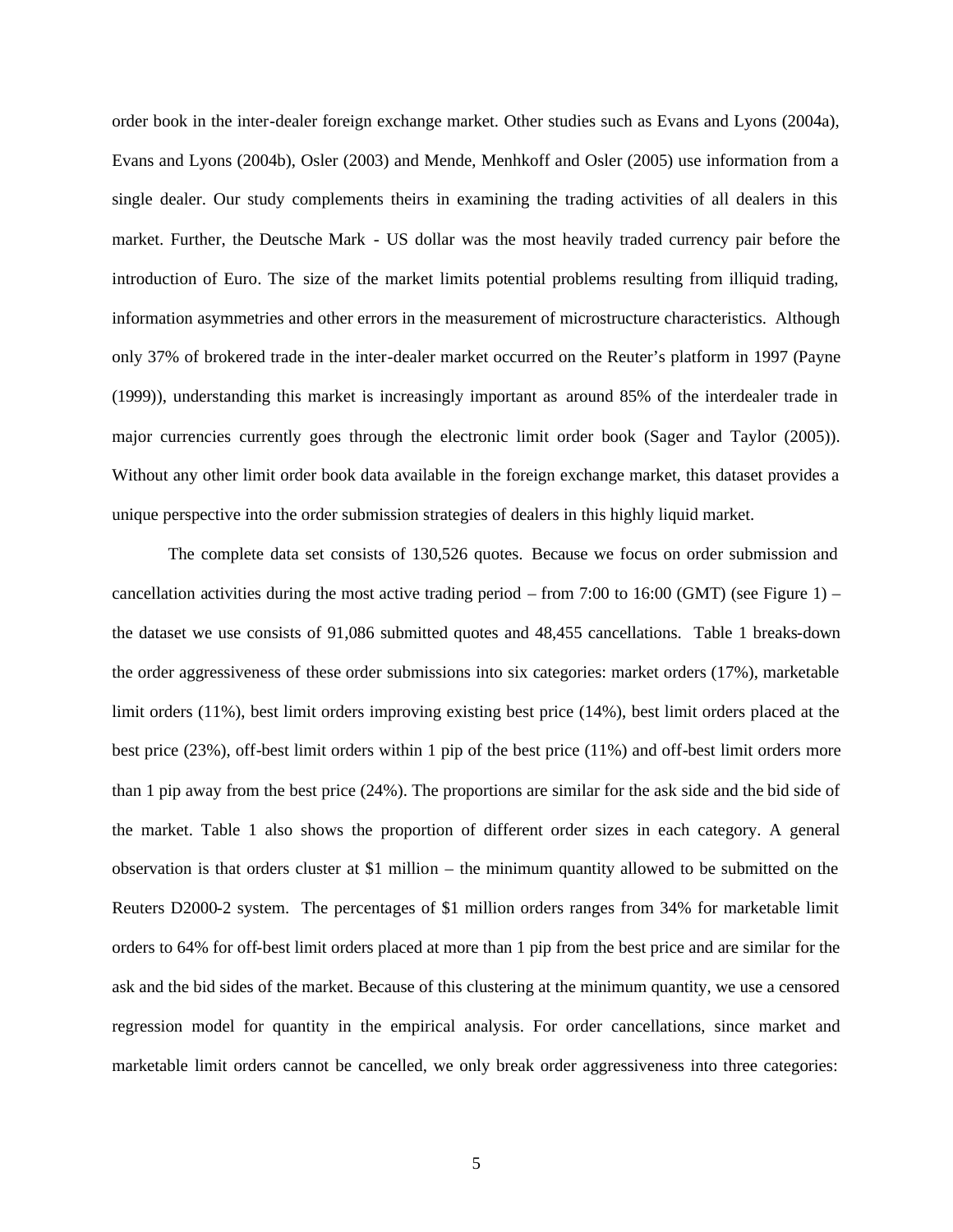limit orders cancelled at the best price (36%), limit orders cancelled within 2 pips of the best price (30%) and limit orders cancelled at 2 pips away from the best price (34%).

Table 2 illustrates how the order aggressiveness and quantity of orders change over the trading day. We find relatively more market orders in the morning and less at the end of the trading day and relatively more best limit orders, especially best orders improving the existing best price, in the latter half of the trading day. This suggests that as the asymmetry of information narrows over the trading day, the pick-off risk decreases so dealers are increasingly willing to place limit orders consistent with Bloomfield, O'Hara and Saar (2004). Cancellation activities mirror those of submissions. There are relatively more best limit orders cancelled in the morning while more limit orders at prices more than 2 pips away from the best price are cancelled at the end of the trading day. Because of the more efficient pricing over the day, the execution risk of off-best limit orders is higher at the end of the day, so there are relatively more off-best orders cancelled and replaced by best orders at this time.

Turning to the quantities, we find that the proportion of \$1 million orders submitted and cancelled declines whereas the proportion of larger orders increases over the trading day. This pattern suggests that the size of orders increases as information asymmetries decline over the trading day.

In studying the trade-off between order aggressiveness and quantity, we condition on the state of the limit order book using a set of explanatory variables. The summary statistics for these explanatory variables are presented in Table 3. An interesting observation is that the depth on the bid side of the market is larger than on the ask side. This is true at both the best and off-best prices. Not only is the bid side of the market deeper, the difference between the best and the worst prices is also smaller for the bid side of the market. This suggests that the bid side of the market is more liquid, both in terms of depth and the slope of the price schedule.

#### **2. Model:**

We empirically model the simultaneous nature of the order aggressiveness and quantity of orders submitted in a limit order market. By formally accounting for both of these characteristics of the orders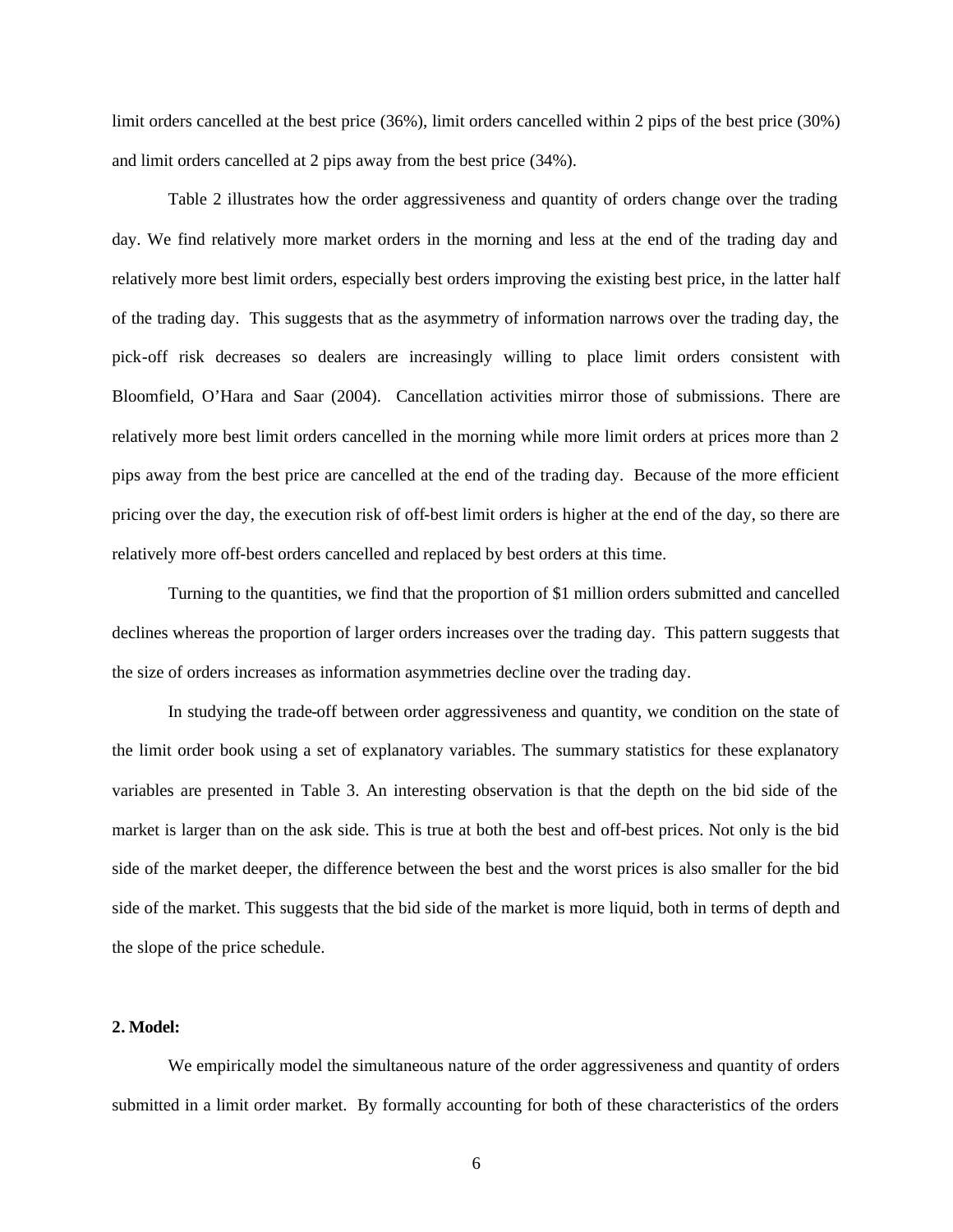submitted to the limit order book, our model extends the existing work which only considers certain order aggressiveness – quantity combinations. We also extend these studies by modeling the order submission and cancellation decisions separately – we do not assume cancellations are simply the least aggressive form of order submission as in most existing studies.

#### **2.1 Order submission – Simultaneous Ordered Probit and Quantity Regressions**

To investigate the order submission process, we jointly model the order aggressiveness and quantity decisions. For our analysis we define order aggressiveness based on the priority of execution. Specifically dealers choose between submitting 1) market orders (for immediate execution at the best available price), 2) marketable limit orders (limit orders at prices better than the best price standing on the opposite side of the market), 3) best limit orders placed at prices better than the existing best price, 4) best limit orders placed at the existing best price, 5) off-best orders placed within one pip of the best price, or 6) off-best orders placed more than one pip away from the best price. Formally, we model this by assuming the vector of the discrete choices of order submissions of type,  $I_s$ , depends on the latent order aggressiveness variable,  $I_s^*$ , which is assumed to be continuous. The latent order aggressiveness is related to the choice of order type as follows

I<sub>s</sub>  $= 1$  if  $-\infty < I_s^* \leq \mu_1$  (off-best limit order placed more than 1 pip away from the best quote)  $= 2$  if  $\mu_1 < I_s^* \leq \mu_2$  (off-best limit order placed within 1 pip of the best quote  $= 3$  if  $\mu_2 < I_s^* \leq \mu_3$  (best order placed at the existing best quote)  $=4$  if  $\mu_3 < I_s^* \leq \mu_4$  (best order improving the existing best quote)  $=$ 5 if  $\mu$ <sub>4</sub> <  $I_s^*$   $\leq \mu$ <sub>5</sub> (marketable limit order)  $=6$  if  $\mu_5 < I_s^* \leq \infty$  (market order)

where  $\mu_i$ ,  $i = 1, 2, \dots, 5$ , are the thresholds to be estimated.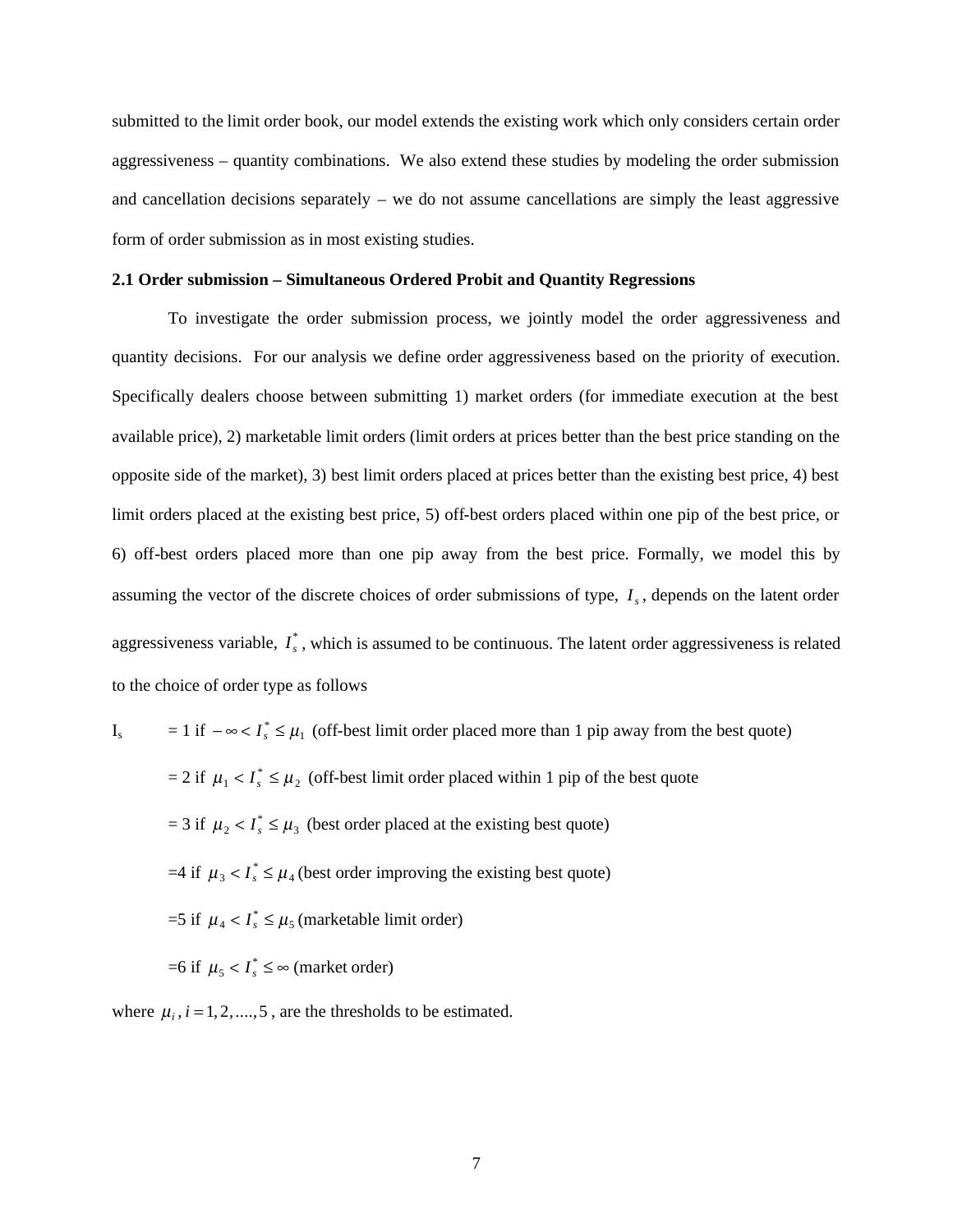For the quantity, the minimum quantity one can place in the limit order book is \$1 million and about half of all orders cluster at this quantity. Therefore we adopt a censored regression framework where the observable quantity,  $qn_s$ , depends on the latent quantity,  $qn_s^*$ , such that:

$$
qn_s = 1 \text{ if } qn_s^* \le 1
$$
  

$$
qn_s = qn_s^* \text{ if } qn_s^* > 1
$$

We estimate both the latent order aggressiveness and the latent quantity within a simultaneous equation framework. The latent order aggressiveness variable,  $I_s^*$ , depends on the latent quantity,  $qn_s^*$ , and factors related to market depth and liquidity. The latent regression model is therefore given by:

$$
I_s^* = \gamma_1 q n^* + \beta^{I_s^* \cdot \cdot} x_s^{I_s^*} + \varepsilon^{I_s^*} \tag{1}
$$

where  $qn_s^*$  is the quantity submitted and  $x_s^{I^*} = [x_s \quad z_x^{I^*}]$  consists of a set of predetermined variables,  $x_s$ , and a set of predetermined variables not in the quantity equation,  $z_x^{l^*}$ , for identification purpose. The latent order aggressiveness is estimated within an ordered probit framework. Turning to the specification of quantity, the latent quantity equation is specified as:

$$
qn^*_{s} = a + \gamma_2 I_s^* + b^{qn} x_s^{qn} + \varepsilon^{qn}
$$
 (2)

where  $x_s^{qn} = [x_s \quad z_s^{qn}]$  combines the same set of predetermined variables, x<sub>s</sub>, as for equation (1) as well as the predetermined variables not in the latent price regression,  $z_x^{qn}$ , for identification purposes. Equation (2) is estimated using a censored regression model.

The two equations are estimated using a method analogous to the two-stage least squares method of Nelson, Forrest and Olsen (1978). In the first stage, we estimate the reduced-form equations to obtain the instruments for the order aggressiveness  $\hat{I}_s^* = \hat{\varphi}_{I^*}$ ,  $x_s^{I_s^*}$  using an ordered probit model and for the quantity  $\hat{q}n_s = \hat{\phi}^r x_s^{qn}$  using a censored regression model. In the second stage,  $\hat{I}_s^*$  replaces its counterpart in the quantity equation and the quantity equation is estimated via a censored regression model. Similarly,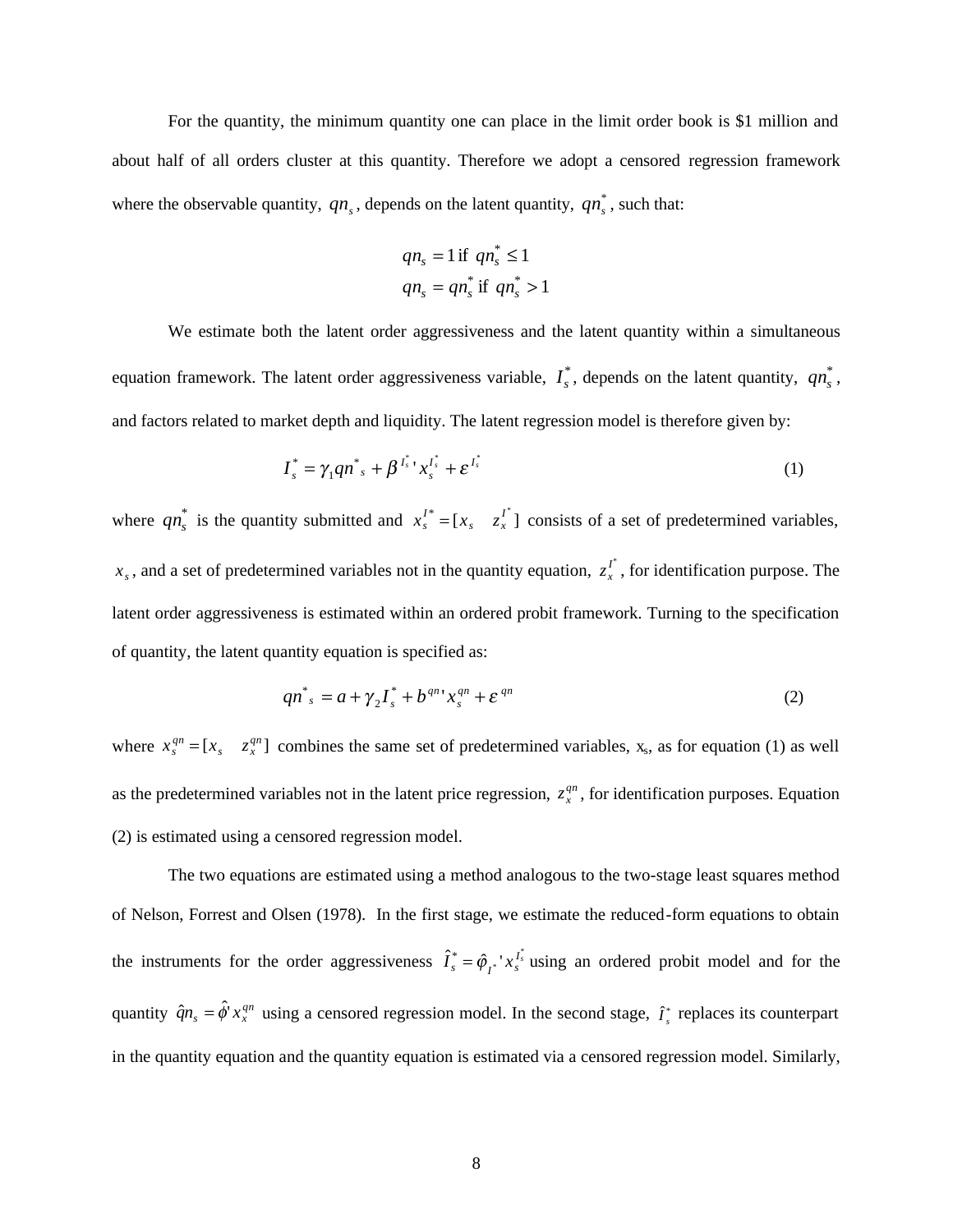$\hat{q}_n$  is substituted for  $q_n$  in the latent variable equation for order aggressiveness and the order aggressivness equation is estimated via an ordered probit model.

#### **2.2 Order Cancellation**

To examine the order cancellation decision, we only need to model the latent variable for order aggressiveness. Quantity is not a choice variable as traders can only cancel orders that were submitted earlier. Just as in the order submission case, the order aggressiveness is defined as:

 $I_c$  = 1 if  $-\infty < I_c^* \leq \tilde{\mu}_1$  (limit orders cancelled more than 2 pips from the best quote)

 $= 2$  if  $\tilde{\mu}_1 < I_c^* \leq \tilde{\mu}_2$  (limit orders cancelled between (0,2] pips from the best quote)

= 3 if 
$$
\tilde{\mu}_1 < I_c^* \leq \infty
$$
 (limit orders cancelled at the best order)

Though quantity is not a choice variable in the order cancellation decision, it could affect the decision of which order to ultimately cancel. Thus it is used as an exogenous variable in the ordered probit model for cancellation:

$$
I_c^* = \gamma_3 q n_c + \beta I_c^* x_s + \varepsilon I_c^* \tag{1'}
$$

where  $I_c^*$  is the latent variable for cancellation and the explanatory variables include those exogenous variables used in the model for the submission of orders and quantity,  $x_s$ .

#### **2.3 Hypothesis and control variables**

Overall we expect that order aggressiveness is negatively related to quantity, because the potential cost of large market orders is high – a large trade may reveal more information and may have to walk further up or down the order book to be completely executed. Although not as strong a concern, large, aggressive limit orders may also reveal more information and there is a larger potential cost of being picked off if the value of the asset moves against the dealer and he cannot cancel the larger order.

In studying the trade-off between order aggressiveness and quantity, we control for the impact on order aggressiveness and quantity decisions of volatility, spread and market depths at the best price. The following are the control variables and how we expect them to impact dealers' price and quantity choices: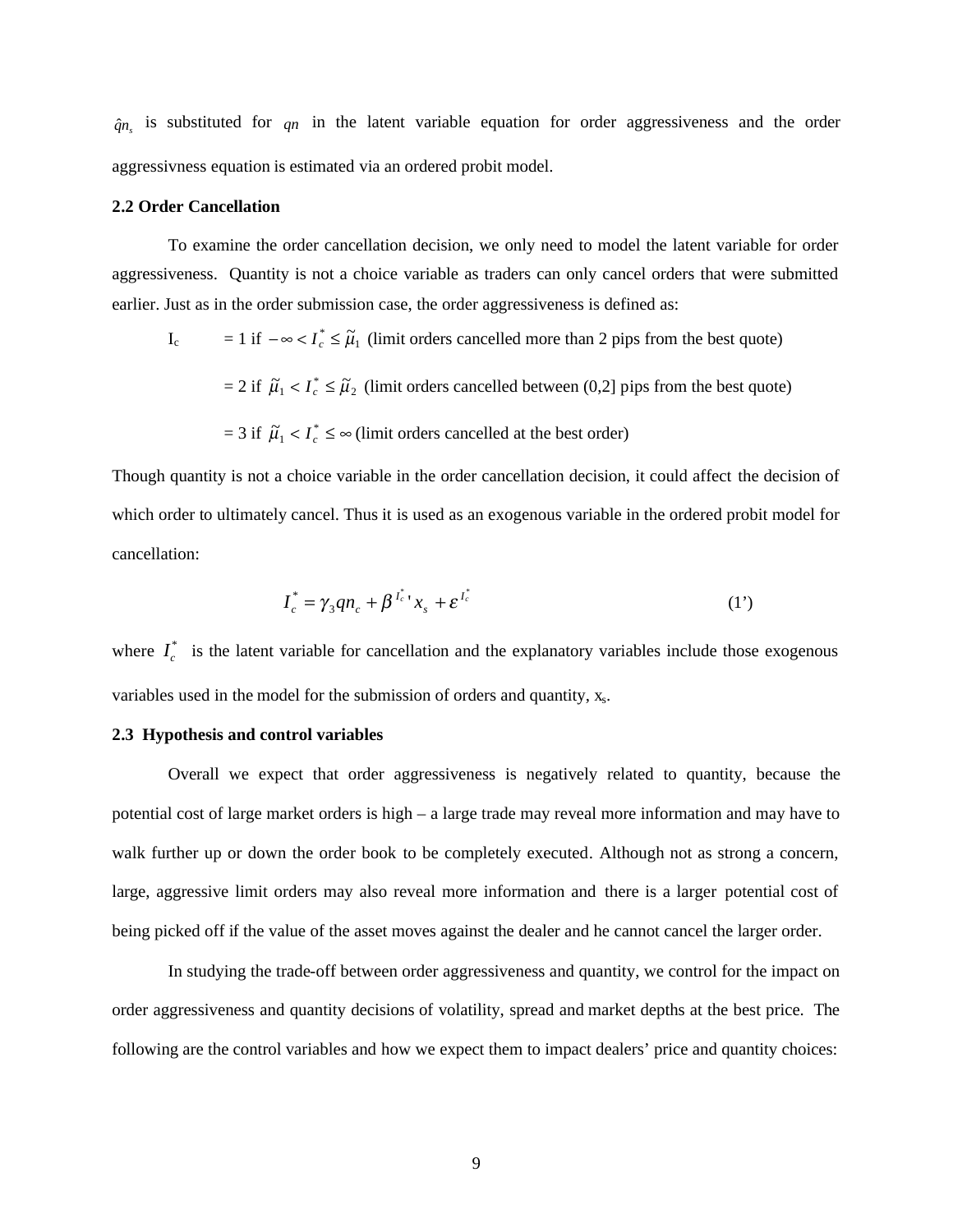1. *Volatility:* We consider both the common realized volatility (the uncertainty of the value of the currency) and the residual volatility (the uncertainty affecting only the ask side or the bid side of the market). The common realized volatility is the volatility of the mid-quote, the average of the best bid and best ask quotes standing in the market, for every order submitted during the past 2

$$
\text{minutes: } v_{common,i} = \sqrt{\frac{\sum_{j=1}^{n} (p^{mid-quote} - \overline{p}^{mid-quote})^2}{(n-1)}}.
$$

The residual volatility is the volatility associated with only the ask side or the bid side of the market. It is obtained as the residual of the regression of volatility from one side of the market on both the common volatility and the volatility from the opposite side of the market. For example, the residual volatility from the ask side of the market is defined as the residual of the regression:  $v_{ask} = \alpha + \beta_1 v_{common} + \beta_2 v_{bid} + \varepsilon_{ask}$  where v<sub>common</sub> is defined as above and v<sub>bid</sub> and v<sub>ask</sub> are defined using the formula for  $v_{common}$  but replacing  $p^{middle}$  with  $p^{bid}$  and  $p^{ask}$  respectively. By construction, the residual volatility is orthogonal to both the common volatility and the volatility from the opposite side of the market. The residual volatility is a measure not considered in previous studies and it is intended to capture the potentially asymmetric impact of uncertainty affecting only one side of the market.

**Hypothesis**: As suggested by Foucault (1999), if the increase in uncertainty is due to an increase in the asymmetry of information across dealers, we should see an increase in the number of limit orders posted (i.e., orders submitted at less aggressive prices). On the other hand, Cohen et al. (1981) point out that as price uncertainty increases, risk-averse dealers place a premium on certainty in the execution of their trades. As a consequence, their model suggests we should see an increase in market orders (more aggressive orders) as volatility increases. Our analysis determines which effect is stronger. Furthermore, by differentiating between the volatility coming from the bid and the ask sides of the market, we can more clearly investigate the potential impact of differences in the uncertainty coming from different sides of the market.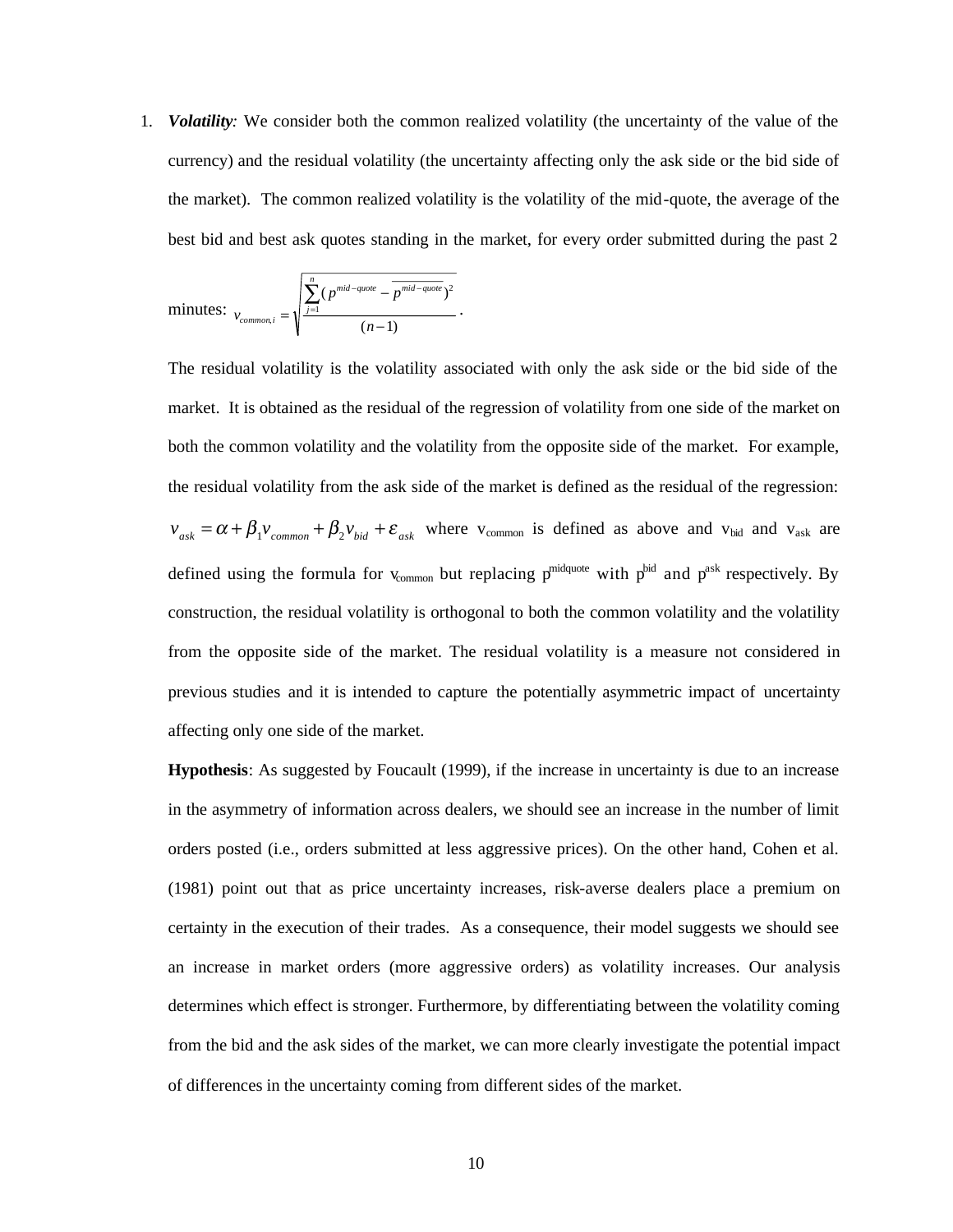2. *Depth at the best ask/ bid price*: the number of ask and bid orders standing at the best price in the limit order book.

**Hypothesis**: An increase in depth available at the best price has two implications: first, a large market order is less costly because it is less likely to have to walk up/down the order book to be fully executed. Second, it is more expensive to submit limit orders at the best price on the same side of the market because the increased depth at the best price means a longer queue for the order to be executed and thus greater execution risk. Consequently more depth should encourage market orders initiated from the opposite side of the market but discourage limit orders at the best price on the same side of the market.

3. *Depth at the off-best ask/ bid price*: the number of ask and bid orders standing at off-best prices in the limit order book.

**Hypothesis**: The arguments are similar to the case of depth at the best price. When there is more depth on the same side of the market, limit orders are relatively more expensive than market orders because of an increase in the execution risk and competition from the existing limit orders.

4. *Spread*: the spread between the best bid and ask prices

**Hypothesis**: Since the best bid and best ask prices are cointegrated (e.g., Engle and Patton (2004)), we expect that orders submitted following a widening of spread should improve the best prices to return the spread to its equilibrium value. On the other hand, a larger bid-ask spread means a higher cost of submitting market orders since dealer have to pay half the spread when submitting market orders. Thus dealers would refrain from submitting market orders at these times.

5. *Hourly dummy***:** Six hourly-dummies running from 10:00 to 16:00 (GMT) are created to capture differences in the order aggressiveness and quantity over the trading day.

**Hypothesis:** Compared to the London opening hours, our base case, we expect order placements for the rest of the London trading session, 10:00-12:00 (GMT), to be less aggressive and continue to decrease until the close in New York. This is because the asymmetry of information is widest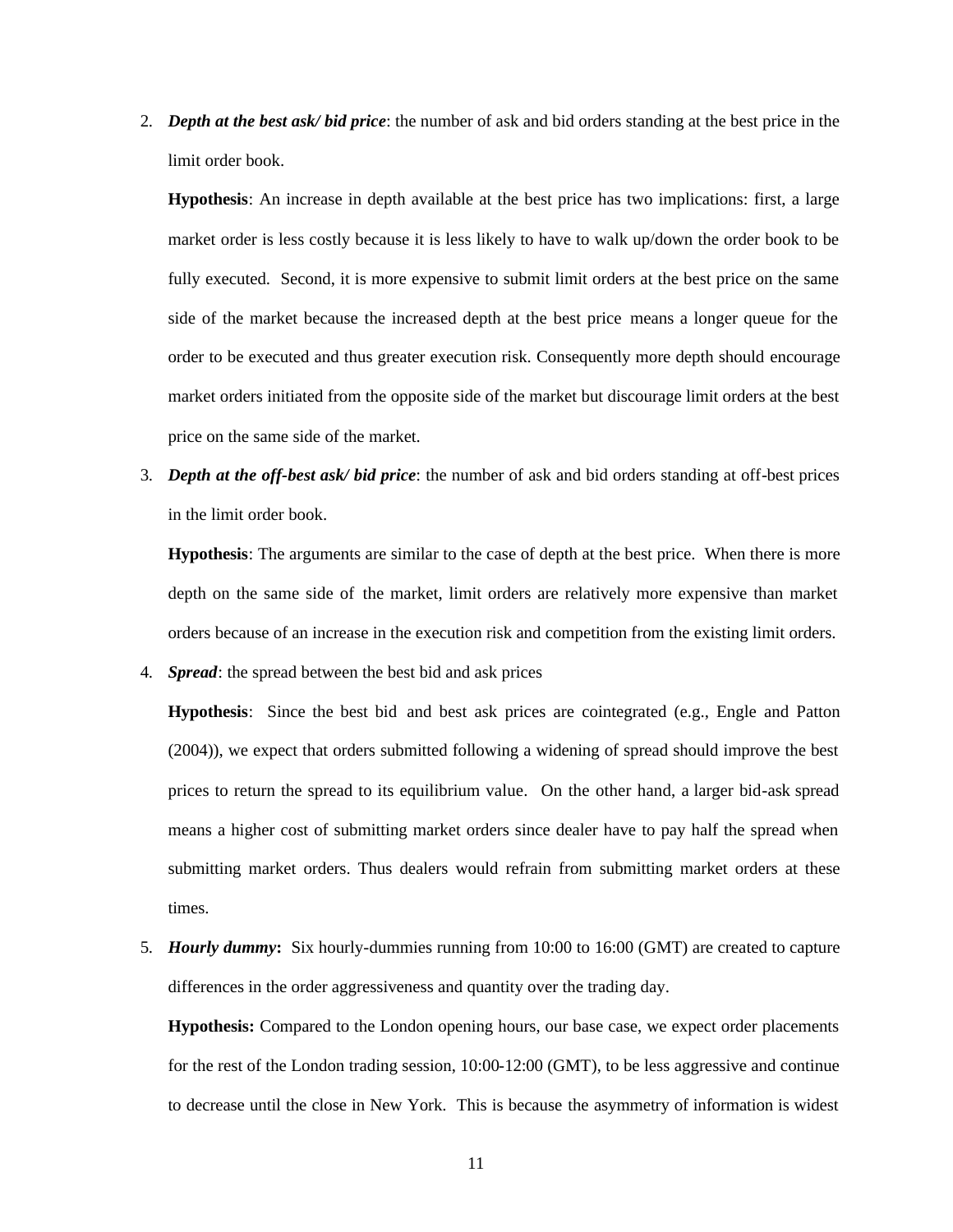at the opening in London and narrows as trading updates the dealers' information set (i.e., Bloomfield, O'Hara and Saar (2004)).

For identification purposes, we add the following variables to examine how order aggressiveness changes as prices change

1. *Proportion of positive (negative) price changes***:** the number of positive (negative) price changes within the past two minutes divided by the total number of quotes.

For the quantity equation, the variables we use for identification are the proportion of large best orders submitted on each side of the market. More specifically,

2. *No. of large best ask (bid) orders/No. of all best ask (bid) orders***:** the number of large best ask (bid) orders, defined as orders over \$1 million, divided by the total number of best ask (bid) orders submitted within the past two minutes.

#### **2.4 Removing Seasonality**

As is typical in microstructure studies, all the explanatory variables exhibit intra-day seasonalities. To compensate for this, the explanatory variables are deseasonalized using the method proposed by Gallant, Rossi and Tauchen (1992). The first step is to regress each variable on a series of adjustment variables as follows:

$$
x = d' \lambda + u \tag{3}
$$

The adjustment variables used are 9 hourly dummies,  $d$  (a  $9 \times 1$  vector), one for each of the hours between 7:00 (GMT) and 16:00 (GMT). These dummies capture the hour-of-the-day effects of the quoting and trading activities shown in Figure 1. To remove the heteroscedasticity in our variables, the residuals are used in the regression

$$
\log(u^2) = d'\theta + v \tag{4}
$$

where  $\theta$  are the coefficients associated with the hourly dummies. The adjusted or deseasonalized variables are then calculated as follows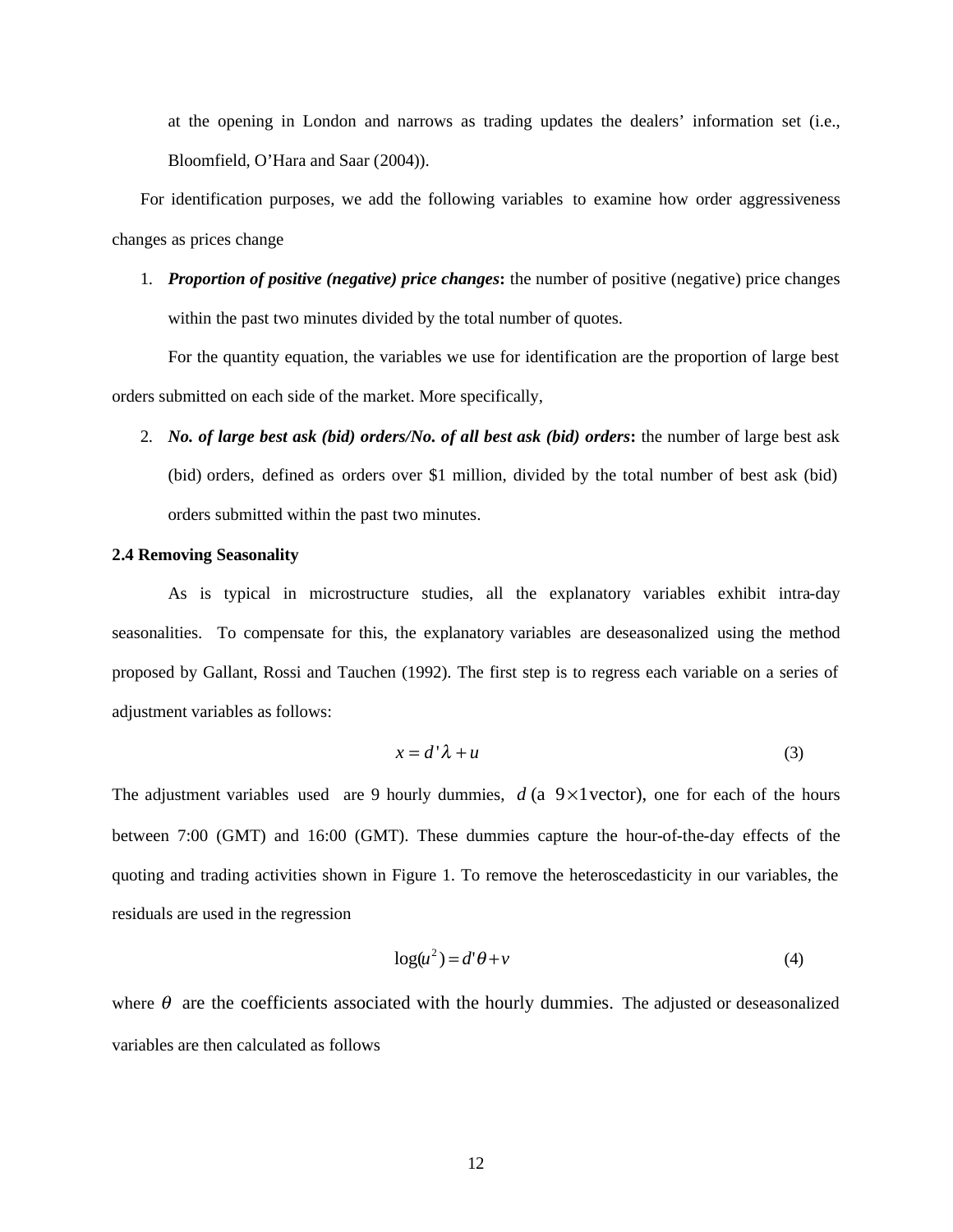$$
x_{adj} = \bar{x} + \hat{\delta}_x \frac{\hat{u}}{\exp(d' \theta/2)}
$$
(5)

where  $\bar{x}$  is the unadjusted sample mean of the variables and  $\hat{\delta}_x$  is the unadjusted sample standard deviation. The adjusted series have the same sample mean and variance as the unadjusted series, but the effect of seasonality on the mean and variance is removed.

#### **2.5 Marginal Probability**

To more clearly see how marginal changes in our explanatory variables affect the probability of order submission in each order aggressiveness category, we calculate the marginal probabilities:

$$
\frac{\partial \Pr[I=1]}{\partial x} = -\phi(\hat{\mu}_1 - qn^* \gamma - \bar{x}^* \hat{\beta})\hat{\beta}
$$
\n(6)

$$
\frac{\partial \Pr[I=2]}{\partial x} = -[\phi(\hat{\mu}_2 - qn^*'\gamma - \bar{x}^*\hat{\beta}) - \phi(\mu_1 - qn^*\gamma - \bar{x}^*\hat{\beta})]\hat{\beta}
$$
\n(7)

$$
\frac{\partial \Pr[I=3]}{\partial x} = -[\phi(\hat{\mu}_3 - qn^{*} \gamma - \bar{x}^{\cdot} \hat{\beta}) - \phi(\mu_2 - qn^{*} \gamma - \bar{x}^{\cdot} \hat{\beta})]\hat{\beta}
$$
(8)

$$
\frac{\partial \Pr[I=4]}{\partial x} = -[\phi(\hat{\mu}_4 - qn^*'\gamma - \bar{x}^*\hat{\beta}) - \phi(\mu_3 - qn^*'\gamma - \bar{x}^*\hat{\beta})]\hat{\beta}
$$
\n(9)

$$
\frac{\partial \Pr[I=5]}{\partial x} = -[\phi(\hat{\mu}_s - qn^{*}\gamma - \bar{x}^*\hat{\beta}) - \phi(\mu_s - qn^{*}\gamma - \bar{x}^*\hat{\beta})]\hat{\beta}
$$
(10)

$$
\frac{\partial \Pr[I=6]}{\partial x} = \phi(\hat{\mu}_5 - qn^*'\gamma - \bar{x}^*\hat{\beta})\hat{\beta}
$$
\n(11)

where  $\mu_i$  are the estimated thresholds and  $\phi$  is the normal distribution density. The marginal probabilities allow us to explicitly determine how each variable affects the probability of submitting orders at each level of aggressiveness avoiding difficulties in interpreting the coefficients in the ordered probit model.

#### **3. Empirical Findings**

This section presents the results from the analysis of the order aggressiveness and the corresponding quantity for the order submissions as well as for the order cancellations.

#### **3.1 Order Submission**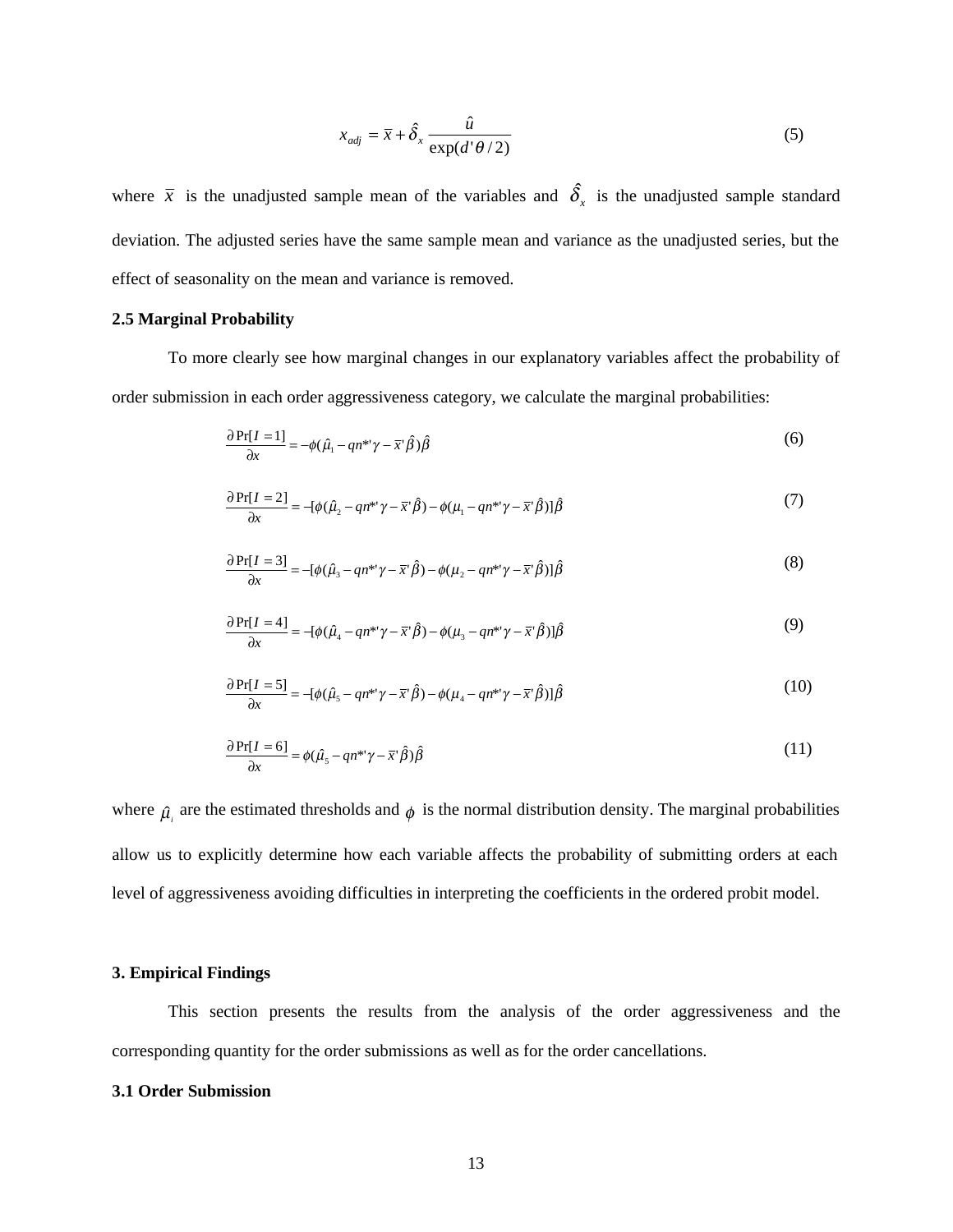The results from the estimation of the price and quantity decisions are presented in Table 5. We first consider the ask side and the bid side of the market separately and then we estimate a model pooling both sides of the market. The pooled model allows us to examine whether there are asymmetric responses across the ask side and bid side of the market using a set of slope dummy variables for observations coming from the ask side of the market. When interpreting the results, a positive coefficient in the order aggressiveness (quantity) equation means that the factor increases the order aggressiveness (quantity) of the order submitted and a significant slope dummy indicates an asymmetry in the reaction between the ask and bid sides of the market.

#### *Trade-off between price and quantity*

After controlling for the state of the limit order book, order aggressiveness and quantity are negatively related to each other. The estimated coefficient on the aggressiveness variable is significantly negative in both the ask equation and the bid quantity equation (-1.10 and -0.93 respectively). The estimated coefficients on quantity are also negative in the order aggressiveness equations, although not statistically significant. The marginal probability analysis in Table 7 shows that dealers submitting orders at more aggressive prices are more likely to submit smaller orders. This suggests that dealers submit aggressive orders with small quantities.

There are two potential reasons why more aggressive orders are smaller: order splitting or order consolidating. In the order consolidation case, dealers submit small orders to fulfill immediate liquidity needs. In the order splitting case, dealers split their orders into smaller lots for information reason – large orders, as suggested in Easley and O'Hara (1992), may reveal more information. Consequently dealers may break up large market orders into a string of smaller market orders to more gradually reveal their information. If the order book is resilient (i.e., the order book is refilled quickly after an order is filled) this breaking up of orders may also lower the execution cost. Further penalizing large orders is the fact that large, aggressive limit orders have a larger risk of being picked off – the dealer losing when the value of the currency moves against the dealer and he is not able to cancel the order in time. Consequently,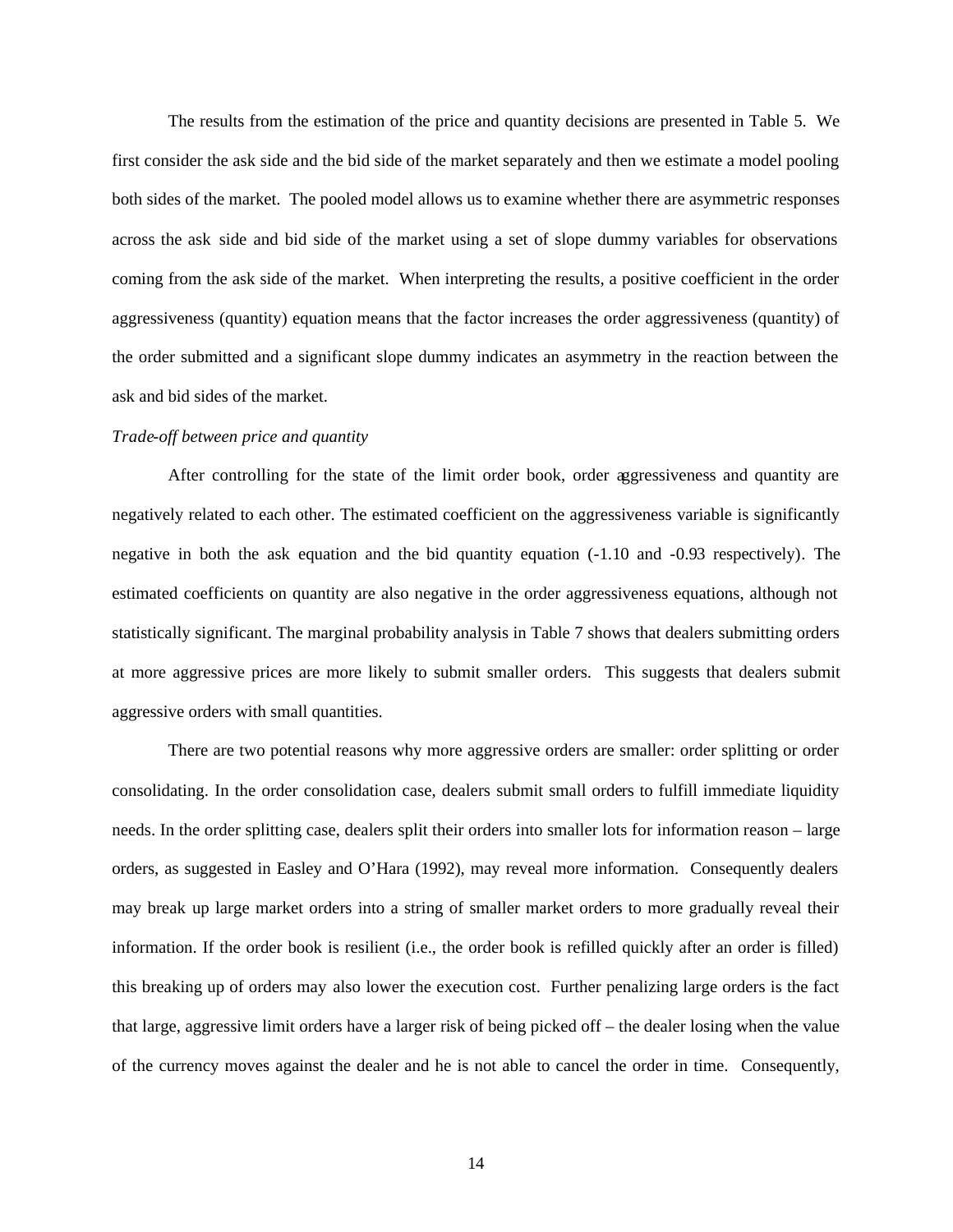dealers put in small aggressive limit orders which have priority in execution and at the same time minimize the pick-off risk.

 As we do not know the identity of the dealer submitting an order, we examine the time series of order submission activities to determine whether order splitting or order consolidation account for this finding. If it were order splitting, we would expect the placement of small orders to be positively autocorrelated on the same side of the market. Dealers will submit a series of small orders until the order is completely executed. In the case of order consolidation, there is no theoretical reason why the orders would be autocorrelated on the same side of the market—dealers just submit a small order for liquidity reasons and subsequently leave the market. We employ a linear autoregressive model to examine the placement of \$1 million orders in 10 second intervals. We count the number of \$1-million market orders<sup>5</sup> and aggressive limit orders<sup>6</sup> in each interval and run an  $AR(10)$  model on each side of the market for each trading day.

$$
x_{t_i} = \sum_{i=1}^{10} \rho_i x_i + \varepsilon_t \tag{12}
$$

where  $x_t$  is the number of market orders or aggressive limit orders in the 10-second interval at time t. The estimation results in Table 4 show that the placement of both \$1-million market orders and aggressive limit orders are positively autocorrelated. The 1<sup>st</sup>-order autocorrelation coefficients on both sides of the market are around 0.3 and most of the autocorrelation coefficients are significantly positive at the 5% level or better. The findings therefore suggest that dealers split their orders to either hide their information or to decrease the execution costs.

#### *Volatility*

Table 5 shows that both bid and ask orders become significantly more aggressive and the quantity increases as volatility increases. At these times, best limit orders, marketable limit orders and market orders are more likely to be submitted (Table 7). This finding suggests that dealers submitting orders place a premium on execution certainty when price uncertainty is increasing, consistent with the hypothesis of Cohen et al. (1981). The pooled model suggests that the impact is asymmetric – the ask side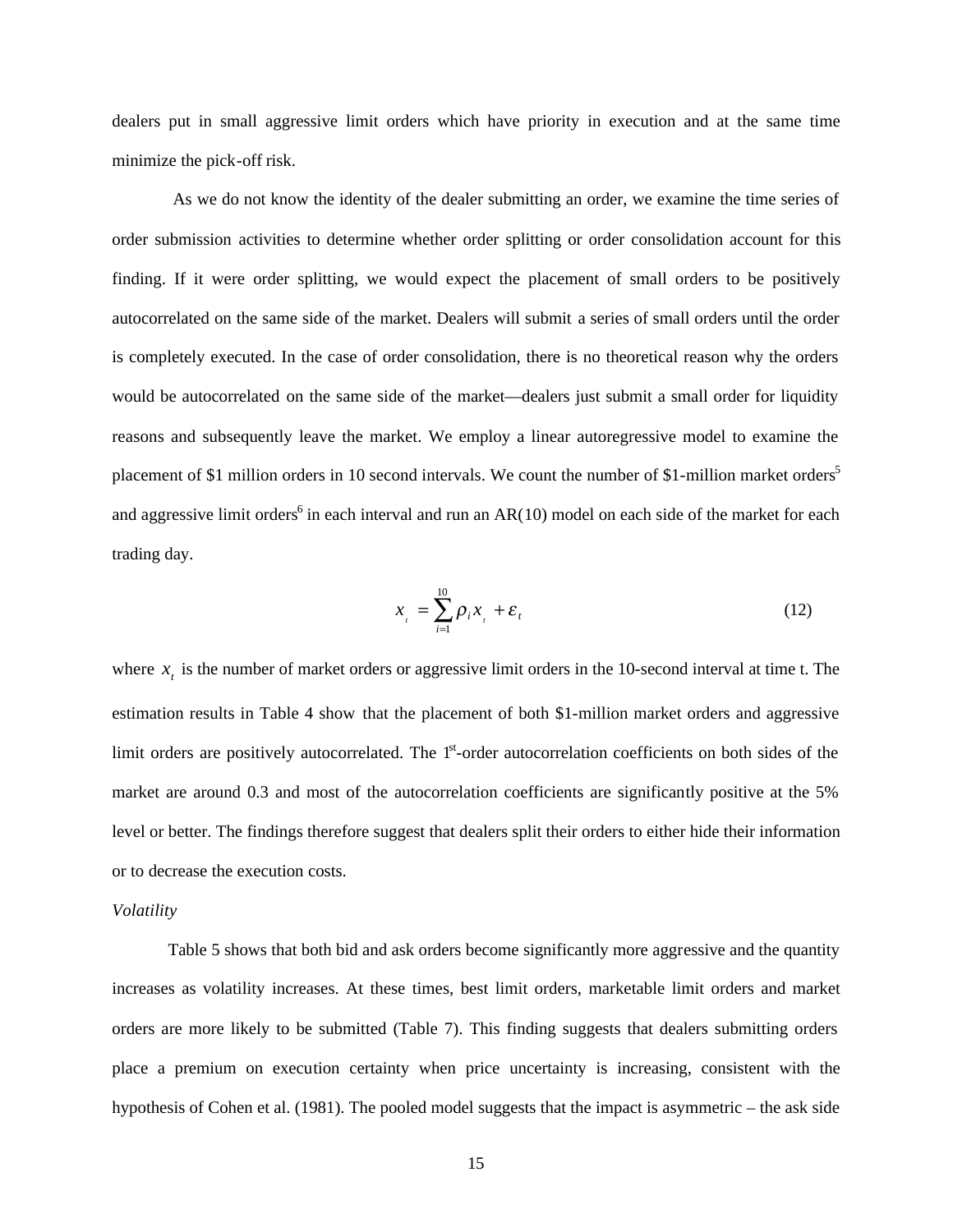is significantly more aggressive than the bid side with the coefficient on the ask dummy on mid-quote volatility being significantly positive (0.012). On the quantity dimension, ask orders are submitted in smaller quantities: the ask dummy on mid quote volatility in the quantity equation is significantly negative (-0.017). Therefore dealers selling the asset want to transact more quickly and in smaller amounts than buy side dealers. This indicates that dealers view overall market uncertainty differently depending on whether they wish to buy or sell the asset.

We also find that the choice of order aggressiveness and quantity respond differently to volatility from the different sides of the market. The residual volatility measure is defined to be orthogonal to both the common volatility and the volatility from the opposite side of the market, so it represents the price uncertainty arising from just the bid or just the ask side of the market. The results suggest that dealers are more adverse to being picked off when uncertainty comes from the same side of the market so they place less aggressive orders. On the other hand, when the uncertainty is on the other side, dealers pick-off orders on the opposite side of the market by placing more aggressive orders. Further, the pooled submission result in Table 5 shows that the response of the two sides of the market is symmetric with the ask dummies not being statistically significant. As the residual volatility from the opposite side of the market increases, however, we see significantly more aggressive ask orders with larger quantities.

#### *Depth at the best price*

An increase in the depth at the best price on the same side of the market discourages both aggressive orders and large orders – the coefficients in both the order aggressiveness and the quantity equations are significantly negative. Table 7 shows that the marginal probability of limit orders being submitted at the best price drops as the depth increases. This is consistent with the "crowding out" hypothesis of Parlour (1998): as the depth of best limit orders increases, the queue and thus the competition for placing aggressive limit orders increases. This increased competition results in dealers refraining from submitting aggressive limit orders. The effect is similar on both sides of the market.

Considering changes in the depth on the opposite side of the market, we find that an increase in the depth at the best price on the opposite side of the market encourages the submission of more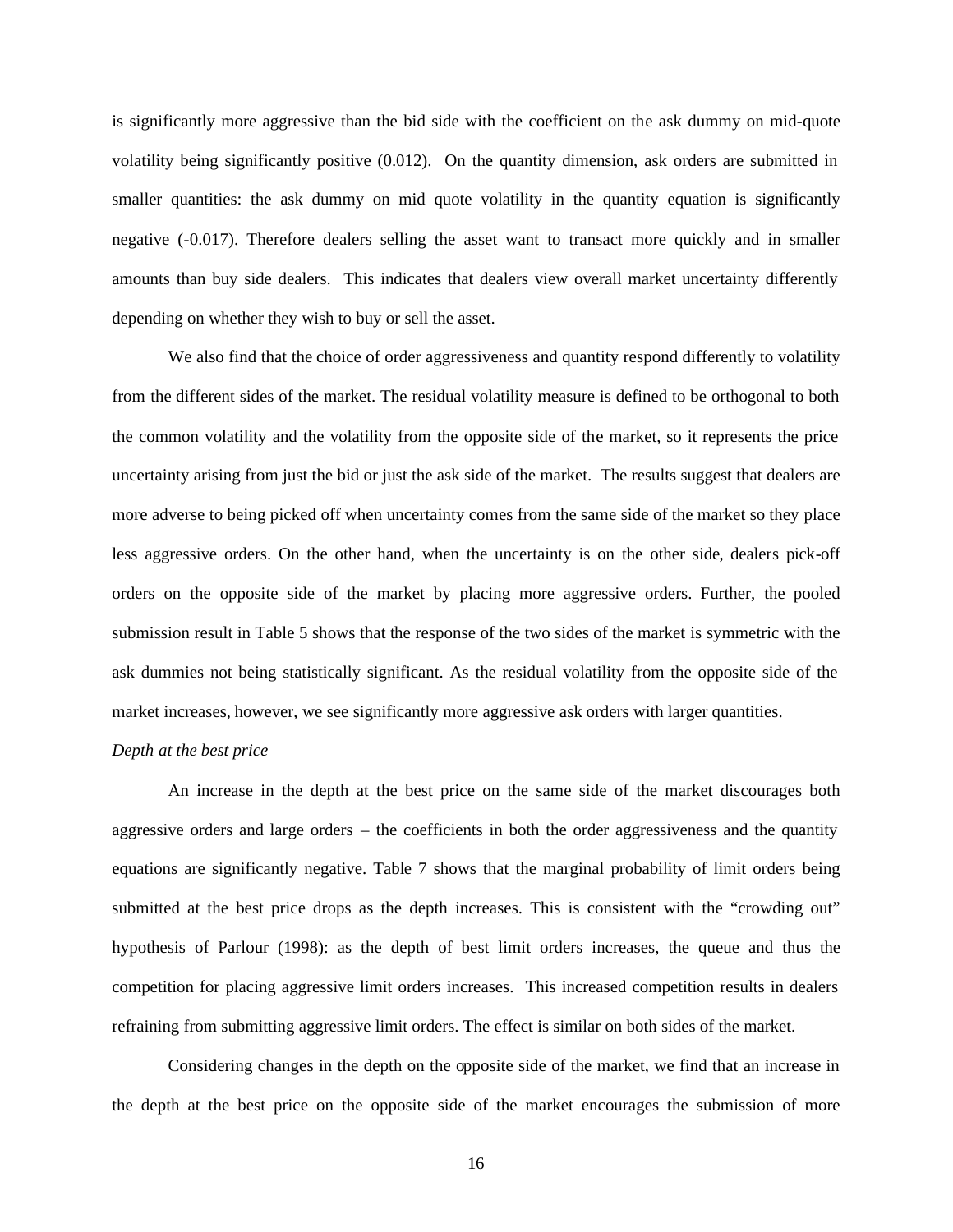aggressive orders with larger sizes. This is because market orders, for example, are less likely to have to walk up the order book, so the marginal cost of submitting market orders is lower. Similar to the case for changes in the depth on the same side of the market, the bid and ask sides of the market react symmetrically in terms of both order aggressiveness and quantity.

#### *Depth at the off-best price*

The response of order aggressiveness to changes in the depth at the off-best prices is similar to that of changes in the depth at the best price. Orders are significantly more aggressive for changes in offbest depth on the opposite side of the market but become less aggressive for changes in off-best depth on the same side of the market. The effect of changes in depth at the off-best prices is, however, much smaller than changes in depth at the best price. In the ask order aggressiveness equation, for example, the coefficient on the depth at the off-best ask price (-0.0006) is less than one thirtieth the coefficient on the depth at the best ask price (-0.191). The results suggest that either (i) changes in the depth at off-best prices carry less information than at the best prices or (ii) changes in the off-best depth are less transparent to market participants (dealers can not directly observe them so they react less to these changes). Nevertheless, changes in off-best depth still significantly affect dealers' order submission strategies in the same direction as the changes at the best price.

The quantity of the orders reacts quite differently to the changes in depth at the off-best prices than it did for changes in the depth at the best prices. The quantity for ask orders tends to be larger (with a p-value of 7%) when the off-best ask depth rises and it drops significantly when the off-best bid depth rises. In the bid equations, the bid quantity also increases significantly when the off-best bid depth rises. These are the opposite of the results for changes in the depth at the best price, where the quantity drops (rises) with increased depth on the same (opposite) side of the market. One possible explanation for this difference is that the depth at the off-best price on the other side of the market is a measure of the marginal cost of executing large market orders. As a result, dealers tend to submit smaller orders to avoid walking up the order book when the depth deepens only at the off-best prices on the opposite side of the market while depth at the best price remains unchanged.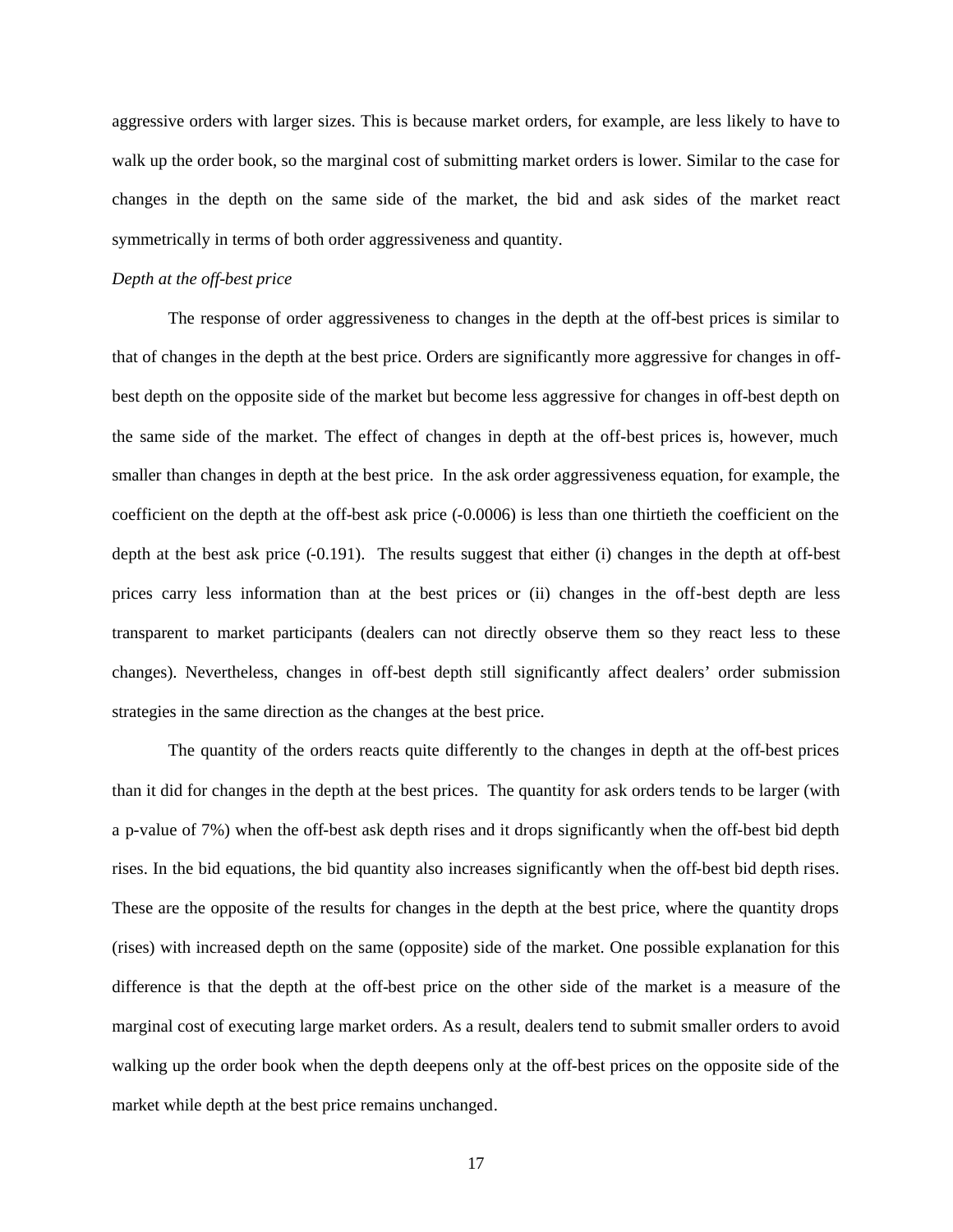#### *Spread*

Orders become more aggressive and larger in size when the spread widens. In fact, the marginal likelihood of a limit order being submitted at the best price or limit orders improving the best price increases. This means that, following a widening of the spread, dealers observe the new information, update their information set and settle on new equilibrium price. Based on this new price, dealers place more at-best and improving-best limit orders, which eventually narrows the spread again. This is consistent with the empirical findings in Engle and Patton (2004). Using equity data, they find that best bid and ask prices are cointegrated and they revert to their equilibrium value after a shock to the spread.

Another interesting finding related to the spread is that the marginal likelihood for marketable limit orders and market orders also increases following a widening of the spread. This is contrary to the intuition that market orders become more expensive as the spread widens. The results suggest that dealers become more concerned about ensuring their orders are executed in an uncertain market as in Cohen et al. (1981).

Turning to the pooled submission results in Table 5, we find that the two sides of the market react symmetrically to changes in the spread in terms of order aggressiveness but not in terms of quantity. For the order aggressiveness equation, we find that the spread impacts order aggressiveness symmetrically – the ask dummy related to spread is not significant. However, for the quantity equation, the ask dummy on spread is significantly negative (-0.0125). This suggests that the ask orders are significantly smaller than the bid orders when spread widens.

#### *Time of Day Effects*

We find that the nature of the order aggressiveness differs between the London and the New York markets. Ask orders are more aggressive during the most active hours in New York (12:00 to 15:00 (GMT)) than during the most active hours in London (7:00 to 10:00 (GMT)). The bid aggressiveness is symmetric during their active hours. On the other hand, as market activity slows following the initial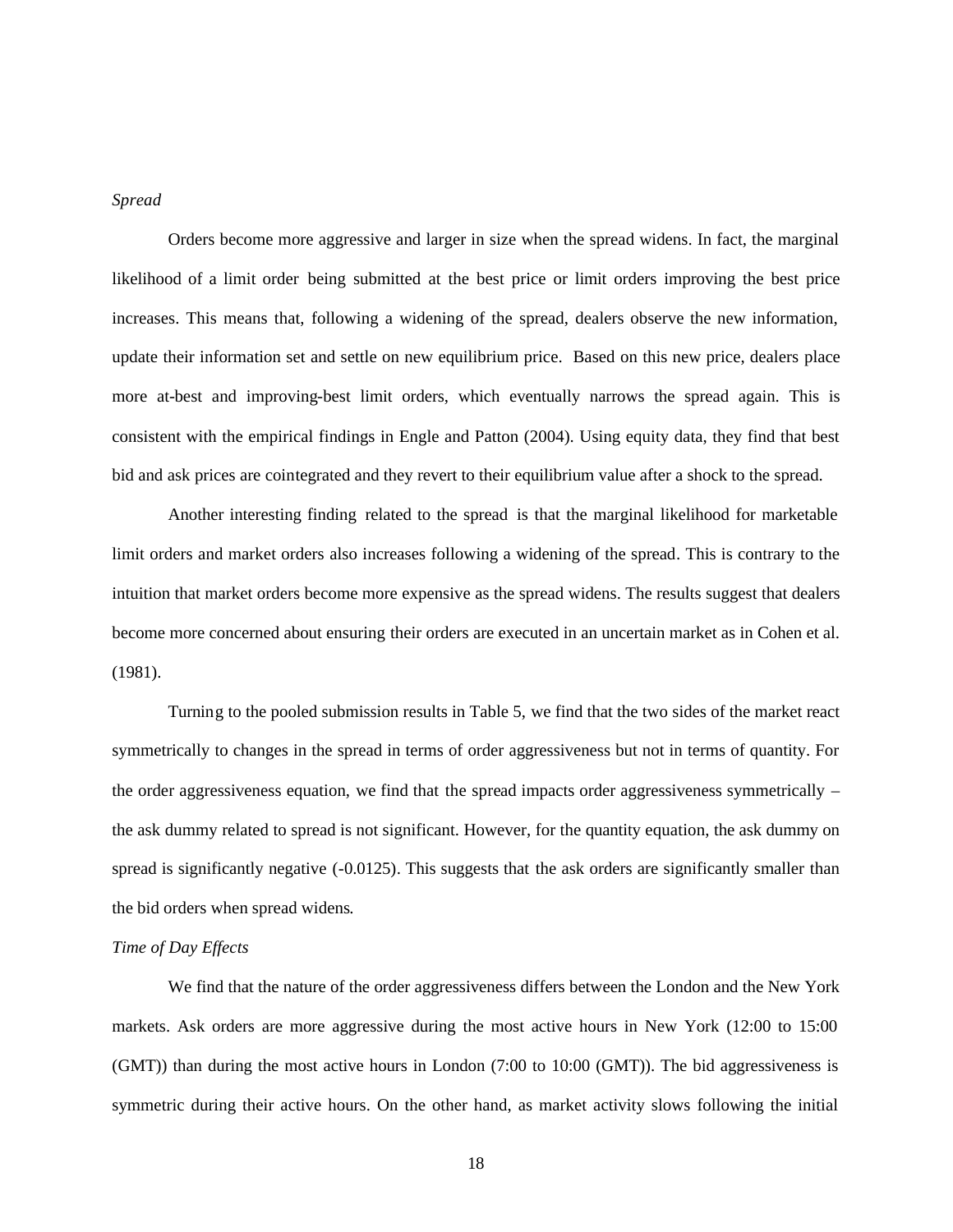surge at the opening in London and New York, from 10:00 to 12:00 and from 15:00 to 16:00 respectively, ask orders become less aggressive and bid orders become more aggressive. These results suggest that dealers placing bid orders become more concerned about being picked off over the day, since trading reveals information, thereby reducing the information asymmetry through the trading day, especially at the close of the trading day. Thus they place more aggressive bid orders at these times.

#### *Proportion of Positive and Negative Price changes*

We find that an increase in the proportion of positive price changes leads to ask (bid) orders being submitted at more (less) aggressive prices. The reverse happens after negative price changes. To examine why this is the case, we run a regression of the present change in mid-quote prices on the previous changes in the mid-quote:

$$
\Delta midquote_i = \beta \Delta midquote_{i-1} + \varepsilon_i \tag{13}
$$

The autocorrelation coefficient,  $\beta$  (-0.181), is significantly negative at the 1% level. This suggests that when market participants see a series of positive price changes, they expect the price to revert in the future and thus place more aggressive sell orders. The opposite happens after a series of negative price changes.

#### *Proportion of Large Bid/Ask orders*

When there are more large orders (orders larger than \$1 million) on either side of the market, the subsequent order size increases. As described in Easley and O'Hara (1992), informed dealers tend to trade on the same side of the market and prefer to submit larger orders. Given an increasing proportion of large orders in the past two minutes, it could convey information so dealers are more confident and therefore submit larger orders.

#### **3.2 Cancellation Decision**

Because there is relatively little work on what factors affect the order cancellation decision, we have little theory to build on. Nevertheless we use the theory related to order submissions to hypothesize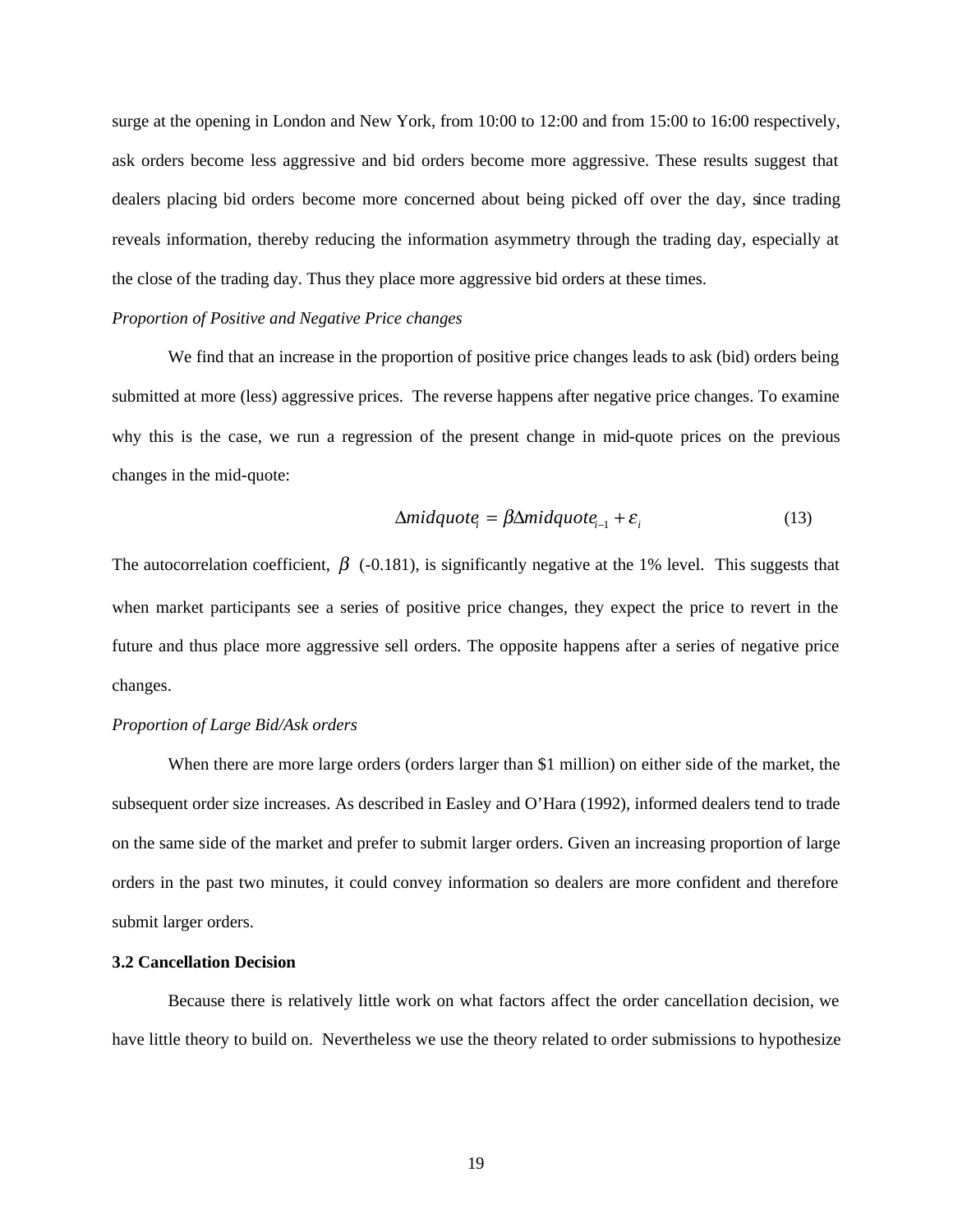how order size, measures of market depth and price uncertainty affect the order cancellation decision. We investigate the impact of these variables on the aggressiveness of the orders being cancelled in Table 6.

#### *Quantity*

As the quantity of unexecuted orders remaining in the market increases, we find that dealers are more likely to cancel less aggressive orders<sup>7</sup>. Thus larger orders that are further behind the best price are more likely to get cancelled. Given that these orders are less likely to be executed, it is not surprising that these are more likely to be cancelled.

#### *Price Volatility*

We find that an increase in the overall level of price uncertainty leads to an increase in the cancellation of more aggressive orders. The result suggests that dealers are more concerned about price changes going against them and therefore being picked off at times of price uncertainty. This is particularly evident in the equation where ask orders are cancelled at more aggressive prices when ask side volatility increases (with the statistically significant coefficient of -0.0618). Less aggressive ask orders are also cancelled when the bid volatility increases (0.0754). This finding ties in with the order submission decision. As the residual volatility from the opposite side of the market increases, dealers submit more aggressive orders to pick off orders on the opposite side of the market. At these times, ask dealers would therefore cancel their less aggressive ask orders and resubmit at more aggressive prices.

#### *Depth at best/ off-best price*

Cancellations are more active when there are changes in the depth on the same side of the market. Increased depth at the best price on the same side of the market leads to an increase in the cancellation of less aggressive bid and ask orders. Since increased depth at the best price implies that orders at less aggressive prices are less likely to be hit, their execution risk increases so orders at off-best prices are more likely to be cancelled.

On the other hand, increased depth at the off-best prices on the same side of the market leads to cancellations of more aggressive orders. Increased depth at the off-best prices on the same side of the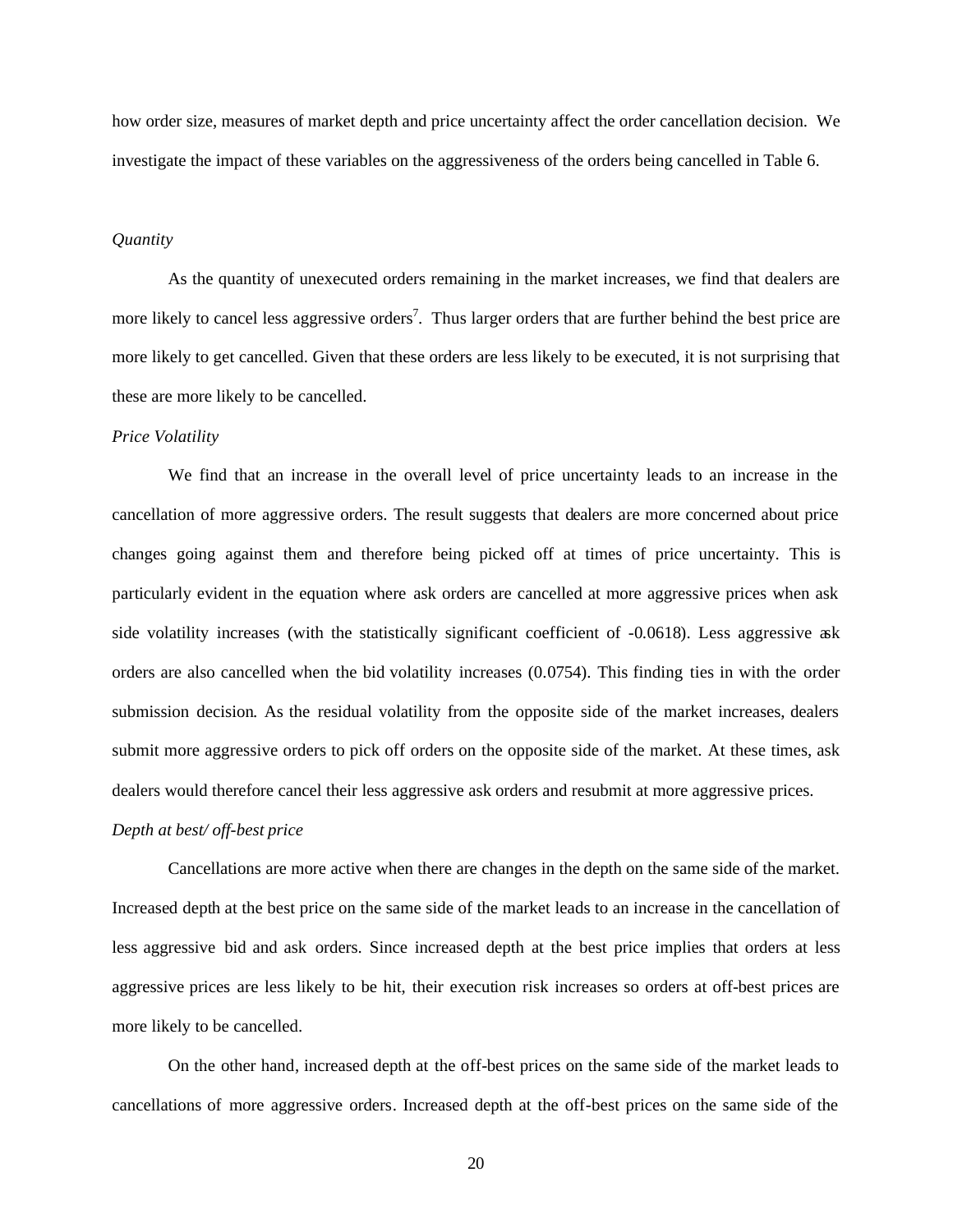market indicates that more dealers are selling at a higher ask price or buying at a lower bid price than the current best prices. As a result, orders standing at the best price are more likely to suffer from pick-off risk so dealers cancel aggressive orders to avoid being picked off.

#### *Price change*

We find that more aggressive bid (ask) orders and less aggressive ask (bid) orders are cancelled as the proportion of positive (negative) price changes is increasing. As found in equation (13), price changes tend to be negatively autocorrelated. With a series of positive price changes, dealers expect prices to revert in the future. As a result, they cancel more aggressive bid orders to avoid the "pick-off" risk. They also cancel less aggressive ask orders because they are less likely to be executed with a future drop in price. We see the reverse when the price is decreasing.

#### **4. The Role of Market Performance**

In this section, we examine how dealers trade-off order aggressiveness and quantity as prices are changing. In the previous analyses we investigate the impact of a marginal change in factors related to market uncertainty and market depth on a dealer's order placement strategy. Since the impact of these variables may depend on the state of the market (i.e., the impact may be different if prices are rising rather than falling), we investigate the possibility that, for example, the effect of an increase in volatility in a rising market may be different from an increase in a falling market. To examine the role of market performance, we create three dummy variables,  $d_1$ ,  $d_2$  and  $d_3$ , to capture whether the market is rising, falling or relatively stable. These dummies are determined by fitting the following price trend regression to all of the mid-quotes submitted over the past two-minute interval

$$
p_{mid-quote, t} = \alpha + \beta \tau_t + \varepsilon \tag{13}
$$

where  $p_{mid-quote}$  is the mid-point of the best prices at time t and  $\tau_t$  is the distance in seconds between the  $(t-1)$ <sup>st</sup> and  $t<sup>th</sup>$  orders during the two minute interval. The value of  $\beta$  would be positive if the mid-quote price is increasing over this interval, negative if the price is decreasing and not significantly different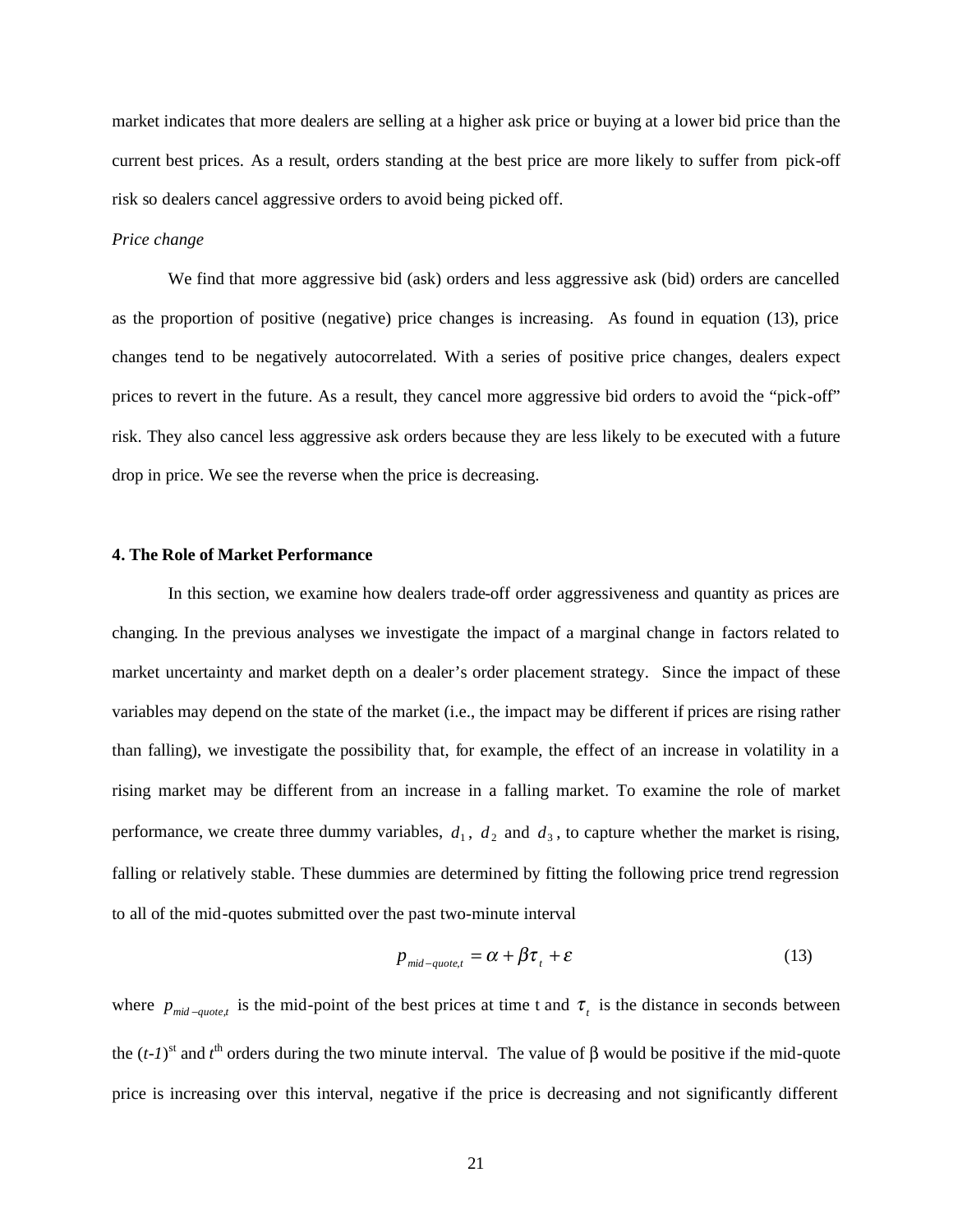from zero if the price does not follow an apparent trend. As a result, we use this regression to define the dummy variables as follows:

$$
d_1 = 1
$$
 if  $\hat{\beta}$  is significantly positive,  $d_1 = 0$  otherwise  
\n $d_2 = 1$  if  $\hat{\beta}$  is significantly negative,  $d_2 = 0$  otherwise  
\n $d_3 = 1$  if  $\hat{\beta}$  is not statistically different from zero,  $d_3 = 0$  otherwise

Since the changes in order aggressiveness have been found to depend on many factors, we supplement

model (1) by adding the interaction between the market performance dummy variables and both the measures of volatility and market depth. As a result the order aggressiveness regression estimated earlier now becomes

$$
I_s^* = \gamma_1 q n + d_1 \beta^{I_s^* \cdot} x_s^{I_s^*} + d_2 \beta^{I_s^* \cdot} x_s^{I_s^*} + d_3 \beta^{I_s^* \cdot} x_s^{I_s^*} + \varepsilon^{I_s^*} \tag{14}
$$

and the quantity regression in model (2) becomes

$$
qn_s = a + \gamma_2 I_s^* + d_1 b^{qn} x_s^{qn} + d_2 b^{qn} x_s^{qn} + d_3 b^{qn} x_s^{qn} + \varepsilon^{qn}
$$
\n(15)

#### **4.1 Empirical Findings of the Role of Market Performance**

We find that past price changes provide insight into the future market performance of an asset. Our model characterizes how this information influences the impact of our explanatory variables on the dealers' price and quantity decisions when submitting orders (see Table 8).

#### *Volatility*

There are three major findings with respect to overall volatility. The first finding is that increases in the overall volatility lead to an increase in the order aggressiveness of both the bid and ask prices when prices are relatively stable (e.g., when there is little new information arriving). This suggests that dealers are most worried about execution risk when the overall price level is constant but the uncertainty of prices is increasing. The second finding is that in a rising and volatile market, ask orders tend to be smaller (the coefficient in the ask quantity equation is significantly negative with a value of -0.1034). This suggests that dealers minimize their risk of being picked-off at these times by placing smaller sell orders. The third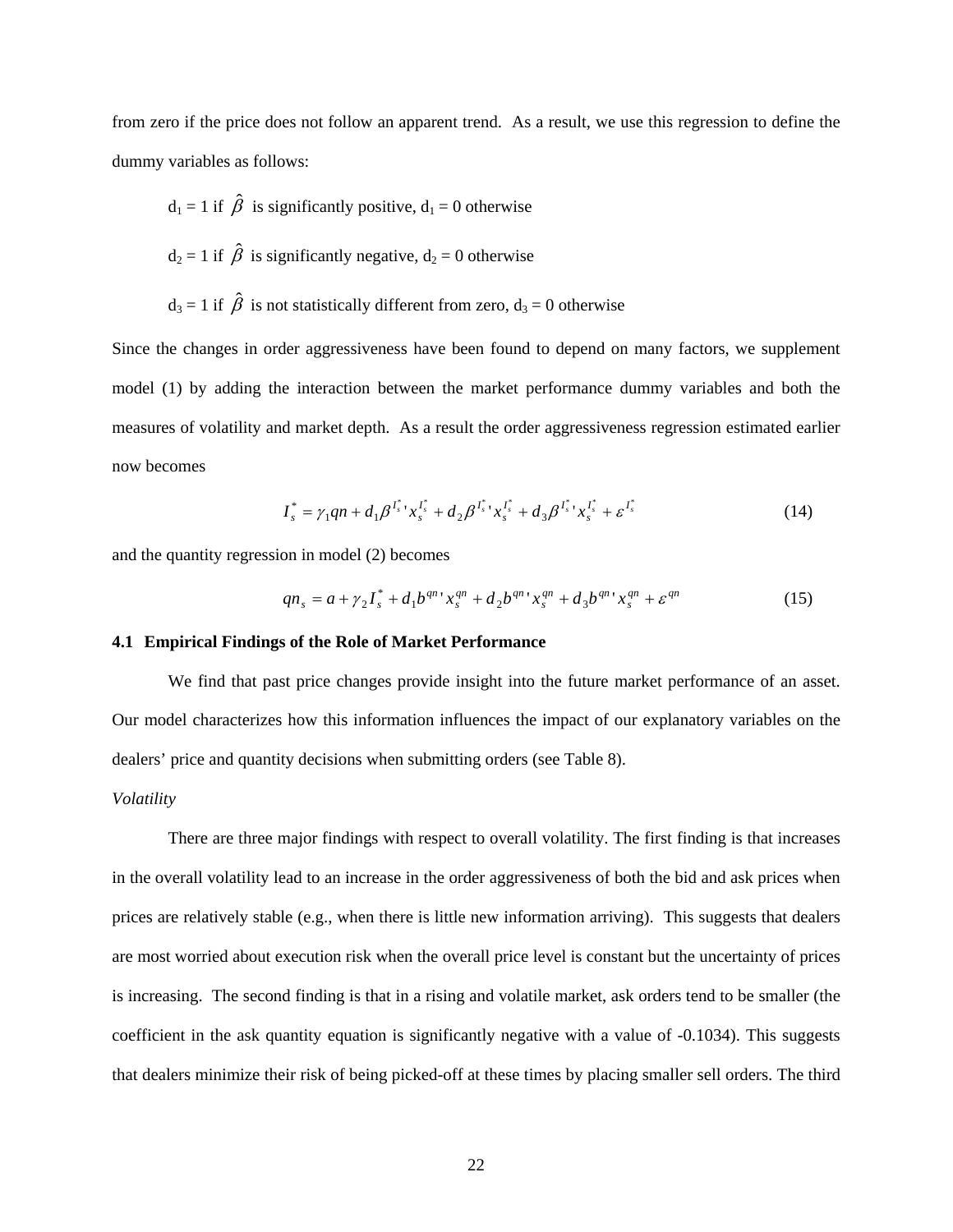finding is that overall volatility only impacts the bid order submission decision when prices are falling. Bid orders are more aggressive when prices are falling (the related coefficient (0.039) is significantly positive at the 1% level) and larger size (related coefficient (0.0782) is significantly positive at the 5% level). Dealers therefore appear to view periods when the prices are volatile and falling as buying opportunities.

Considering volatility from just one side of the market, we find that both bid and ask orders become less aggressive as same-side volatility increases when the price trend is constant. This suggests that dealers want to avoid being picked-off when there is uncertainty about the value of the asset from the same side of the market (i.e., the coefficients of same side residual volatility, -0.0661 for ask orders and -0.1007 for bid orders, are both significantly negative at the 1% significance level). On the other hand, both bid and ask orders become more aggressive as the opposite side residual volatility increases when the price trend is constant (the coefficients for opposite side residual volatility are (0.0073) for ask orders and (0.0084) for bid orders and are both significantly positive at the 1% significance level). When there are trends in prices we only find an impact on ask submissions. Ask orders become more aggressive with increased opposite side volatility when the price is falling suggesting that dealers are trying to take advantage of price uncertainty on the opposite side of the market – they are trying to pick-off the highest bid orders as the price falls. This will minimize their losses if the price settles at a lower level.

#### *Depth at the best price*

When there is more depth at the best ask price, ask orders become less aggressive regardless of price movements (coefficients are all negative at the 10% significance level) and they are smaller in quantity (coefficients are all negative at 2% significance level). Thus ask orders are placed at prices further away from the best price to avoid competition with the existing best orders standing in the market. The submission of bid orders also responds to changes in the best ask depth in all market conditions. Bid orders become more aggressive and come in larger size with increasing ask depth (the related coefficients are all positive at the 5% significance level). More depth at the best ask price would decrease the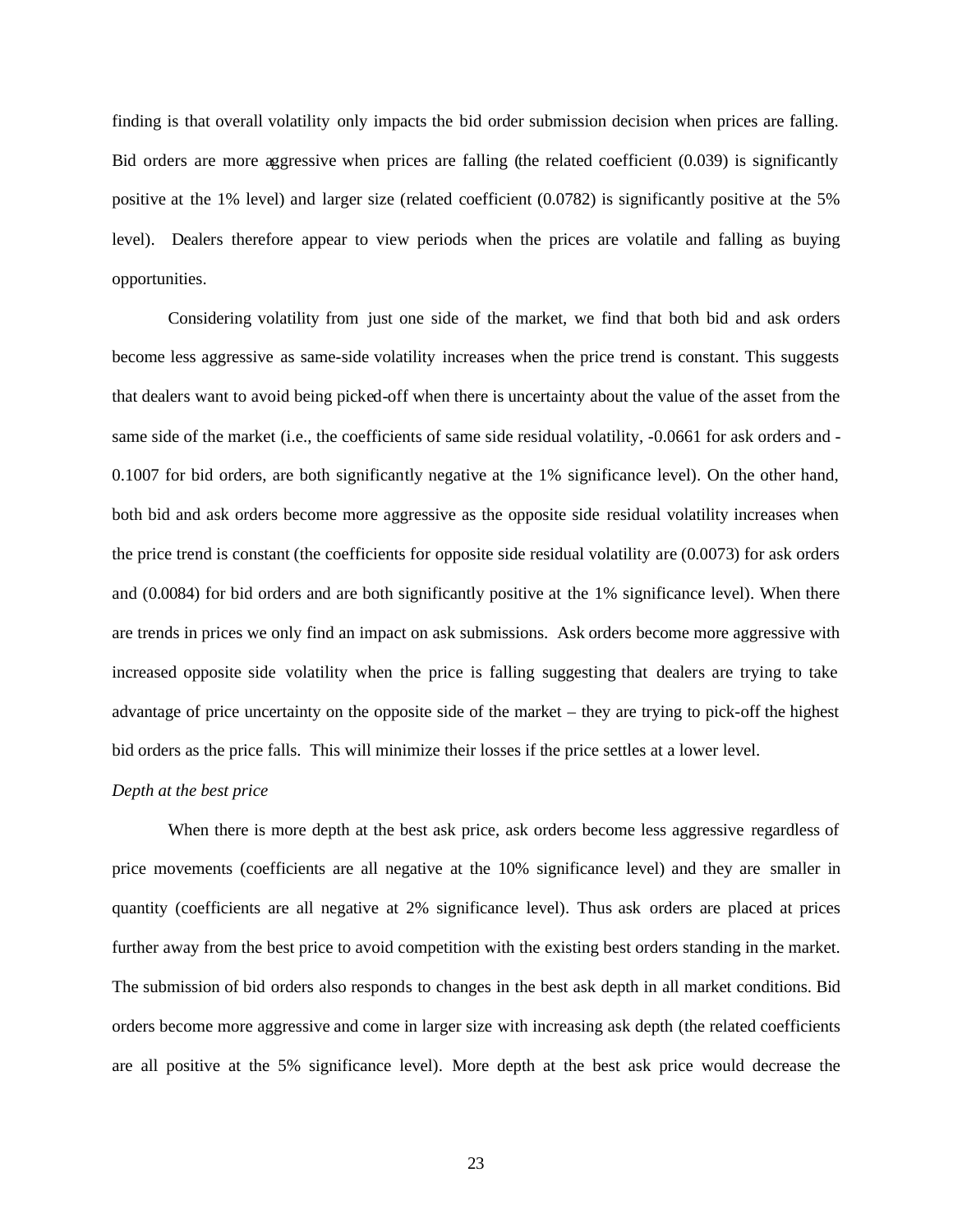execution risk of dealers' buy orders especially if the increased depth on the ask side is a signal of future changes in the market.

When the depth at the best bid price is increasing, ask (bid) orders become more (less) aggressive independent of the market conditions. This result indicates that changes in the depth at the best bid price contain a significant amount of information for the order submission decision. The ask (bid) quantity also becomes significantly larger (smaller) when the price trend is constant or decreasing. Ask orders are larger because there is less risk of walking down the order book with a deeper best bid depth even in a declining market. Bid orders are smaller to avoid exposure to pick-off risk in a declining market. These results suggest that dealers wishing to sell (buy) the asset try to avoid price (pick-off) risk as the depth increases on the bid side.

#### *Depth at off- best prices*

Similar to the baseline order submission model, the impact of depth at off-best ask prices is smaller in magnitude than depth at best ask price. The impact on order aggressiveness is concentrated at the times when prices are constant. When the market is deeper at off-best ask prices, ask (bid) orders become significantly less (more) aggressive. Similarly, depth at the off-best bid prices has a significant positive (negative) impact on ask (bid) aggressiveness when the price is constant. Ask (bid) orders become more (less) aggressive when the market is calm. The intuition for the results is similar to the case of depth at best price.

#### **5. Conclusions**

In this paper we investigate two of the most important components of a dealer's order submission decision – the aggressiveness of the price and the quantity at which dealers are willing to transact. Despite the importance of the quantity decision for every order submitted, this aspect of the order submission decision has received relatively little attention in the microstructure literature. Using a simultaneous equation model, we investigate the factors influencing the dealers' order submission and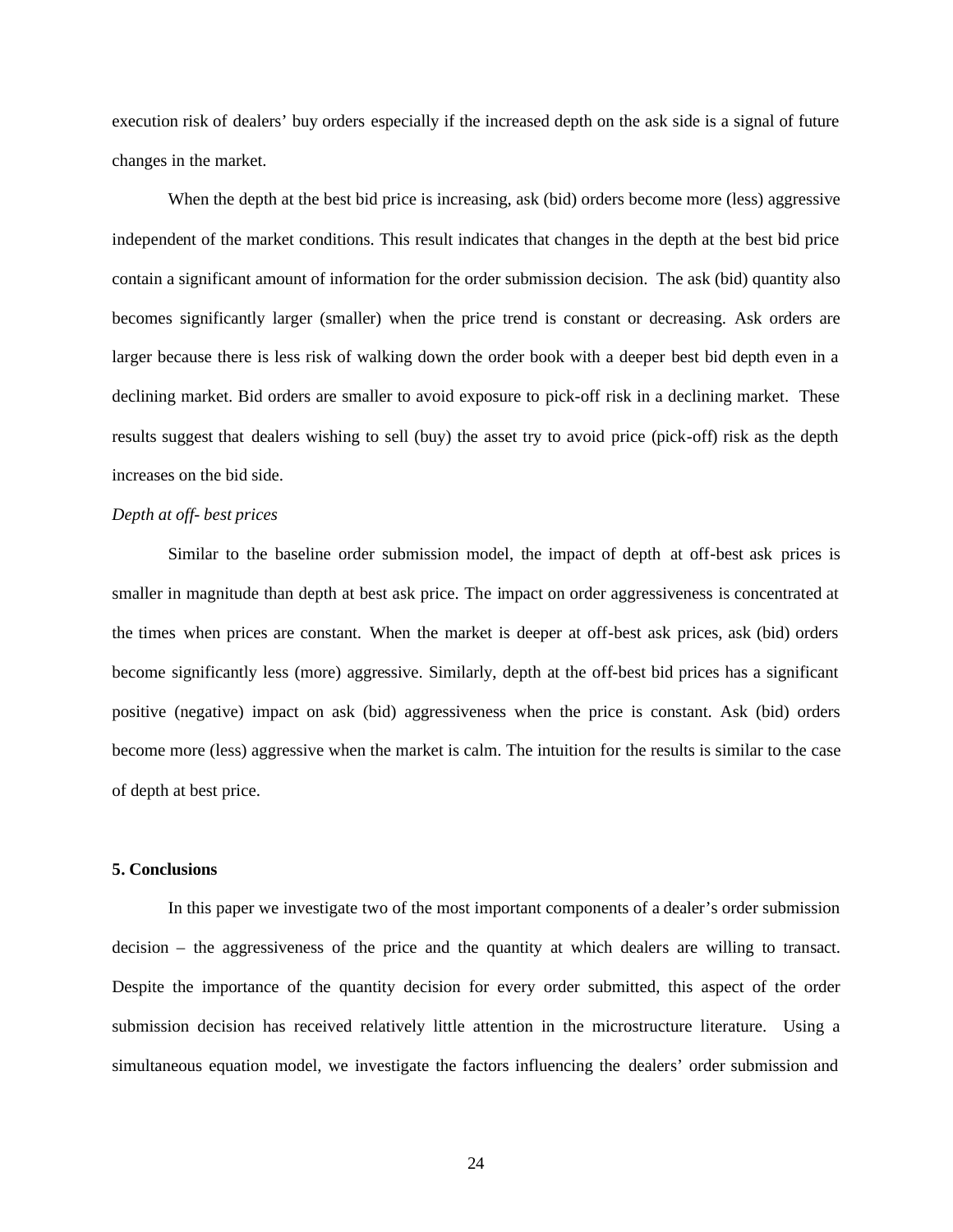cancellation decisions concerning both the aggressiveness of prices and the associated quantity as well as how they interact.

The data comes from firm quotes submitted to the Reuters D-2000-2 system in the Deutsche Mark-U.S. dollar market. We find that dealers make negative trade offs between the price and quantity when submitting orders. Aggressive orders are submitted in smaller amounts. This is because (i) quantity affects the price risk of market orders – a larger market order may have to walk up or down the book to ensure complete execution inducing price uncertainty. Quantity also affects the pick-off risk of limit orders, because larger limit orders suffer larger losses when the efficient price moves against the order. In a related fashion, we find that changes in the depth of the market and the price uncertainty on each side of the market have a significant impact on the price and quantity of submitted orders. Depth on the opposite side of the market encourages more aggressive orders of larger size. The opposite happens when depth accumulates on the same side of the market. This supports the "crowding-out" hypothesis in Parlour (1998) and Goettler, Parlour and Rajan (2004). Although changes in the off-best depth are not observable to the dealers, they still significantly affect the order aggressiveness and quantity decision. This suggests that dealers use sources of information other than the Reuters screen (e.g. private information from their customers).

For the order cancellation decision we find that there are several factors influencing which orders dealers cancel. Although quantity is not an explicit component of this decision, we do find that dealers are more likely to cancel orders that are less likely to be executed based on factors such as their size, the expected future price changes and liquidity changes. If dealers believe the future price will be increasing, for example, dealers are more (less) likely to cancel orders that are behind the best bid (ask) price and thus are less (more) likely to be executed.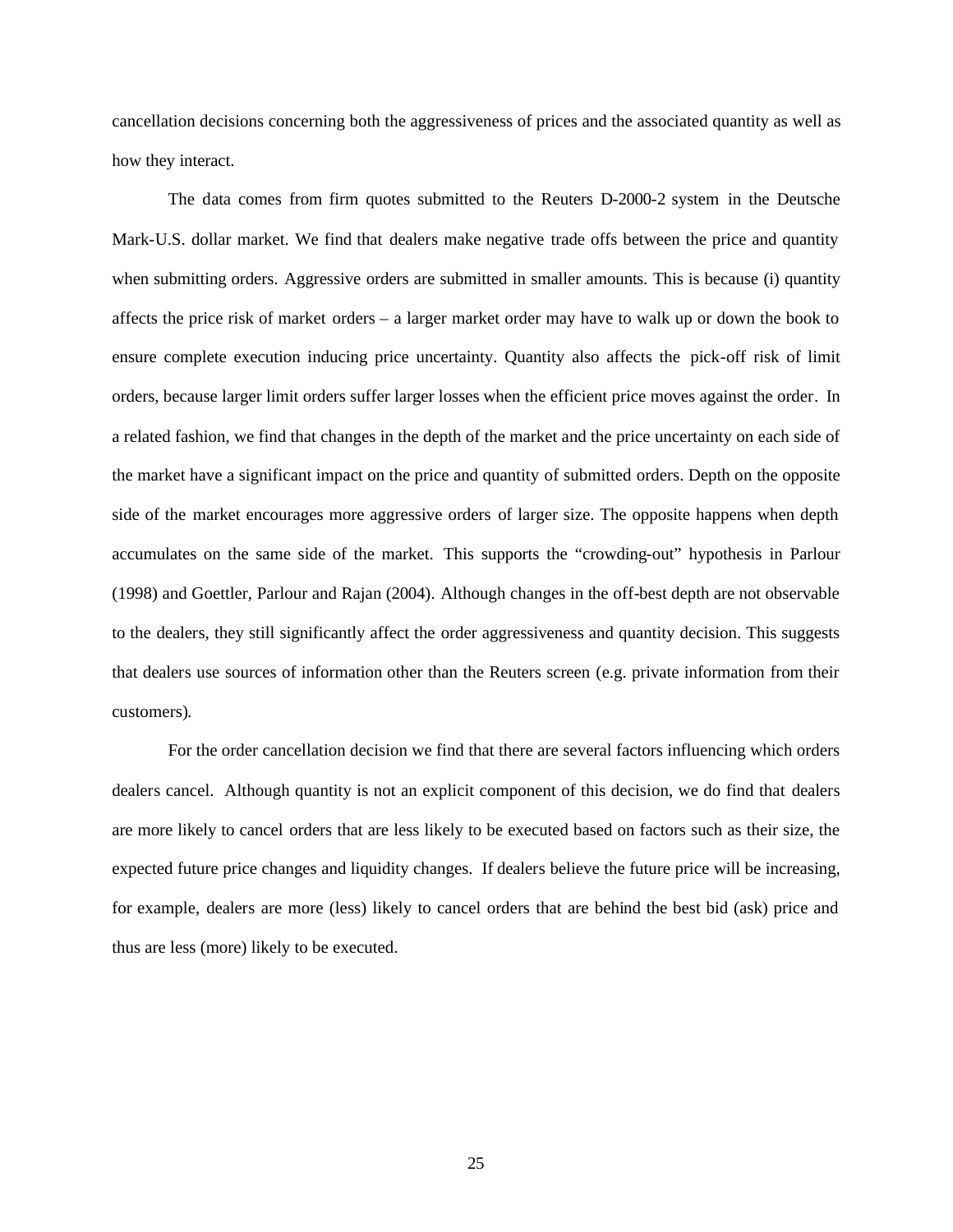#### **References:**

Admati, Anat and Paul Pfleiderer, "A theory of intraday patterns: volume and price variability", *Review of Financial Studies 1*, pp. 3-40, 1988

Bae, K-H., H. Jang, and K. Park, 2002, "Traders' Choice between Limit and Market Orders: Evidence from NYSE Stocks," *Journal of Financial Markets*, forthcoming.

Bank for International Settlements, Triennial Central Bank Survey of Foreign Exchange and Derivatives Market Activity, 1998 and 2001.

Bloomfield, R., O'Hara, M., and Saar, G., "The 'Make or Take' Decision in an Electronic Market: Evidence on the Evolution of Liquidity", *Journal of Financial Economic 75, 165-199, 2005*

Brock, W.A. and Kleidon, A.W. "Periodic market closure and trading volume: a model of intraday bids and asks", *Journal of Economic Dynamics and Control 16*, 451-489, 1992.

Carlson, J. and Lo, M., "One minute in the life of the DM/US\$: public news in an electronic market", forthcoming in the *Journal of International Money and Finance*

Chakravarty, S and C. Holden, "An Integrated Model of Market and Limit orders", *Journal of Financial Intermediation* 4, pp. 213-241, 1995.

Cohen, K., S. Maier, R. Schwartz and D.Whitcomb. "Transaction Costs, Order Placement Strategy, and the Existence of the Bid-Ask Spread", *Journal of Political Economy* 89, 287-305, 1981.

Dacrogna, M., R. Gençay, U. Muller, R. Olsen and O. Pictet, An Introduction to High-frequency Finance, Academic Press, 2001

Danielsson, J. and R. Payne, "Real Trading Patterns and Prices in Spot Foreign Exchange Markets", *Journal of International Money and Finance* 21, 203-222, 2002.

Demsetz, H., "The Cost of Transacting", *Quarterly Journal of Economics* 82, 33-53, 1968.

Diamond, D. and R. Verrecchia, "Constraints on Short-selling and Asset Price Adjustments to Private Information", *Journal of Financial Economics* 18, pp. 277-311, 1987.

Domowitz, I, "A Taxonomy of Automated Trade Execution Systems", *Journal of International Money and Finance* 12, pp. 607-632, 1993.

Easley, D. and M. O'Hara, "Time and the Process of Security Price Adjustment", *Journal of Finance* 47, pp. 577-606, 1992.

Ellul, A., C. Holden, P. Jain and R. Jennings, "A Comprehensive Test of Order Choice Theory: Recent Evidence from the NYSE", Working Paper Indiana University, 2003.

Engle, R., "The Econometrics of Ultra High Frequency Data", *Econometrica* 68, pp. 1-22, 2000.

Evans, M. "FX Trading and Exchange Rate Dynamics," *Journal of Finance*, forthcoming, 2002.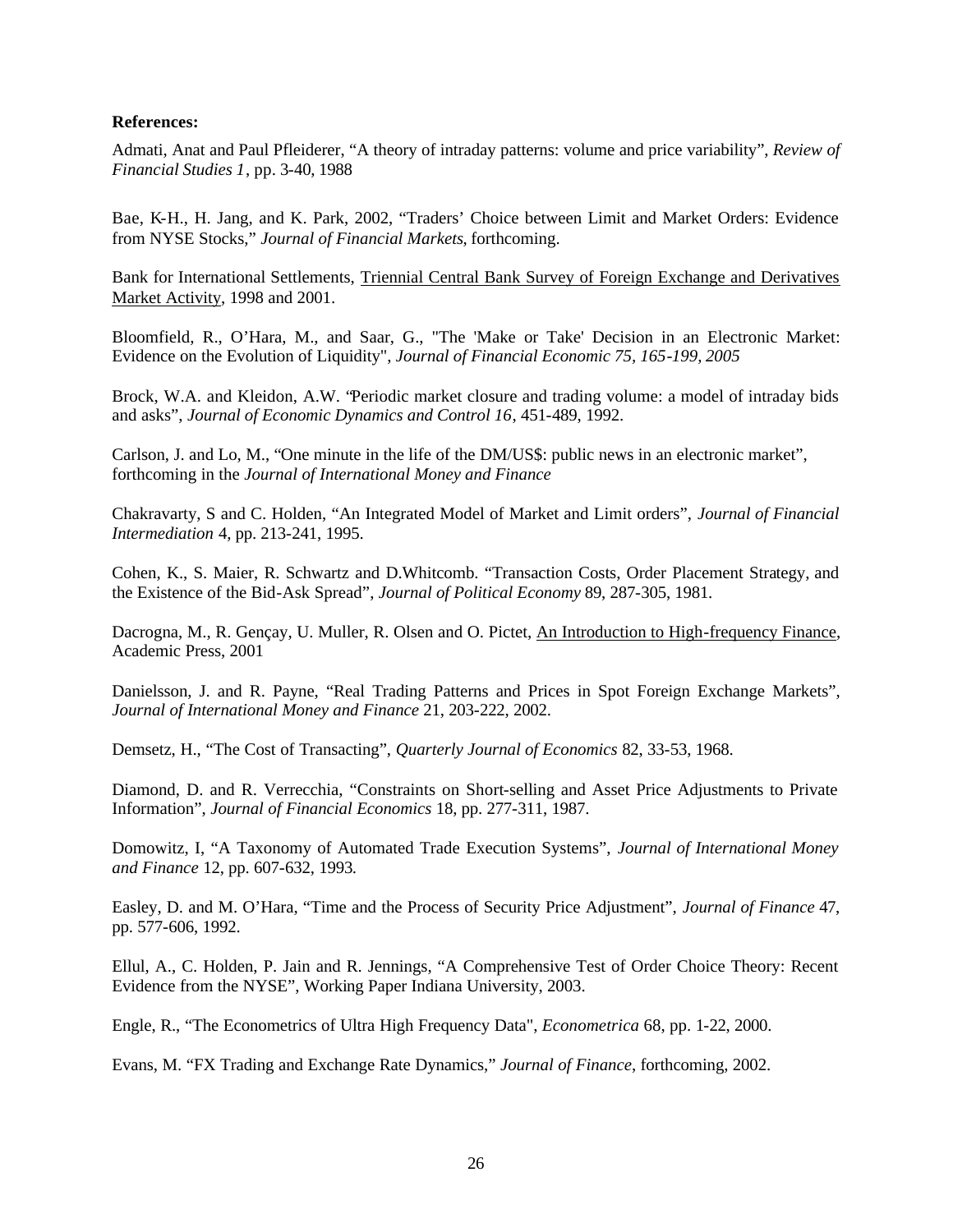Evans, M. and R. Lyons, "Time-Varying Liquidity in Foreign Exchange", *Journal of Monetary Economics*, July, 2002a.

Evans, M. and R. Lyons, "Order Flow and Exchange Rate Dynamics," *Journal of Political Economy*, February, 2002b.

Foster, F.D., and S. Viswanathan, "A Theory of Interday Variations in Volumes, Variances and Trading Costs in Securities Markets", *Review of Financial Studies*, 595-624, 1990.

Foucault, T., "Order Flow Composition and Trading Costs in a Dynamic Limit Order Market", *Journal of Financial Markets* 2, 99-134, 1999.

Glosten, L. "Components of the Bid-Ask Spread and the Statistical Properties of Transaction Prices", *Journal of Finance* 42, pp. 1293-1307, 1987.

Glosten, L. "is the electronic limit order book inevitable?", *Journal of Finance* 49, pp. 1127-1161, 1994.

Goettler, R., Parlour, C. and Rajan, U., " Equilibrium in a Dynamic Limit Order Market", *Journal of Finance 60, 2149-2192, 2005*

Goodhart, C., T. Ito and R. Payne, "One Day in June 1993: A Study of the Working of the Reuters 2000-2 Electronic Foreign Exchange Trading System", in The Microstructure of Foreign Exchange Markets (eds. J. Frankel, G. Galli and A. Giovannini), University of Chicago Press, 1996.

Handa, P. and Schwartz, R. "Limit Order Trading", *Journal of Finance* 51, pp.1835-1861, 1996.

Harris, L., "Optimal Dynamic Order Submission Strategies in some Stylized Trading Problems", *Financial Markets, Institutions and Instruments* 7, pp. 1-75, 1998.

Harris, L., and J. Hasbrouck, "Market vs. limit orders: the SuperDOT evidence on order submission strategy", *Journal of Financial and Quantitative Analysis* 31, 213-31, 1996

Hasbrouck, J., "Fast Trading and Trading Slow: Security Market Events in Real Time", Working Paper, Stern School of Management, New York University, 1999.

Hasbrouck, J. and Saar, G. "Limit Orders and Volatility in a Hybrid Market: The Island ECN", Working Paper, Stern School of Management, New York University, 2002.

Hashi, Yuko and Takatoshi Ito, 2004, Microstructure of the Yen/Dollar Foreign Exchange Market: Patterns of Intra-day Activity Revealed in the Electronic Broking System, NBER Working Paper w10856 Ho, T. and H. Stoll, "Optimal Dealer Pricing Under Transactions and Return Uncertainty," *Journal of Financial Economics* 9, pp. 47-73, 1981.

Ho, T., and H. Stoll, "The Dynamics of Dealer Markets Under Competition", *Journal of Finance* 38, 1053-1074, 1983.

Hollifield, B., R. Miller, P. Sandas and J. Slive, "Liquidity Supply and Demand in Limit Order Market", working paper, Carnegie Mellon University, 2002

Kavejecz, K., "A Specialist's Quoted Depth and the Limit Order Book", *Journal of Finance* 54, pp. 747- 771, 1999.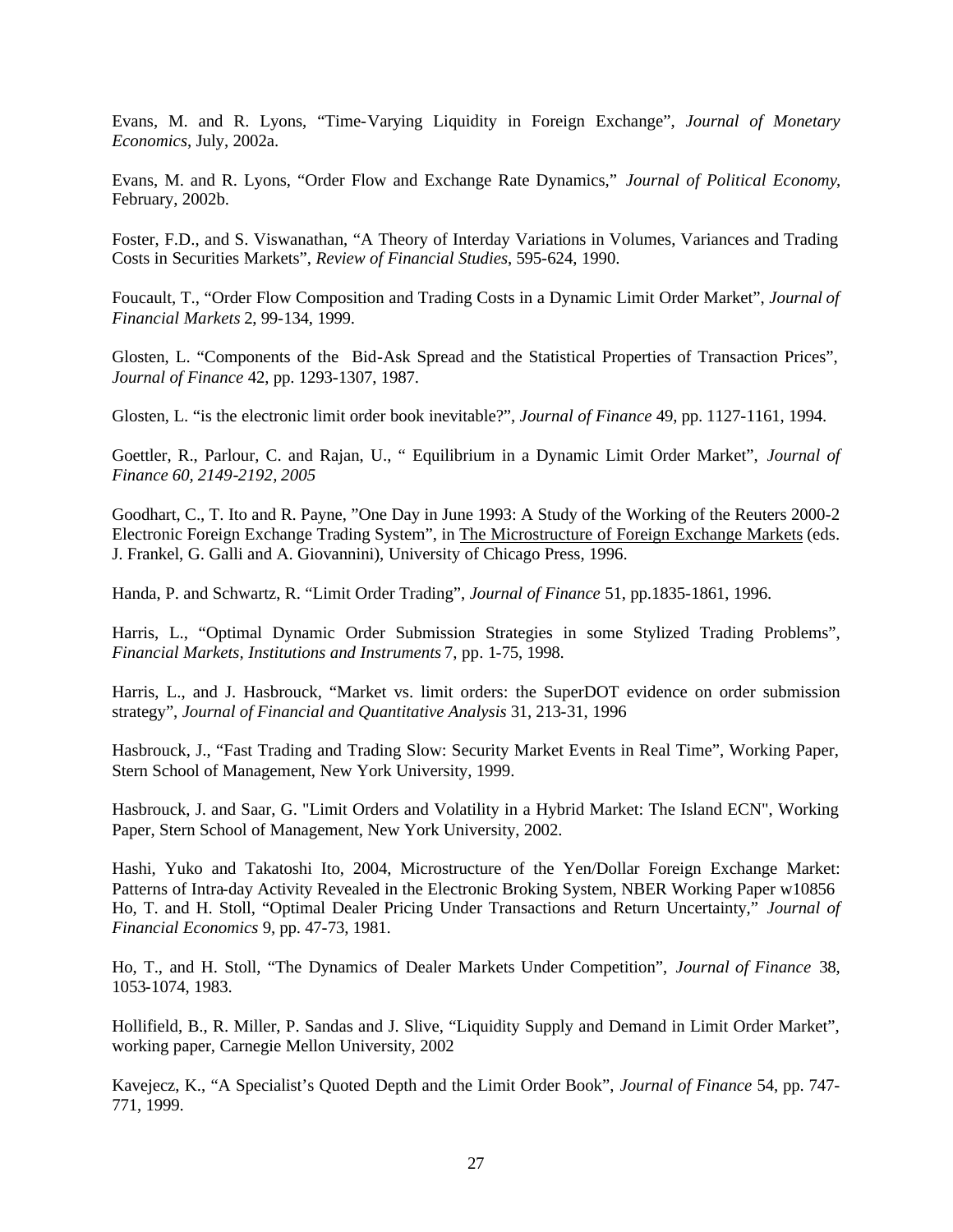Kumar, P. and D. Seppi, "Futures Manipulation with Cash Settlement", *Journal of Finance* 47, pp. 1485- 1503, 1992.

Kyle, A., "Continuous Auctions and Insider Trading", *Econometrica* 53, pp. 13-32, 1985.

Lee, C., B. Mucklow, M. Ready, 1993, Spreads, depths, and the impact of earnings information: an intraday analysis, *Review of Financial Studies* 6, 345-374.

Lyons, R., Tests of Microstructural Hypotheses in the Foreign Exchange Market, *Journal of Financial Economics* 39, pp. 321-351, 1995.

Madhavan, A., "Market Microstructure: a Survey", *Journal of Financial Markets 3*, pp205-258, 2000

Mende, A., L. Menkhoff and C. Osler, "Asymmetric Information and Currency Spreads", working paper, Brandeis University, 2005.

Moulton, P, "You Can't Always Get What You Want: Trade-size Clustering and Quantity Choice in Liquidity", Journal of Financial Economics, 78 (1), 89-119, 2005

Muller, U., Dacrogna, M., Olsen, R., Pictet, O., Schwarz, M. and C. Morgenegg, "Statistical study of foreign exchange rates, empirical evidence of a price change scaling law and intraday analysis", *Journal of Banking and Finance* 14, pp. 1189-1208, 1990.

Nelson, Forrest, and Lawrence Olsen, 1978, Specification and estimation of a simultaneous equation model with limited dependent variables, *International Economic Review* 19, 695–705.

O'Hara, M., Market Microstructure Theory , Blackwell, 1995

Parlour, C., "Price Dynamics in Limit Order Markets", *Review of Financial Studies* 11, pp. 789-816, 1998.

Peterson, M. and Sirri, E., "Order Submission Strategy and the Curious Case of Marketable Limit Orders", *Journal of Financial and Quantitative Analysis* 37 (2), pp221-241, 2002

Ranaldo, A., "Order Aggressiveness in Limit Order Book Markets", *Journal of Financial Markets* forthcoming, 2004

Ross, K. J. Shapiro and K. Smith, "Price Improvement of SuperDot Market Orders on the NYSE", NYSE Working Paper 96-02, 1996.

Sager, M. J. and M. P. Taylor, "Under the Microscope: The Structure of the Foreign Exchange Market" working paper University of Warwick, 2005.

Viswanathan, S and J. Wang, "Market Architecture: Limit Order Books versus Dealership Markets", *Journal of Financial Markets*, 2002.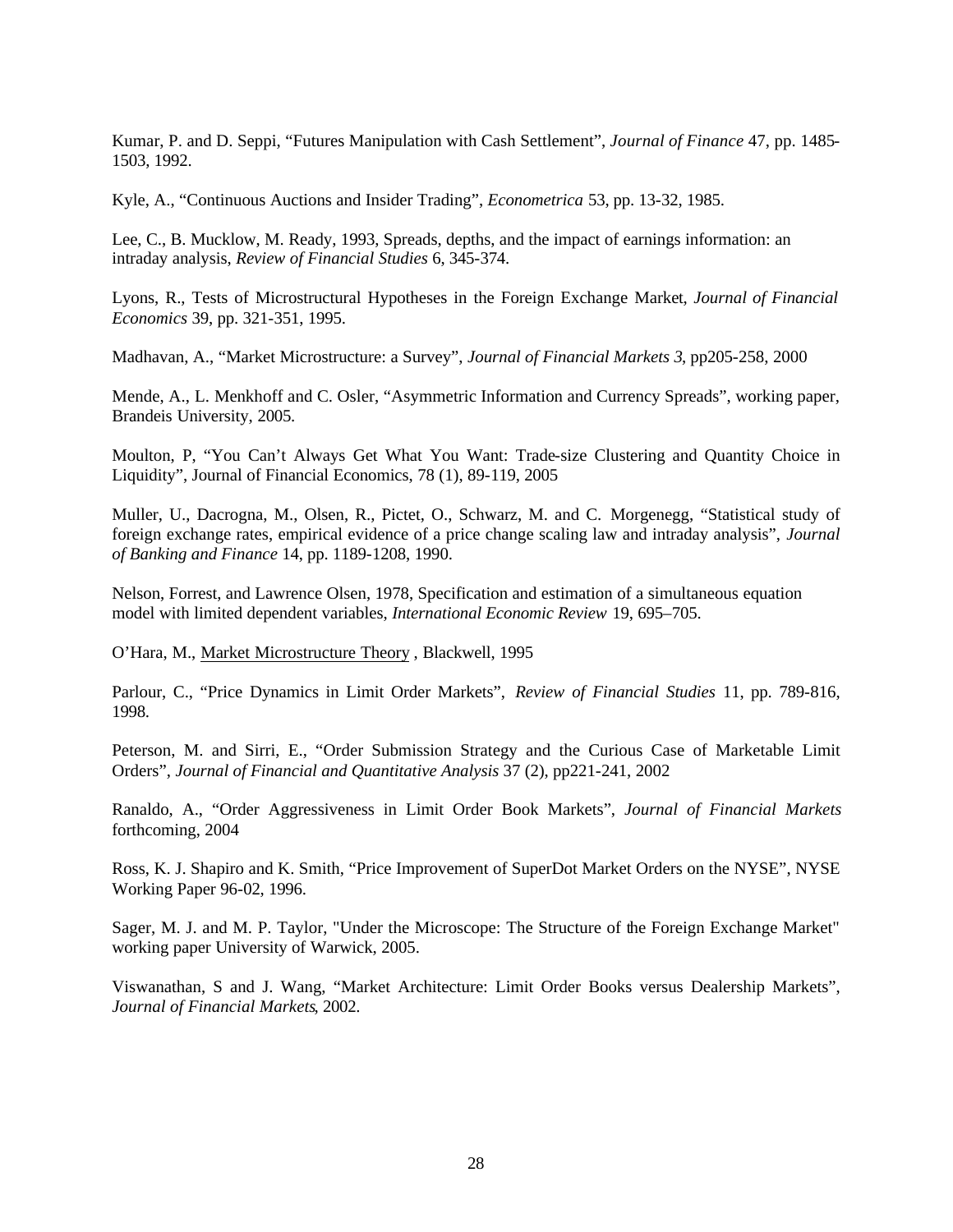#### **Footnotes:**

 $<sup>1</sup>$  The differences between prices are discrete increments. In equity markets prices depend on the tick size and in the</sup> foreign exchange market prices are in increments of 1 pip where for our data 1 pip is DM 0.0001 per US dollar.

 $2$  Our model for order cancellations contains only an ordered probit model because dealers can only remove existing orders. Although how much to remove is not a choice, our model does recognize that the quantity standing in the market for each order is a major factor affecting the cancellation decision for orders at different price levels.

 $3$  However, the identity of the dealer is anonymous. We cannot distinguish who is submitting an order.

<sup>4</sup> As we do not have the identity of the trader, we can only examine whether dealers are splitting orders by statistical measures.

<sup>5</sup> Market orders here refers to both market orders and marketable limit orders.

<sup>6</sup> Aggressive limit orders here refers to limit orders at the best price and limit orders improving the best price.

 $<sup>7</sup>$  A positive value for the estimated coefficients denotes the cancellation of a more aggressive order.</sup>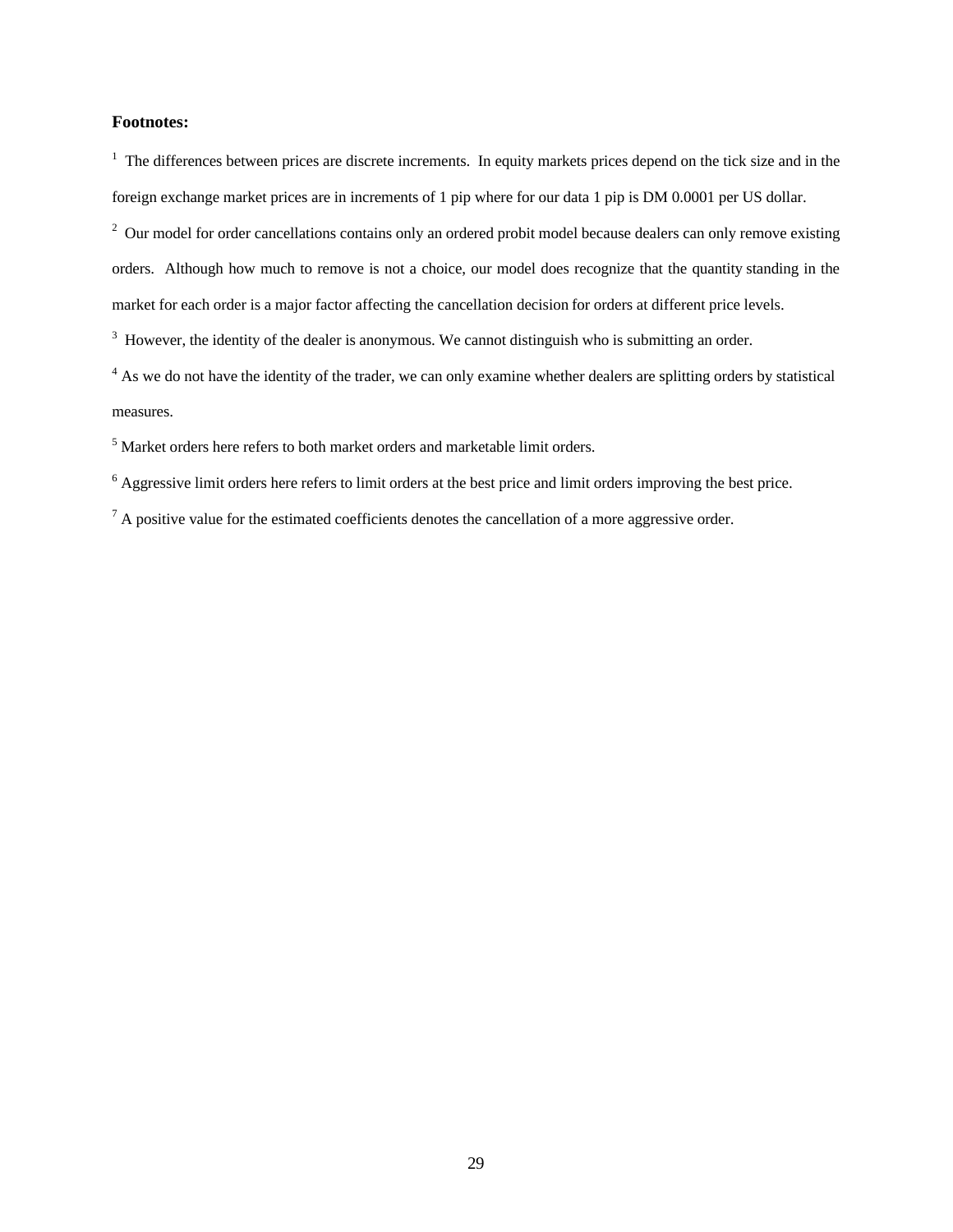## **Figure 1:**

This graph presents the average number of orders submitted in each half hour time bin using the data from the Reuters D-2002 electronic brokerage system for the week of October 6-10, 1997.

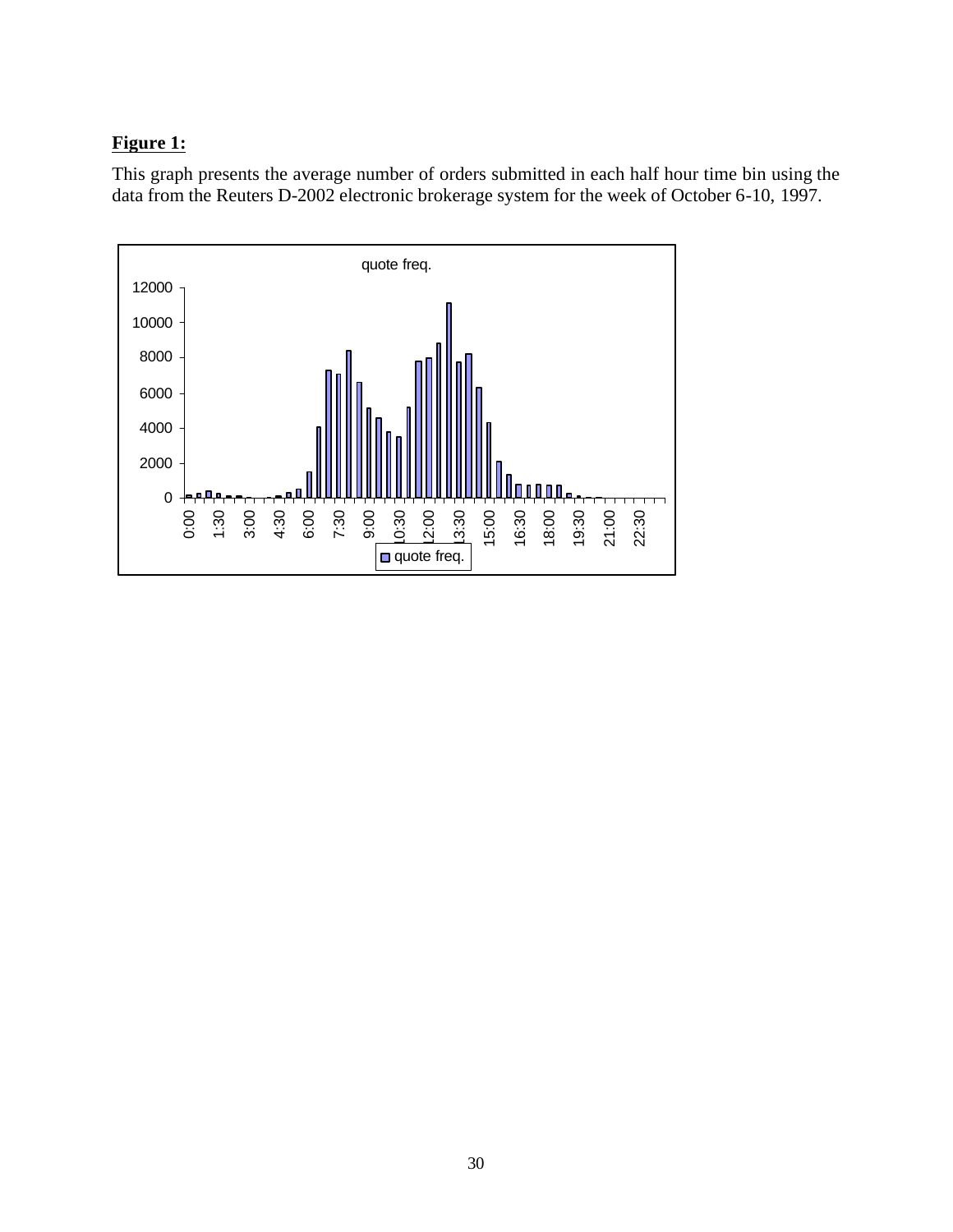#### **Table I: Order Aggressiveness and Quantity**

The table presents the proportion of orders submitted and cancelled in terms of order aggressiveness and quantity. Panel A presents the proportion of order submitted. Orders aggressiveness are divided into six order aggressiveness category: market orders, marketable limit orders, limit orders improving the best price, limit orders at the best price, limit orders within 1 pip of best price and limit orders more than 1 pip from bst price. The proportion of quantity is divided into three categories: quantity equal to 1 million, quantity equal to 2 million and quantity greater than and equal to 3 million. Panel B presents the proportion of orders cancelled. Cancellation is divided into 3 categories: limit orders cancelled at the best price, limit order cancelled within 2 pips of the best price and limit orders cancelled at more than 2 pips from the best price. The data comesfrom the Reuters D-2000-2 electronic brokerage system for the week of October 6-10, 1997.

|                                        | proportion of  |        | proportion of quantity in each |         |
|----------------------------------------|----------------|--------|--------------------------------|---------|
| Panel A: Order submission              | aggressiveness |        | category                       |         |
|                                        |                | $qn=1$ | $qn=2$                         | $qn>=3$ |
| Pooled                                 |                |        |                                |         |
| limit order more 1 pip from best price | 0.24           | 0.64   | 0.19                           | 0.17    |
| limit order within 1 pip of best price | 0.11           | 0.52   | 0.25                           | 0.23    |
| limit order at best price              | 0.23           | 0.50   | 0.26                           | 0.25    |
| limit order improving best price       | 0.14           | 0.41   | 0.29                           | 0.30    |
| marketable limit order                 | 0.11           | 0.34   | 0.27                           | 0.40    |
| Market order                           | 0.17           | 0.55   | 0.25                           | 0.20    |
| Ask                                    |                |        |                                |         |
| limit order more 1 pip from best price | 0.23           | 0.65   | 0.18                           | 0.17    |
| limit order within 1 pip of best price | 0.11           | 0.53   | 0.25                           | 0.22    |
| limit order at best price              | 0.23           | 0.50   | 0.26                           | 0.24    |
| limit order improving best price       | 0.15           | 0.42   | 0.28                           | 0.30    |
| marketable limit order                 | 0.11           | 0.33   | 0.26                           | 0.40    |
| market order                           | 0.17           | 0.55   | 0.25                           | 0.20    |
| <b>Bid</b>                             |                |        |                                |         |
| limit order more 1 pip from best price | 0.25           | 0.63   | 0.19                           | 0.18    |
| limit order within 1 pip of best price | 0.11           | 0.51   | 0.26                           | 0.23    |
| limit order at best price              | 0.23           | 0.50   | 0.25                           | 0.25    |
| limit order improving best price       | 0.14           | 0.39   | 0.31                           | 0.30    |
| marketable limit order                 | 0.11           | 0.34   | 0.27                           | 0.39    |
| market order                           | 0.17           | 0.55   | 0.24                           | 0.20    |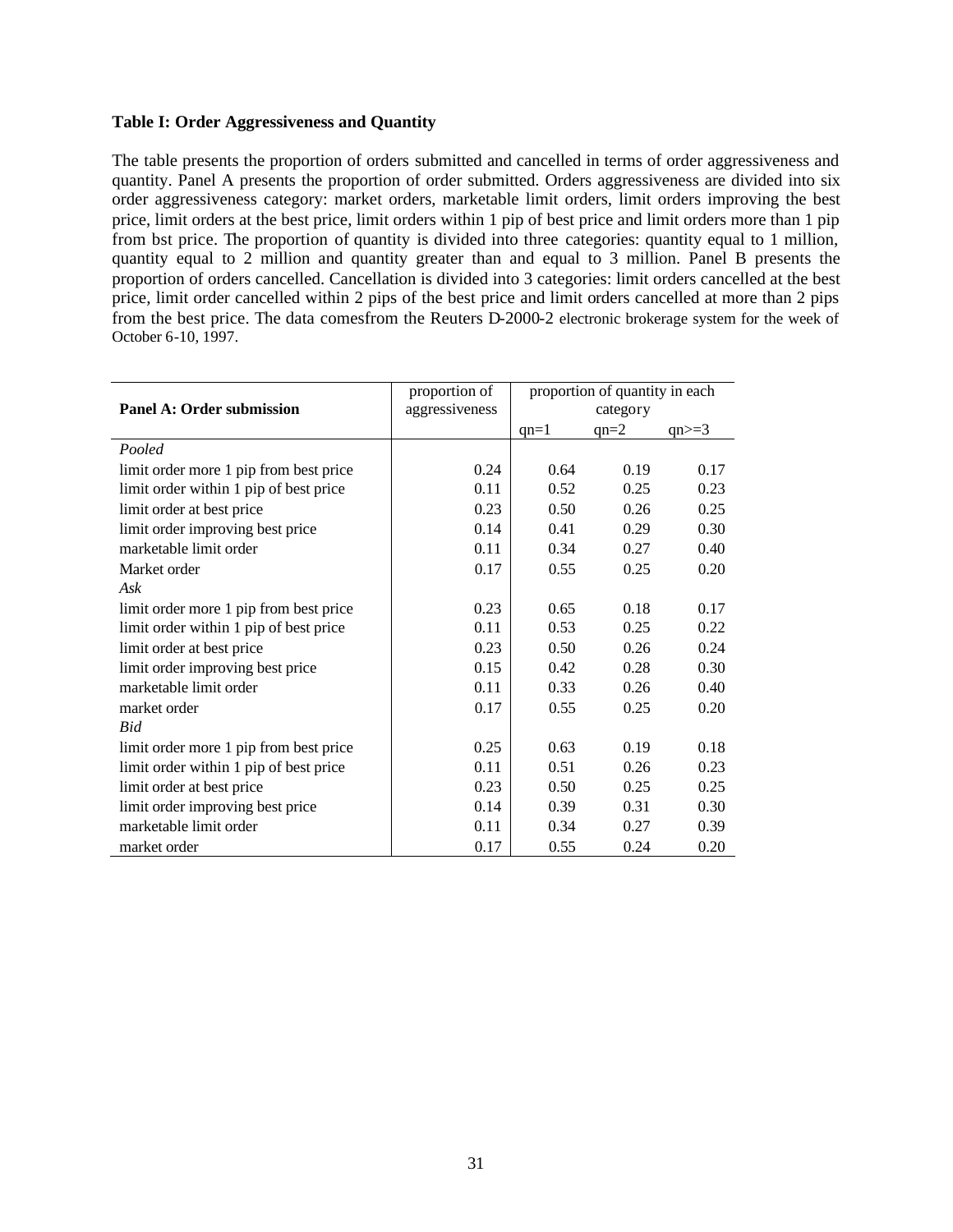|                                        | proportion of  |        | proportion of quantity in each |         |
|----------------------------------------|----------------|--------|--------------------------------|---------|
| <b>Panel B: Order cancellation</b>     | aggressiveness |        | category                       |         |
|                                        |                | $qn=1$ | $qn=2$                         | $qn>=3$ |
| Pooled                                 |                |        |                                |         |
| limit order more 2 pip from best price | 0.34           | 0.62   | 0.20                           | 0.19    |
| limit order within 2 pip of best price | 0.30           | 0.47   | 0.26                           | 0.27    |
| limit order at best price              | 0.36           | 0.38   | 0.29                           | 0.33    |
| Ask                                    |                |        |                                |         |
| limit order more 2 pip from best price | 0.33           | 0.63   | 0.19                           | 0.18    |
| limit order within 2 pip of best price | 0.30           | 0.46   | 0.26                           | 0.28    |
| limit order at best price              | 0.37           | 0.38   | 0.29                           | 0.33    |
| <b>Bid</b>                             |                |        |                                |         |
| limit order more 2 pip from best price | 0.35           | 0.61   | 0.20                           | 0.19    |
| limit order within 2 pip of best price | 0.30           | 0.47   | 0.26                           | 0.26    |
| limit order at best price.             | 0.36           | 0.37   | 0.30                           | 0.33    |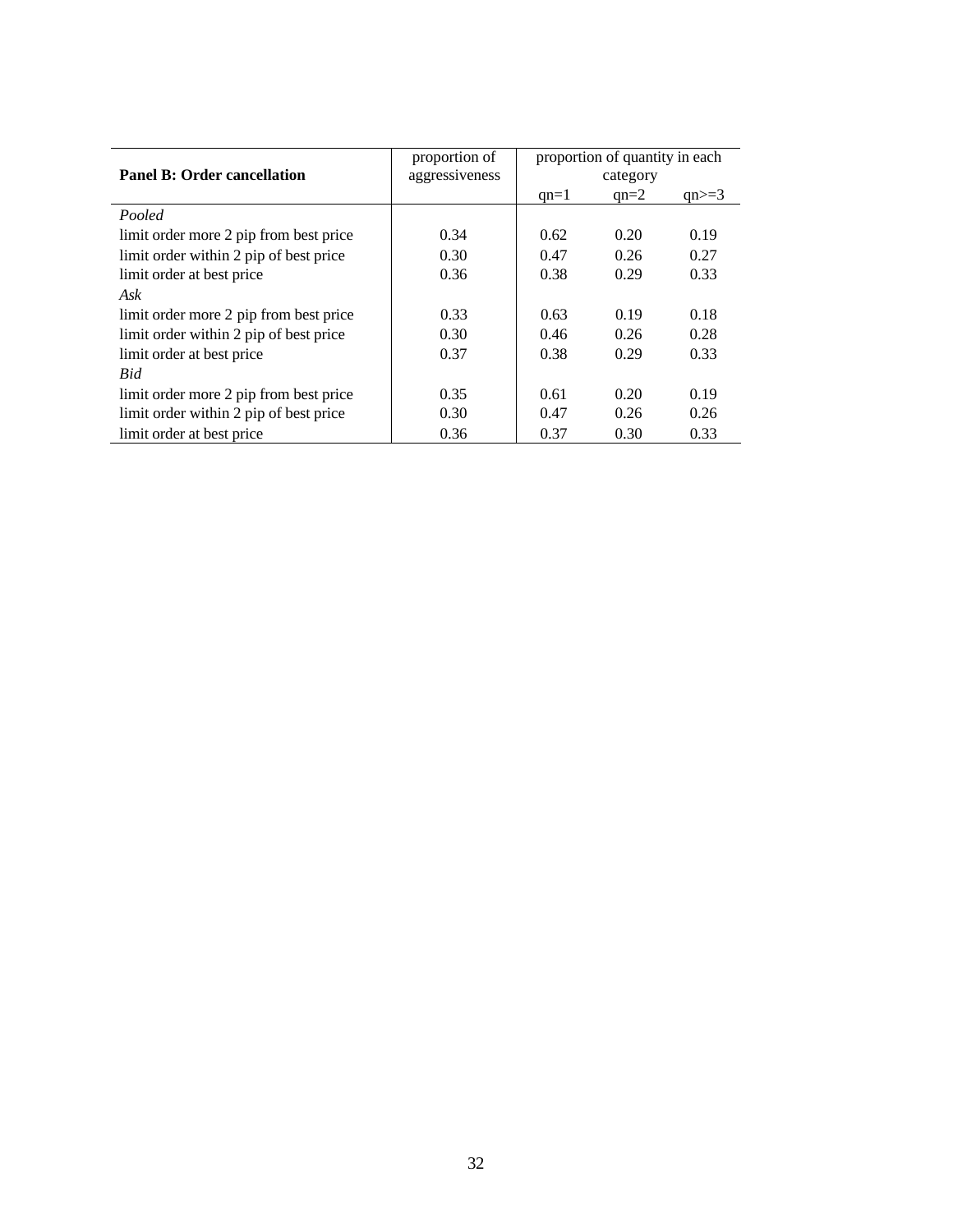#### **Table II: Intra-day Proportion of Orders by Order aggressiveness and Quantity Category**

The table shows the proportion of orders submitted for the Deutsche Mark-US dollar quotes in the Reuters D-2000-2 system falling into each order aggressiveness category and the proportion of quantity at each hourly interval. Orders aggressiveness are divided into six order aggressiveness category: market orders, marketable limit orders, limit orders improving the best price, limit orders at the best price, limit orders within 1 pip of best price and limit orders more than 1 pip from bst price. The proportion of quantity is divided into three categories: quantity equal to 1 million, quantity equal to 2 million and quantity greater than and equal to 3 million.

#### **Order submission**

|       | Limit order<br>more than 1<br>pip from<br>best price | Limit order<br>within 1 pip<br>of best<br>price | Limit order<br>at the best<br>price | Limit order<br>better than<br>best price | Marketable<br>limit order | Market<br>order | $qn=1$ | $qn=2$ | $qn>=3$ |
|-------|------------------------------------------------------|-------------------------------------------------|-------------------------------------|------------------------------------------|---------------------------|-----------------|--------|--------|---------|
| 7:00  | 0.23                                                 | 0.11                                            | 0.22                                | 0.14                                     | 0.11                      | 0.19            | 0.55   | 0.22   | 0.23    |
| 8:00  | 0.26                                                 | 0.11                                            | 0.22                                | 0.11                                     | 0.12                      | 0.18            | 0.55   | 0.22   | 0.23    |
| 9:00  | 0.22                                                 | 0.12                                            | 0.24                                | 0.13                                     | 0.11                      | 0.18            | 0.54   | 0.21   | 0.24    |
| 10:00 | 0.22                                                 | 0.11                                            | 0.23                                | 0.15                                     | 0.12                      | 0.16            | 0.55   | 0.22   | 0.23    |
| 11:00 | 0.26                                                 | 0.10                                            | 0.22                                | 0.15                                     | 0.12                      | 0.17            | 0.53   | 0.22   | 0.25    |
| 12:00 | 0.24                                                 | 0.11                                            | 0.23                                | 0.14                                     | 0.11                      | 0.16            | 0.48   | 0.26   | 0.26    |
| 13:00 | 0.24                                                 | 0.13                                            | 0.24                                | 0.12                                     | 0.11                      | 0.16            | 0.48   | 0.27   | 0.25    |
| 14:00 | 0.23                                                 | 0.11                                            | 0.24                                | 0.16                                     | 0.11                      | 0.16            | 0.46   | 0.28   | 0.26    |
| 15:00 | 0.22                                                 | 0.08                                            | 0.22                                | 0.26                                     | 0.07                      | 0.14            | 0.48   | 0.33   | 0.20    |

#### **Order cancellation**

|       | Limit order                 |                                |             |        |        |         |
|-------|-----------------------------|--------------------------------|-------------|--------|--------|---------|
|       | more than 2                 | Limit order                    |             |        |        |         |
|       | pips from the<br>best price | within 2 pips<br>of best price | Best orders | $qn=1$ | $qn=2$ | $qn>=3$ |
| 7:00  | 0.36                        | 0.31                           | 0.33        | 0.53   | 0.21   | 0.26    |
| 8:00  | 0.38                        | 0.31                           | 0.30        | 0.54   | 0.21   | 0.25    |
| 9:00  | 0.33                        | 0.33                           | 0.34        | 0.54   | 0.20   | 0.26    |
| 10:00 | 0.34                        | 0.31                           | 0.35        | 0.55   | 0.20   | 0.25    |
| 11:00 | 0.36                        | 0.29                           | 0.35        | 0.52   | 0.21   | 0.27    |
| 12:00 | 0.34                        | 0.30                           | 0.36        | 0.45   | 0.27   | 0.28    |
| 13:00 | 0.33                        | 0.31                           | 0.37        | 0.45   | 0.28   | 0.27    |
| 14:00 | 0.31                        | 0.30                           | 0.40        | 0.41   | 0.30   | 0.29    |
| 15:00 | 0.29                        | 0.23                           | 0.48        | 0.45   | 0.35   | 0.20    |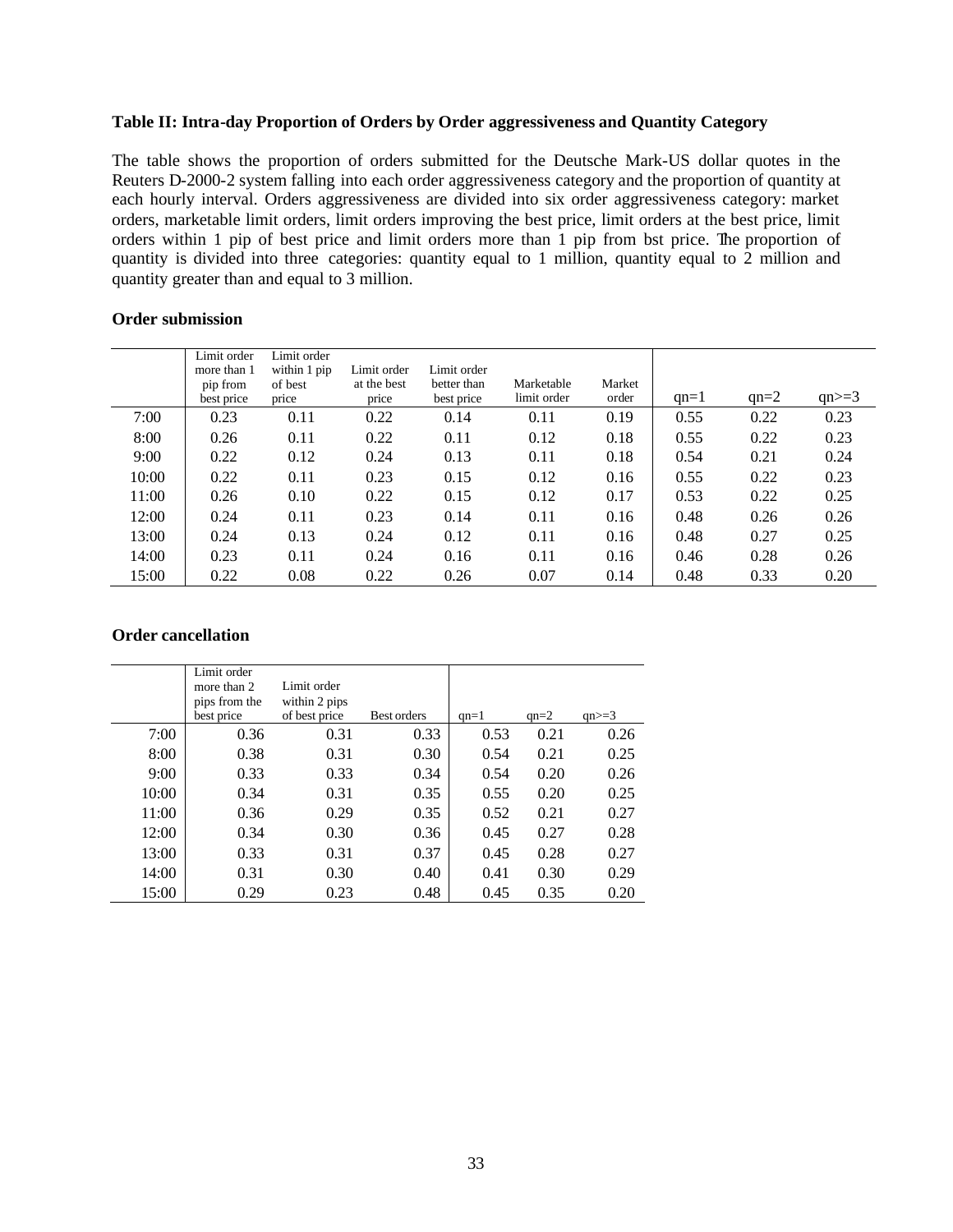#### **Table III: Descriptive Statistics for Explanatory Variables**

For each of the explanatory variables defined in section 2, we present the mean, standard deviation, maximum, median and minimum values. These were obtained using the data from the Reuters D-2000-2 electronic brokerage system for the week of October 6-10, 1997. Common

realized volatility is the volatility of the mid-quote:  $(n-1)$  $(p^{mid-quote} - p^{mid-quote})$ 1 2  $(n-1)$   $(n-1)$ −  $= \sqrt{\frac{\sum_{j=1}^{p} (p^{mid-quote} - p^{mid-1})}{\sum_{j=1}^{p} (p^{mid-1} - p^{mid-1})}}$ *n*  $p^{mid-quote}-p$ *v n j mid quote mid quote*  $r_{common,i} = \sqrt{\frac{j-1}{j-1}}$  . The mid-

quote is the average of the best bid and best ask quotes standing in the market at the time every order submitted during the past 2 minutes before order *i* is submitted. Residual volatility is the volatility associated with only the ask or the bid side of the market. It is obtained as the residual of the regression of volatility from one side of the market on both the common volatility and the volatility from the opposite side of the market. Best (Off-best) depth the number of ask and bid quotes standing at the best (off-best) price in the limit order book. Spread is the difference between the best bid price and the best ask price. Proportion of positive (negative) price change is the number of positive (negative) price changes within the past two minutes divided by the total number of quotes submitted within the past two minutes. The proportion of large ask (bid) orders is the number of best ask (bid) orders submitted with a size larger than \$1 million divided by the total number of best ask (bid) orders submitted within the past two minutes

|                                                   | mean  | std   | max    | med   | min     |
|---------------------------------------------------|-------|-------|--------|-------|---------|
| Common volatility*                                | 1.93  | 1.30  | 9.12   | 1.56  | 0.00    |
| Residual ask price volatility                     | 0.06  | 0.22  | 2.92   | 0.05  | $-0.71$ |
| Residual bid price volatility                     | 0.05  | 0.20  | 2.75   | 0.04  | $-1.41$ |
| Depth at best ask price                           | 1.91  | 1.33  | 14.00  | 1.00  | 1.00    |
| Depth at best bid price                           | 1.94  | 1.37  | 21.00  | 1.00  | 1.00    |
| Depth at off best ask price                       | 42.08 | 11.10 | 83.00  | 42.00 | 2.00    |
| Depth at off best bid price                       | 45.05 | 12.57 | 88.00  | 44.00 | 3.00    |
| Spread*                                           | 2.07  | 1.69  | 30.00  | 2.00  | 0.00    |
| proportion of positive price change <sup>**</sup> | 18.30 | 5.10  | 57.14  | 18.06 | 0.00    |
| proportion of negative price change**             | 18.17 | 4.94  | 62.50  | 17.86 | 0.00    |
| proportion of large ask orders**                  | 49.82 | 13.07 | 100.00 | 49.32 | 0.00    |
| proportion of large bidorders**                   | 50.34 | 13.01 | 100.00 | 50.00 | 0.00    |

\* variable measured in pips

\*\* variables measured in percentage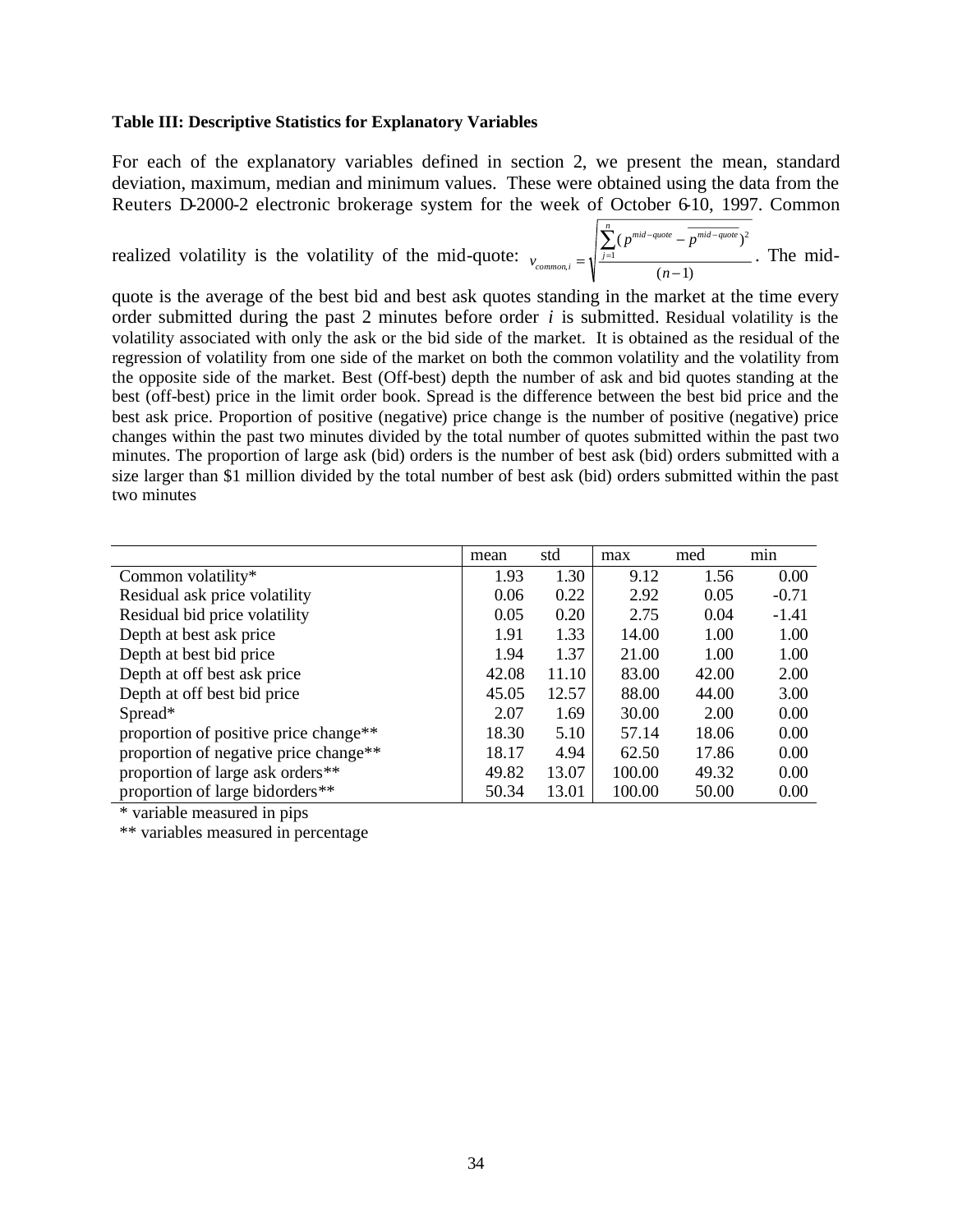Table IV: Order Submission at 1-Million **Table IV: Order Submission at 1-Million**

The table shows the estimation result of equation (12),  $x_i = \sum$ ll. +  $\mathsf{II}^-$ ≅W∃ *t i t*  $\mathbf{z}^{\prime}$   $\mathbf{y}^{\prime}$   $\mathbf{z}^{\prime}$  $x = \sum_i \rho_i x_i + \varepsilon_i$  in which  $x_i$  is the number of market orders or aggressiveness limit orders in 10-seconds

| I                                     |
|---------------------------------------|
|                                       |
|                                       |
|                                       |
|                                       |
|                                       |
|                                       |
|                                       |
|                                       |
|                                       |
|                                       |
|                                       |
|                                       |
|                                       |
|                                       |
|                                       |
|                                       |
|                                       |
|                                       |
| $\ddot{\phantom{a}}$                  |
|                                       |
|                                       |
|                                       |
|                                       |
|                                       |
|                                       |
|                                       |
|                                       |
| I                                     |
| j                                     |
|                                       |
| ۱                                     |
|                                       |
| I                                     |
| <br> <br> <br>ļ                       |
|                                       |
| ׇ֚֘֝֡                                 |
|                                       |
|                                       |
| ׇ֚֘                                   |
|                                       |
|                                       |
| $\begin{array}{c} \hline \end{array}$ |
|                                       |
| ١                                     |
|                                       |
|                                       |
|                                       |
|                                       |
| į                                     |
|                                       |
|                                       |
| ;<br>;                                |
|                                       |
| :<br>$\frac{1}{2}$                    |
|                                       |
| me                                    |

|                           | Ask Submission        |                   |                               |                  |                  |             |                               |        |                              |                  |                               |                |                                         |        |                               |                            |
|---------------------------|-----------------------|-------------------|-------------------------------|------------------|------------------|-------------|-------------------------------|--------|------------------------------|------------------|-------------------------------|----------------|-----------------------------------------|--------|-------------------------------|----------------------------|
|                           | 6th Oct, 1997         |                   |                               |                  | 7th Oct, 1997    |             |                               |        | 8th Oct, 1997                |                  |                               |                | 10th Oct, 1997                          |        |                               |                            |
|                           | market<br>orders      | t-stat            | aggressive<br>orders<br>limit | t-stat           | market<br>orders | t-stat      | aggressive<br>orders<br>limit | t-stat | market<br>orders             | t-stat           | aggressive<br>orders<br>limit | t-stat         | market<br>orders                        | t-stat | aggressive<br>orders<br>limit | t-stat                     |
|                           | 5.5                   | 19.35             | 629                           | 16.59            | 0.35             | 19.77       | 0.28                          | 15.75  | 0.33                         | 19.14            | 0.24                          | 13.61          | 0.33                                    | 18.76  | 0.29                          | 16.70                      |
|                           | 6.0                   | $\overline{2.11}$ | 0.09                          | 4.69             | 0.05             | 2.52        | 0.08                          | 4.56   | 0.01                         | 0.59             | 0.08                          | 4.47           | 0.06                                    | 3.51   | 0.07                          |                            |
|                           |                       | 2.07              |                               | 4.71             | 0.03             | 1.61        | 0.07                          | 3.81   |                              | 1.41             | 0.05                          |                |                                         | 1.96   |                               |                            |
|                           | ड ७<br>इ.             | 3.50              | 0.09                          | 3.91             |                  | 2.63        | 0.08                          | 4.59   | 0.03<br>0.05<br>0.06<br>0.06 | 5.38             |                               | $3.45$<br>2.55 | $0.038$<br>$0.038$<br>$0.058$<br>$0.05$ | 5.07   | 5.8<br>0.9<br>0.0             |                            |
|                           |                       |                   | 0.04                          | 2.27             | 6.04             | 1.98        | 0.12                          | 6.66   |                              |                  | 0.08                          | 4.25           |                                         | 1.68   |                               |                            |
|                           | 0.05                  | $1.68$ $2.68$     | 0.08                          | 4.33             | 0.08             | 4.32        | 0.04                          | 2.18   |                              | $2.82$<br>$2.04$ | 0.07                          | 4.01           |                                         | 2.87   | 0.08                          |                            |
|                           | 6.04                  | 2.04              | 0.03                          | 1.68             | 0.07             | 3.66        | 0.03                          | 1.50   |                              | 4.59             |                               | 5.04           |                                         | 3.26   | 0.06                          |                            |
|                           | 0.08                  | 4.45              | 0.03                          | 1.67             | 0.10             | 5.44        | 0.06                          | 3.27   |                              | 2.95             | 0.07                          | 3.81           |                                         | 2.62   | 0.06                          | 3.51                       |
|                           | 0.07                  | 3.84              | 0.09                          | 4.73             | 0.02             | 0.85        | 0.07                          | 3.71   | 0.01                         | 0.80             | 0.08                          | 4.31           | 0.06                                    | 3.26   | 0.02                          | 0.94                       |
| 2(10)                     | 0.08                  | 4.4<br>4          | 0.07                          | 3.80             | 0.07             | $rac{4}{3}$ | 0.06                          | 3.69   | 0.10                         | 5.57             | 0.06                          | 3.61           | 0.04                                    | 2.20   | 0.09                          | 5.15                       |
|                           |                       |                   |                               |                  |                  |             |                               |        |                              |                  |                               |                |                                         |        |                               |                            |
|                           | <b>Bid Submission</b> |                   |                               |                  |                  |             |                               |        |                              |                  |                               |                |                                         |        |                               |                            |
|                           | 5th Oct, 1997         |                   |                               |                  | 7th Oct, 1997    |             |                               |        | 8th Oct, 1997                |                  |                               |                | 10th Oct, 1997                          |        |                               |                            |
|                           | market<br>orders      | t-stat            | aggressive<br>limit           | t-stat           | market<br>orders | t-stat      | aggressive<br>limit           | t-stat | market<br>orders             | t-stat           | aggressive<br>limit           | t-stat         | market<br>orders                        | t-stat | aggressive<br>limit           | bstlmt t5                  |
|                           |                       |                   | orders                        |                  |                  |             | orders                        |        |                              |                  | orders                        |                |                                         |        | orders                        |                            |
|                           | 0.28                  | 15.80             | 0.26                          | 14.81            | 0.35             | 20.03       | 0.28                          | 15.69  |                              | 18.17            | 0.28                          | 15.96          | $0.\overline{3}$                        | 17.66  | 0.27                          | 5.10                       |
|                           | 0.06                  | 3.40              | 0.09                          |                  | 0.07             | 3.62        | 0.06                          | 3.31   |                              | 2.10<br>3.36     | 0.05                          | 2.54           |                                         | 3.74   | 0.05                          | 2.93                       |
|                           | 0.06                  | 3.47              | 0.07                          | 5.17<br>3.80     | 0.03             | 1.62        | 0.11                          | 5.91   |                              |                  | 0.09                          | 5.02           |                                         | 3.71   | $\overline{0}$ .              | 6.32                       |
|                           |                       | 4.15              | 0.05                          | 2.70             | 0.05             | 2.76        | 0.06                          | 3.49   |                              | 4.99             | 0.09                          | 4.88           |                                         | 2.98   | 0.08<br>0.08                  | $3.52$<br>$4.49$<br>$2.50$ |
|                           | 0.07                  | 3.74              | $0.06$<br>$0.05$              | $3.15$<br>$2.56$ | $0.07$<br>0.06   | 4.01        | 0.04                          | 2.23   |                              | 0.34             | 0.06                          | 3.24<br>4.23   |                                         | 3.31   |                               |                            |
|                           |                       | 3.25              |                               |                  |                  | 3.27        | 0.06                          | 3.23   |                              | 4.05             | 0.08                          |                | 0.07<br>0.05<br>0.06<br>0.07            | 0.57   |                               |                            |
|                           | 0.05                  | 2.74              | 0.07                          | 3.77             | 0.05             | 2.43        | 0.10                          | 5.60   |                              | 2.97             | 0.08                          | 4.12           |                                         | 3.77   | 0.05                          | 2.79<br>3.27               |
| $\dot{5}$                 | 0.03                  | 1.57              | 0.06                          | 3.22             | 0.03             | 1.55        | 0.08                          | 4.21   | 0.04                         | 2.08             | 0.06                          | 3.41           |                                         | 3.65   | 0.06                          |                            |
| $\widetilde{\mathcal{E}}$ | 0.06                  | 3.29              | 0.06                          | 3.30             | 0.05             | 2.92        | 0.05                          | 2.52   | 0.07                         | 3.89             | 0.05                          | 2.96           | 0.04                                    | 2.14   | 0.07                          | 4.11                       |
| (01)                      | 0.06                  | 3.48              | 0.12                          | 6.62             | 0.08             | 4.46        | 0.06                          | 3.24   | 0.07                         | 3.77             | 6.04                          | 2.02           | 0.07                                    | 4.27   | 0.07                          | 3.84                       |
|                           |                       |                   |                               |                  |                  |             |                               |        |                              |                  |                               |                |                                         |        |                               |                            |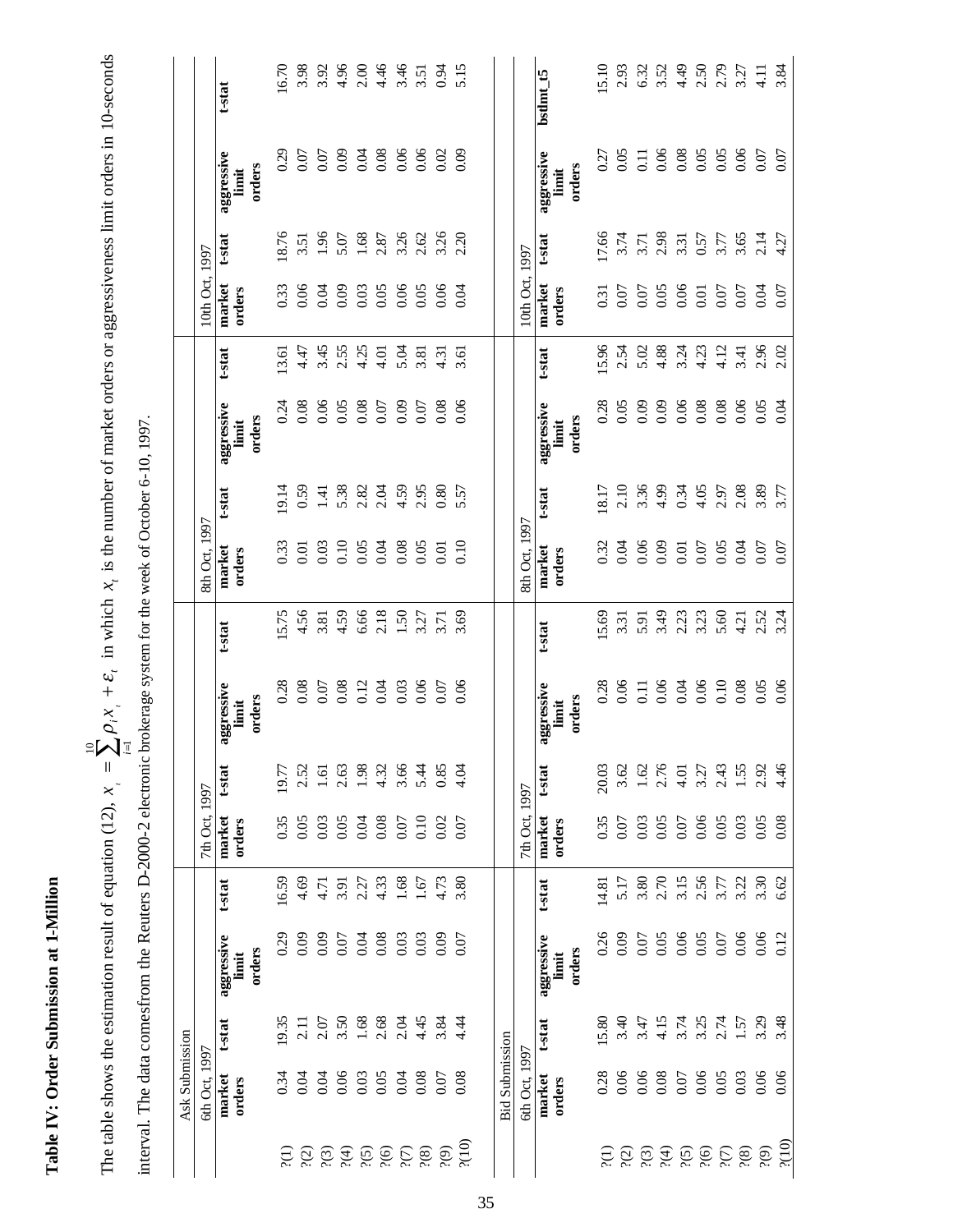Table V: Order Submission **Table V: Order Submission**

The results from the simulataneous estimation of The results from the simulataneous estimation of

\* *s*

$$
I_s^* = \gamma_1 q n^* + \beta^{t_s^*} \cdot x_s^{t_s^*} + \varepsilon^{t_s^*}
$$
 for order aggregates versus using ordered probit modeland  $qn^* = a + \gamma_2 I_s^* + b^{qn} \cdot x_s^{qn} + \varepsilon^{qn}$  for quantity using censored regression model

 $I_s^*$  is the latent order aggressiveness and  $qn^*$ , is the latent quantity,  $x_s^{f^*}$  and  $x_s^{qn}$  are the explanatory variables for order aggressivness equation and quantity equation. Their definitions are provided in Table 3. H10 to H15 in the table represents the hourly dummy ruming from 10:00 equation and quantity equation. Their definitions are provided in Table 3. H10 to H15 in the table represents the hourly dummy running from 10:00 (GMT) to 16: 00 (GMT). The system of equations are estimated for both the order submission decision on both the ask and bid sides of the market, as (GMT) to 16: 00 (GMT). The system of equations are estimated for both the order submission decision on both the ask and bid sides of the market, as well as pooling the ask and the bid side together using the data from the Reuters D-2000-2 electronic brokerage system for the week of October 6-10, well as pooling the ask and the bid side together using the data from the Reuters D-2000-2 electronic brokerage system for the week of October 6-10, where  $I_s^*$ 1997.

| <b>Ask Submission</b>               |                                                                                      |                              |                                     |                                                                              |                      |
|-------------------------------------|--------------------------------------------------------------------------------------|------------------------------|-------------------------------------|------------------------------------------------------------------------------|----------------------|
| Order aggressiveness                |                                                                                      |                              | Ouantity                            |                                                                              |                      |
| Parameter                           | Estimate                                                                             | ProbChiSq                    |                                     | Estimate                                                                     | Probability          |
|                                     |                                                                                      |                              | ntercept                            | 0.0740                                                                       | 0.38                 |
| $qn_s^*$                            | $-0.2572$                                                                            |                              |                                     | 1.1013                                                                       |                      |
| Mid-quote volatility                | 0.0167                                                                               | 0.24                         | Mid-quote volatility                | 0.0012                                                                       | 0.00<br>0.88<br>0.79 |
| Residual ask volatility             |                                                                                      |                              | Residual ask volatility             | 0.0015                                                                       |                      |
| Residual bid volatility             | 0.0506<br>0.1354                                                                     |                              | Residual bid volatility             | 0.0139                                                                       |                      |
| Depth at best ask price             | $-0.0191$                                                                            |                              | Depth at best ask price             | $-0.0278$                                                                    | 0.00                 |
| Depth at best bid price             | 0.0090                                                                               | 0.00                         | Depth at best bid price             | 0.0453                                                                       | 0.00                 |
| Depth at off best ask price         |                                                                                      |                              | Depth at off best ask price         | 0.0014                                                                       | 0.11                 |
| Depth at off best bid price         |                                                                                      |                              | Depth at off best bid price         |                                                                              |                      |
| Spread                              | $-0.0006$<br>$0.0024$<br>$0.0125$<br>$0.0122$<br>$-0.0124$<br>$-0.0747$<br>$-0.0337$ | $0.08$<br>$0.000$<br>$0.000$ | Spread                              | $\begin{array}{c} 0.0018 \\ 0.0017 \\ 0.0110 \\ 0.010 \\ 0.0020 \end{array}$ | $0.03$<br>0.64       |
| proportion of positive price change |                                                                                      |                              | proportion of large ask orders      |                                                                              |                      |
| proportion of negative price change |                                                                                      |                              | proportion of large bid size orders |                                                                              |                      |
| h10                                 |                                                                                      |                              | $\frac{10}{2}$                      | $-0.0283$                                                                    | $0.69$<br>1.00       |
| $\overline{11}$                     |                                                                                      |                              | $\overline{11}$                     | 0.0001                                                                       |                      |
| h12                                 |                                                                                      |                              | h12                                 | 0.2773                                                                       | 0.00                 |
| $h13$<br>$h14$                      | 0.0478<br>0.1352                                                                     |                              | h13                                 | 0.2213                                                                       | 0.00                 |
|                                     | 0.0539                                                                               | 0.01                         | $\overline{14}$                     | 0.2811                                                                       | 0.00                 |
| h15                                 | 0.0505                                                                               | 0.08                         | h15                                 | 0.0915                                                                       | 0.25                 |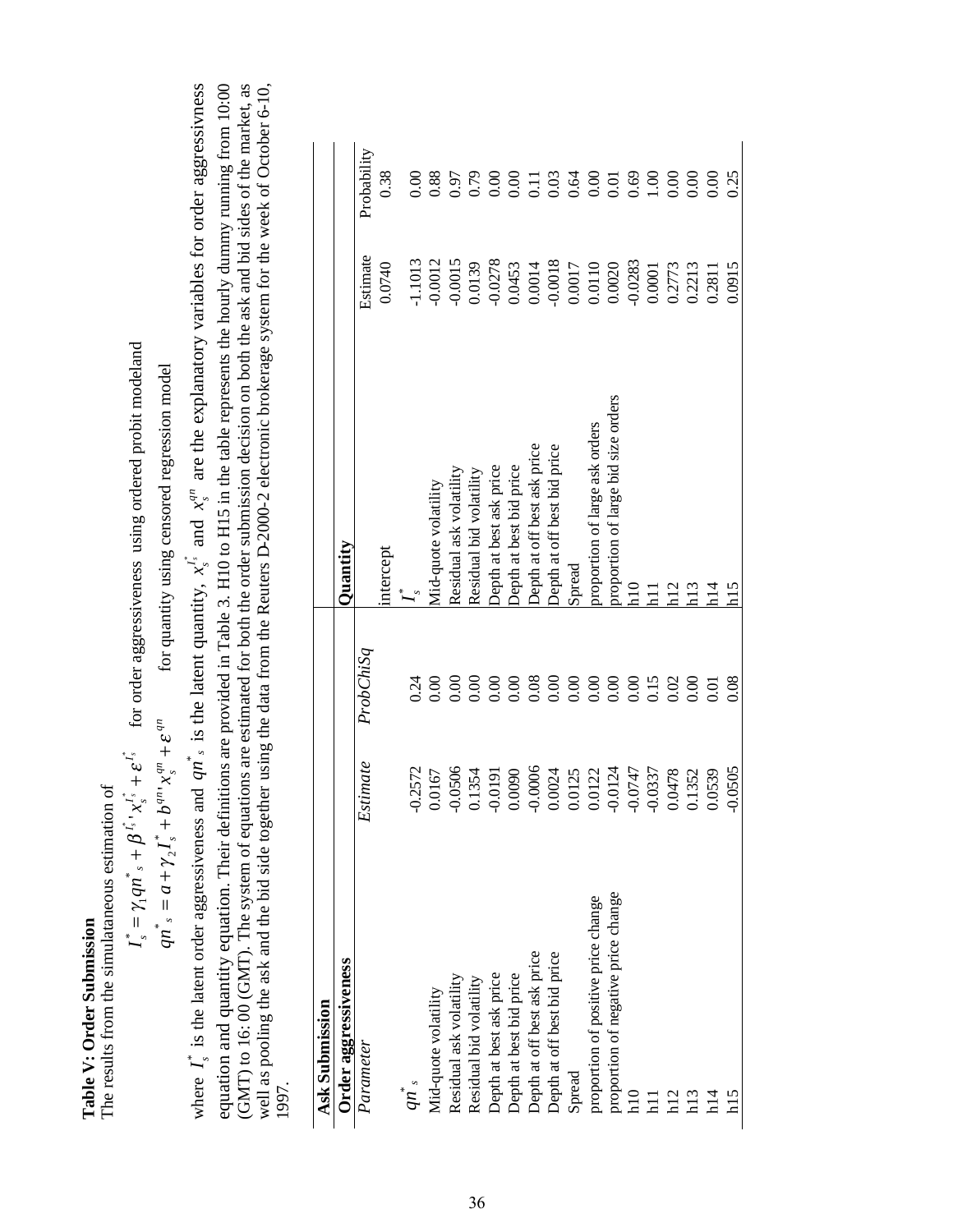| <b>Bid Submission</b>               |                                                                        |                       |                                     |                                                                     |             |
|-------------------------------------|------------------------------------------------------------------------|-----------------------|-------------------------------------|---------------------------------------------------------------------|-------------|
| Order aggressiveness                |                                                                        |                       | Quantity                            |                                                                     |             |
| Parameter                           | <b>Estimate</b>                                                        | $ProbChi\mathcal{S}q$ |                                     | Estimate                                                            | Probability |
|                                     |                                                                        |                       | ntercept                            | $-0.0543$                                                           | 0.51        |
| $qn_s^*$                            | 0.0917                                                                 | 0.69                  |                                     | 0.9320                                                              | 0.00        |
| Mid-quote volatility                | 0.0037                                                                 | 24                    | Mid-quote volatility                | 0.174                                                               |             |
| Residual ask volatility             | 0.0382                                                                 | 0.01                  | Residual ask volatility             |                                                                     |             |
| Residual bid volatility             | $-0.0955$                                                              | 0.00                  | Residual bid volatility             |                                                                     |             |
| Depth at best ask price             | 0.0092                                                                 | 0.00                  | Depth at best ask price             | 0.0691<br>0.1227<br>0.0478                                          |             |
| Depth at best bid price             |                                                                        |                       | Depth at best bid price             |                                                                     |             |
| Depth at off best ask price         | $-0.0176$<br>$0.0014$<br>$0.0000$<br>$0.0113$<br>$-0.0119$<br>$0.0132$ | 8888888               | Depth at off best ask price         | $-0.0217$<br>$0.0010$                                               |             |
| Depth at off best bid price         |                                                                        |                       | Depth at off best bid price         |                                                                     |             |
| Spread                              |                                                                        |                       | Spread                              | $\begin{array}{c} 0.0025 \\ 0.0094 \\ 0.0014 \\ 0.0103 \end{array}$ |             |
| proportion of positive price change |                                                                        |                       | proportion of large ask orders      |                                                                     |             |
| proportion of negative price change |                                                                        |                       | proportion of large bid size orders |                                                                     |             |
| h10                                 | 0.0952                                                                 | 0.0000                | $\overline{10}$                     | 0.0146                                                              |             |
| $\Xi$                               | 0.0966                                                                 |                       | $\Xi$                               | 0.0267                                                              |             |
| h12                                 | 0.0294                                                                 | 0.13                  | $\frac{12}{1}$                      | 0.2613                                                              |             |
| h13                                 | 0.0060                                                                 | 0.75                  | $\overline{13}$                     | 0.3474                                                              |             |
| $\frac{14}{1}$                      | 0.0038                                                                 | 0.85                  | $\overline{14}$                     | 0.3694                                                              |             |
| h15                                 | 0.0726                                                                 | $\overline{0.01}$     | h15                                 | 0.0678                                                              | 0.36        |
|                                     |                                                                        |                       |                                     |                                                                     |             |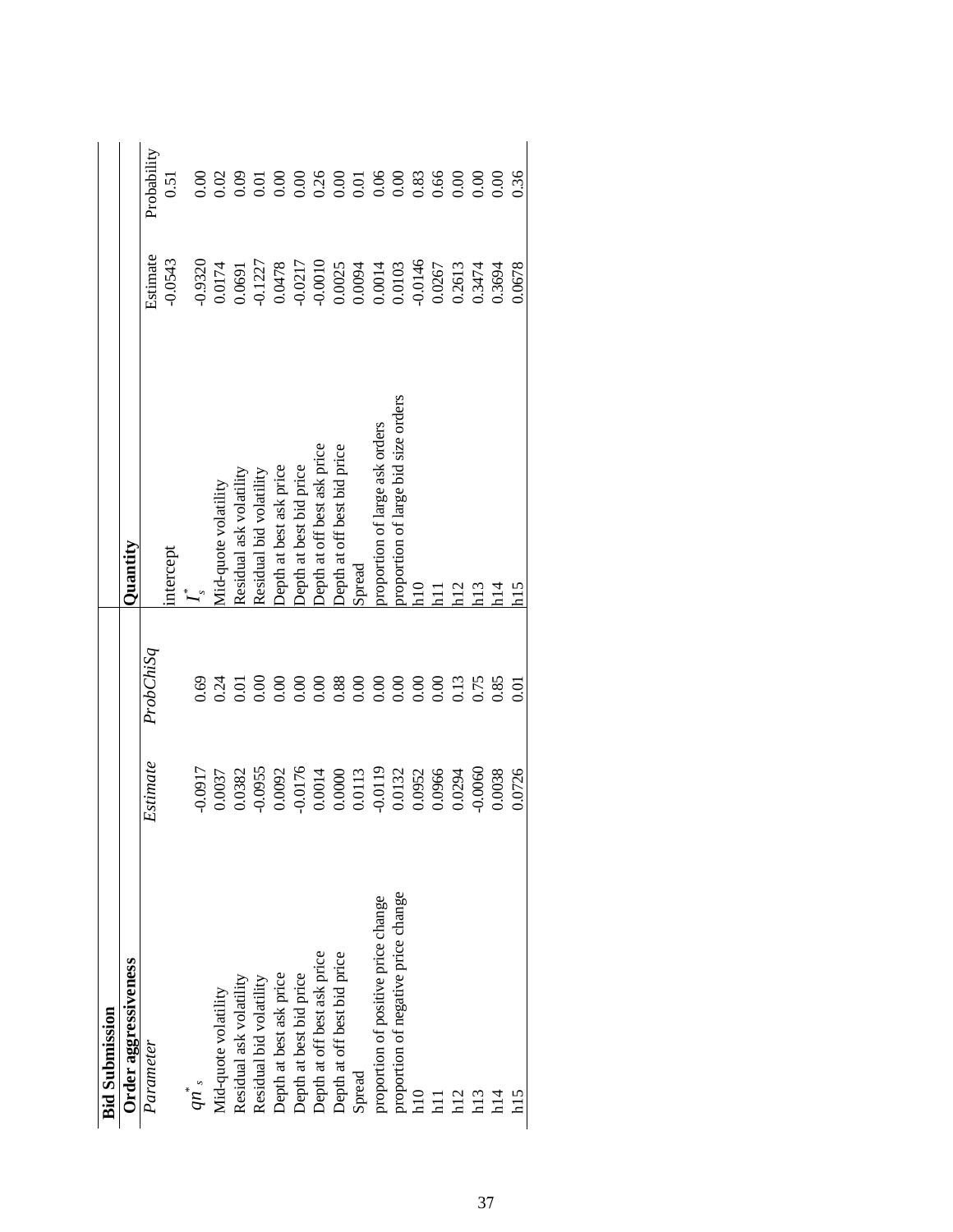| Pooled Submission                           |           |           |                                             |           |             |
|---------------------------------------------|-----------|-----------|---------------------------------------------|-----------|-------------|
| Order aggressiveness                        |           |           | Quantity                                    |           |             |
| Parameter                                   | Estimate  | ProbChiSq |                                             | Estimate  | Probability |
|                                             |           |           | intercept                                   | $-0.0168$ | 0.78        |
| qn <sub>s</sub>                             | $-0.1015$ | 0.28      |                                             | $-1.0091$ | 0.00        |
| Mid-quote volatility                        | 0.0047    | 0.07      | Mid-quote volatility                        | 0.0164    | 0.03        |
| Residual same side volatility               | $-0.0915$ | 0.00      | Residual same side volatility               | $-0.1353$ | 0.00        |
| Residual opposite side volatility           | 0.0445    | 0.00      | Residual opposite side volatility           | 0.0795    | 0.04        |
| Depth at best same side price               | $-0.0195$ | 0.00      | Depth at best same side price               | $-0.0269$ | 0.00        |
| Depth at best opposite side price           | 0.0117    | 0.00      | Depth at best opposite side price           | 0.0584    | 0.00        |
| Depth at off best same side price           | 0.0003    | 0.14      | Depth at off best same side price           | 0.0020    | 0.00        |
| Depth at off best opposite side price       | 0.0012    |           | Depth at off best opposite side price       | $-0.0007$ | 0.35        |
| Spread                                      | 0.0137    | 0.00      | Spread                                      | 0.0128    | 0.00        |
| proportion of positive price change         | $-0.0124$ | 0.00      | proportion of large ask orders              | 0.0011    | 0.09        |
| proportion of negative price change         | 0.0135    | 0.00      | proportion of large bid size orders         | 0.0100    | 0.00        |
| Dummy Mid-quote volatility                  | 0.0117    | 0.00      | Dummy mid-quote volatility                  | $-0.0174$ | 0.10        |
| Dummy residual same side volatility         | 0.0279    | 0.15      | Dummy residual same side volatility         | 0.1392    | 0.02        |
| Dummy residual opposite side volatility     | 0.0882    | 0.00      | Dummy residual opposite side volatility     | $-0.0684$ | 0.26        |
| Dummy depth at best same side price         | $-0.0004$ | 0.85      | Dummy depth at best same side price         | 0.0003    | 0.97        |
| Dummy depth at best opposite side price     | $-0.0012$ | 0.64      | Dummy depth at best opposite side price     | $-0.0014$ | 0.85        |
| Dummy depth at off best same side price     | $-0.0008$ | 0.01      | Dummy depth at off best same side price     | $-0.0006$ | 0.50        |
| Dummy depth at off best opposite side price | 0.0007    | 0.03      | Dummy depth at off best opposite side price | $-0.0008$ | 0.38        |
| Dunnny spread                               | $-0.0009$ | 0.59      | Dummy spread                                | $-0.0125$ | 0.01        |
| Dummy proportion of positive price change   | 0.0244    | 0.00      | Dummy proportion of large ask orders        | 0.0104    | 0.00        |
| Dummy proportion of negative price change   | $-0.0262$ | 0.00      | Dummy proportion of large bid size orders   | $-0.0079$ | 0.00        |
| $\overline{h10}$                            | 0.0041    | 0.79      | h10                                         | $-0.0188$ | 0.70        |
| $\Xi$                                       | 0.0194    | 0.16      | $\overline{11}$                             | 0.0171    | 0.70        |
| h12                                         | 0.0276    | 0.02      | h12                                         | 0.2707    | 0.00        |
| h13                                         | 0.0515    | 0.00      | h13                                         | 0.2825    | 0.00        |
| h14                                         | 0.0156    | 0.20      | h14                                         | 0.3200    | 0.00        |
| h15                                         | $-0.0021$ | 0.90      | h15                                         | 0.0782    | 0.16        |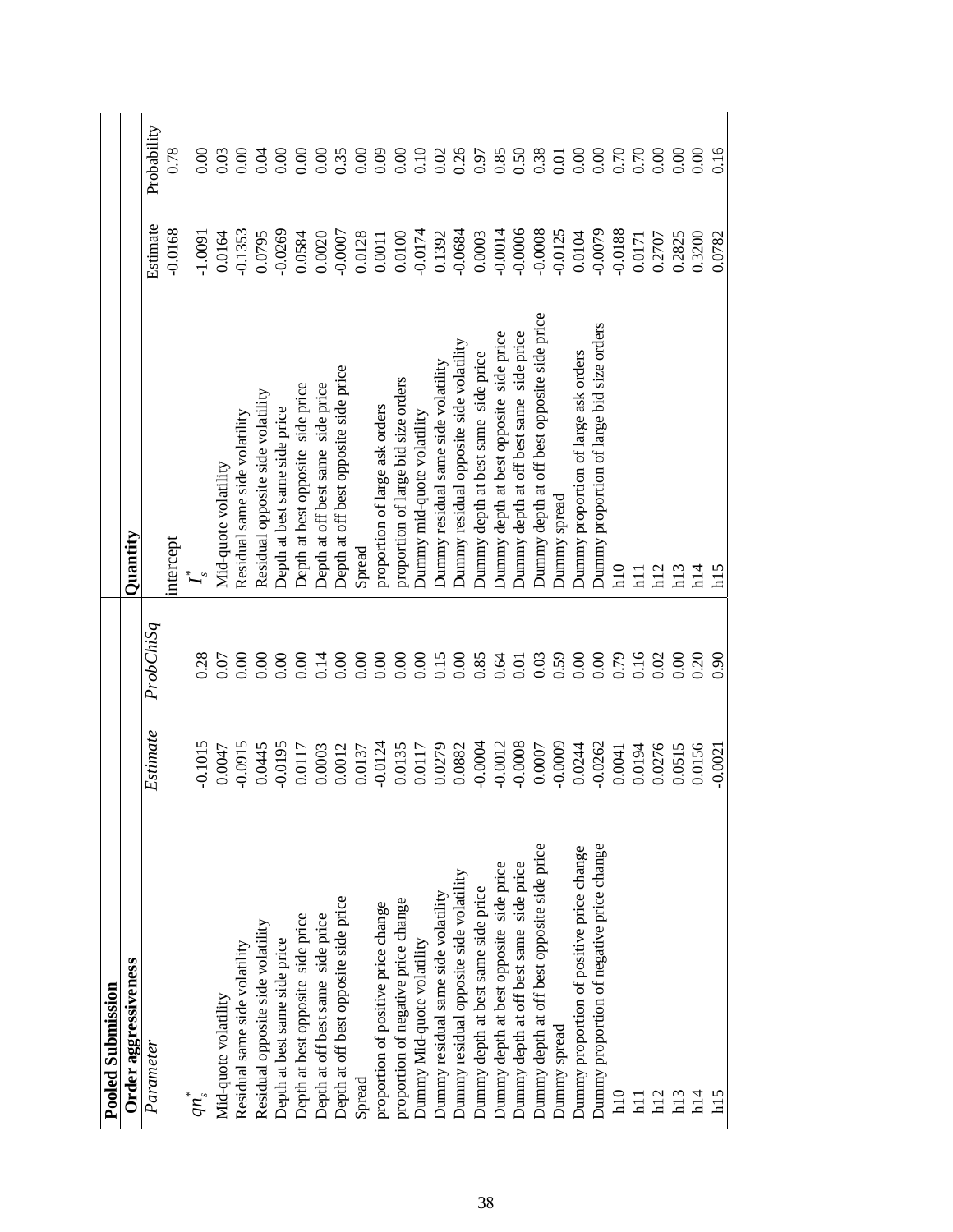#### **Table VI: Order Cancellation**

The results from the estimation of

$$
I_c^* = \gamma_3 q n_c + \beta^{I_c^* \cdot} x_s + \varepsilon^{I_c^*}
$$

for order cancellation using ordered probit model.  $I_c^*$  is the latent aggressiveness of order cancellation.  $x_s$  are the explanatory variables for order aggressivness in cancellation. Their definitions are provided in Table 3. H10 to H15 in the table represents the hourly dummy running from 10:00 (GMT) to 16: 00 (GMT). The equantion is estimated for both the order cancellation decision on both the ask and bid sides of the market, as well as pooling the ask and the bid side together using the data from the Reuters D-2000-2 electronic brokerage system for the week of October 6-10, 1997.

|                                                                                    | Ask       |                  | <b>Bid</b> |                  | <b>Pooled</b> |           |
|------------------------------------------------------------------------------------|-----------|------------------|------------|------------------|---------------|-----------|
| Parameter                                                                          | Estimate  | <b>ProbChiSq</b> | Estimate   | <b>ProbChiSq</b> | Estimate      | ProbChiSq |
| qn                                                                                 | $-0.0758$ | 0.00             | $-0.0836$  | 0.00             | $-0.0795$     | 0.00      |
| Mid-quote volatility                                                               | 0.0516    | 0.00             | 0.0578     | 0.00             | 0.0562        | 0.00      |
| Residual same (ask) side volatility                                                | $-0.0618$ | 0.00             | 0.0223     | 0.22             | 0.0391        | 0.05      |
| Residual opposite (bid) side volatility                                            | 0.0754    | 0.00             | 0.0399     | 0.05             | 0.0196        | 0.26      |
| Depth at best same (ask) side price                                                | $-0.0442$ | 0.00             | $-0.0017$  | 0.43             | $-0.0372$     | 0.00      |
| Depth at best opposite (bid) side price                                            | 0.0014    | 0.54             | $-0.0418$  | 0.00             | $-0.0014$     | 0.51      |
| Depth at off best same (ask) side price<br>Depth at off best opposite (bid) side   | 0.0035    | 0.00             | $-0.0006$  | 0.10             | 0.0030        | 0.00      |
| price                                                                              | $-0.0002$ | 0.48             | 0.0034     | 0.00             | $-0.0007$     | 0.05      |
| Spread                                                                             | 0.0003    | 0.79             | 0.0000     | 0.99             | 0.0006        | 0.74      |
| proportion of positive price change                                                | $-0.0080$ | 0.00             | 0.0023     | 0.01             | 0.0025        | 0.00      |
| proportion of negative price change                                                | 0.0043    | 0.00             | $-0.0055$  | 0.00             | $-0.0053$     | 0.00      |
| Dummy Mid-quote volatility                                                         |           |                  |            |                  | $-0.0028$     | 0.61      |
| Dummy residual same (ask) side<br>volatility<br>Dummy residual opposite (bid) side |           |                  |            |                  | $-0.1034$     | 0.00      |
| volatility<br>Dummy depth at best same (ask) side                                  |           |                  |            |                  | 0.0522        | 0.05      |
| price<br>Dummy depth at best opposite (bid)                                        |           |                  |            |                  | $-0.0010$     | 0.75      |
| side price<br>Dummy depth at off best same (bid)                                   |           |                  |            |                  | 0.0024        | 0.44      |
| side price<br>Dummy depth at off best opposite                                     |           |                  |            |                  | 0.0000        | 0.98      |
| (ask) side price                                                                   |           |                  |            |                  | 0.0006        | 0.17      |
| Dummy Spread                                                                       |           |                  |            |                  | $-0.0016$     | 0.54      |
| Dummy proportion of positive price<br>change<br>Dummy proportion of negative price |           |                  |            |                  | $-0.0109$     | 0.00      |
| change                                                                             |           |                  |            |                  | 0.0096        | 0.00      |
| h10                                                                                | $-0.0707$ | 0.02             | $-0.0589$  | 0.05             | $-0.0655$     | 0.00      |
| h11                                                                                | $-0.0677$ | 0.02             | $-0.0018$  | 0.95             | $-0.0351$     | 0.08      |
| h12                                                                                | $-0.0969$ | 0.00             | $-0.0748$  | 0.00             | $-0.0868$     | 0.00      |
| h13                                                                                | $-0.0483$ | 0.03             | $-0.1702$  | 0.00             | $-0.1088$     | 0.00      |
| h14                                                                                | $-0.1509$ | 0.00             | $-0.1971$  | 0.00             | $-0.1775$     | 0.00      |
| h15                                                                                | $-0.4012$ | 0.00             | $-0.2725$  | 0.00             | $-0.3317$     | 0.00      |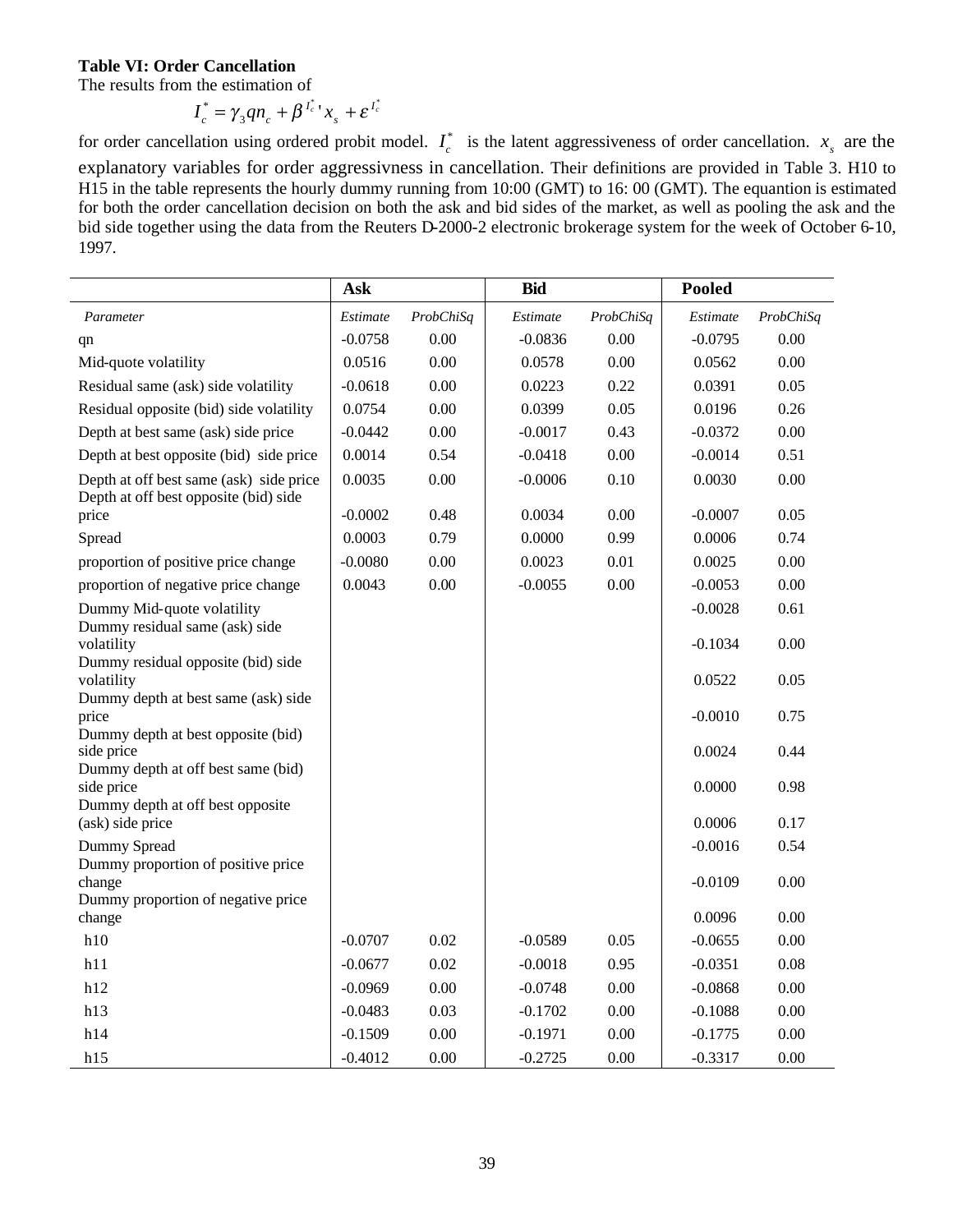#### **Table VII Marginal Probability**

This table shows the marginal reactions of order aggressiveness in each category to a change in the explanatory variables. Orders aggressiveness are divided into six order aggressiveness category: market orders, marketable limit orders, limit orders improving the best price, limit orders at the best price, limit orders within 1 pip of best price and limit orders more than 1 pip from best price. The definitions of the explanatory variables are given in Table 3. The values are obtained using equations  $(6)$  to  $(11)$ .

| <b>Ask Submission</b>               |                                                      |                                                 |                                     |                                          |                           |                 |
|-------------------------------------|------------------------------------------------------|-------------------------------------------------|-------------------------------------|------------------------------------------|---------------------------|-----------------|
|                                     | Limit order<br>more than<br>1 pip from<br>best price | Limit order<br>within 1<br>pip of best<br>price | Limit order<br>at the best<br>price | Limit order<br>better than<br>best price | Marketable<br>limit order | Market<br>order |
| quantity                            | 0.0691                                               | 0.0299                                          | $-0.0285$                           | $-0.0249$                                | $-0.0201$                 | $-0.0255$       |
| Mid-quote volatility                | $-0.0045$                                            | $-0.0019$                                       | 0.0019                              | 0.0016                                   | 0.0013                    | 0.0017          |
| Residual ask volatility             | 0.0136                                               | 0.0059                                          | $-0.0056$                           | $-0.0049$                                | $-0.0039$                 | $-0.0050$       |
| Residual bid volatility             | $-0.0364$                                            | $-0.0157$                                       | 0.0150                              | 0.0131                                   | 0.0106                    | 0.0134          |
| Depth at best ask price             | 0.0051                                               | 0.0022                                          | $-0.0021$                           | $-0.0019$                                | $-0.0015$                 | $-0.0019$       |
| Depth at best bid price             | $-0.0024$                                            | $-0.0010$                                       | 0.0010                              | 0.0009                                   | 0.0007                    | 0.0009          |
| Depth at off best ask price         | 0.0001                                               | 0.0001                                          | $-0.0001$                           | $-0.0001$                                | 0.0000                    | $-0.0001$       |
| Depth at off best bid price         | $-0.0006$                                            | $-0.0003$                                       | 0.0003                              | 0.0002                                   | 0.0002                    | 0.0002          |
| Spread                              | $-0.0034$                                            | $-0.0015$                                       | 0.0014                              | 0.0012                                   | 0.0010                    | 0.0012          |
| proportion of positive price change | $-0.0033$                                            | $-0.0014$                                       | 0.0014                              | 0.0012                                   | 0.0009                    | 0.0012          |
| proportion of negative price change | 0.0033                                               | 0.0014                                          | $-0.0014$                           | $-0.0012$                                | $-0.0010$                 | $-0.0012$       |
| h10                                 | 0.0201                                               | 0.0087                                          | $-0.0083$                           | $-0.0072$                                | $-0.0058$                 | $-0.0074$       |
| h11                                 | 0.0091                                               | 0.0039                                          | $-0.0037$                           | $-0.0033$                                | $-0.0026$                 | $-0.0033$       |
| h12                                 | $-0.0128$                                            | $-0.0056$                                       | 0.0053                              | 0.0046                                   | 0.0037                    | 0.0047          |
| h13                                 | $-0.0363$                                            | $-0.0157$                                       | 0.0150                              | 0.0131                                   | 0.0105                    | 0.0134          |
| h14                                 | $-0.0145$                                            | $-0.0063$                                       | 0.0060                              | 0.0052                                   | 0.0042                    | 0.0053          |
| h15                                 | 0.0136                                               | 0.0059                                          | $-0.0056$                           | $-0.0049$                                | $-0.0039$                 | $-0.0050$       |

| <b>Bid Submission</b>               |                             |                            |                   |                           |                           |                 |
|-------------------------------------|-----------------------------|----------------------------|-------------------|---------------------------|---------------------------|-----------------|
|                                     | Limit<br>order<br>more than | Limit<br>order<br>within 1 | Limit<br>order at | Limit order               |                           |                 |
|                                     | 1 pip from<br>best price    | pip of best<br>price       | the best<br>price | better than<br>best price | Marketable<br>limit order | Market<br>order |
| quantity                            | 0.0249                      | 0.0107                     | $-0.0096$         | $-0.0084$                 | $-0.0073$                 | $-0.0103$       |
| Mid-quote volatility                | $-0.0010$                   | $-0.0004$                  | 0.0004            | 0.0003                    | 0.0003                    | 0.0004          |
| Residual ask volatility             | $-0.0104$                   | $-0.0045$                  | 0.0040            | 0.0035                    | 0.0030                    | 0.0043          |
| Residual bid volatility             | 0.0259                      | 0.0112                     | $-0.0100$         | $-0.0088$                 | $-0.0076$                 | $-0.0108$       |
| Depth at best ask price             | $-0.0025$                   | $-0.0011$                  | 0.0010            | 0.0008                    | 0.0007                    | 0.0010          |
| Depth at best bid price             | 0.0048                      | 0.0021                     | $-0.0018$         | $-0.0016$                 | $-0.0014$                 | $-0.0020$       |
| Depth at off best ask price         | $-0.0004$                   | $-0.0002$                  | 0.0002            | 0.0001                    | 0.0001                    | 0.0002          |
| Depth at off best bid price         | 0.0000                      | 0.0000                     | 0.0000            | 0.0000                    | 0.0000                    | 0.0000          |
| Spread                              | $-0.0031$                   | $-0.0013$                  | 0.0012            | 0.0010                    | 0.0009                    | 0.0013          |
| proportion of positive price change | 0.0032                      | 0.0014                     | $-0.0012$         | $-0.0011$                 | $-0.0009$                 | $-0.0013$       |
| proportion of negative price change | $-0.0036$                   | $-0.0015$                  | 0.0014            | 0.0012                    | 0.0010                    | 0.0015          |
| h10                                 | $-0.0258$                   | $-0.0111$                  | 0.0100            | 0.0087                    | 0.0075                    | 0.0107          |
| h11                                 | $-0.0262$                   | $-0.0113$                  | 0.0101            | 0.0089                    | 0.0076                    | 0.0109          |
| h12                                 | $-0.0080$                   | $-0.0034$                  | 0.0031            | 0.0027                    | 0.0023                    | 0.0033          |
| h13                                 | 0.0016                      | 0.0007                     | $-0.0006$         | $-0.0006$                 | $-0.0005$                 | $-0.0007$       |
| h14                                 | $-0.0010$                   | $-0.0004$                  | 0.0004            | 0.0003                    | 0.0003                    | 0.0004          |
| h15                                 | $-0.0197$                   | $-0.0085$                  | 0.0076            | 0.0067                    | 0.0057                    | 0.0082          |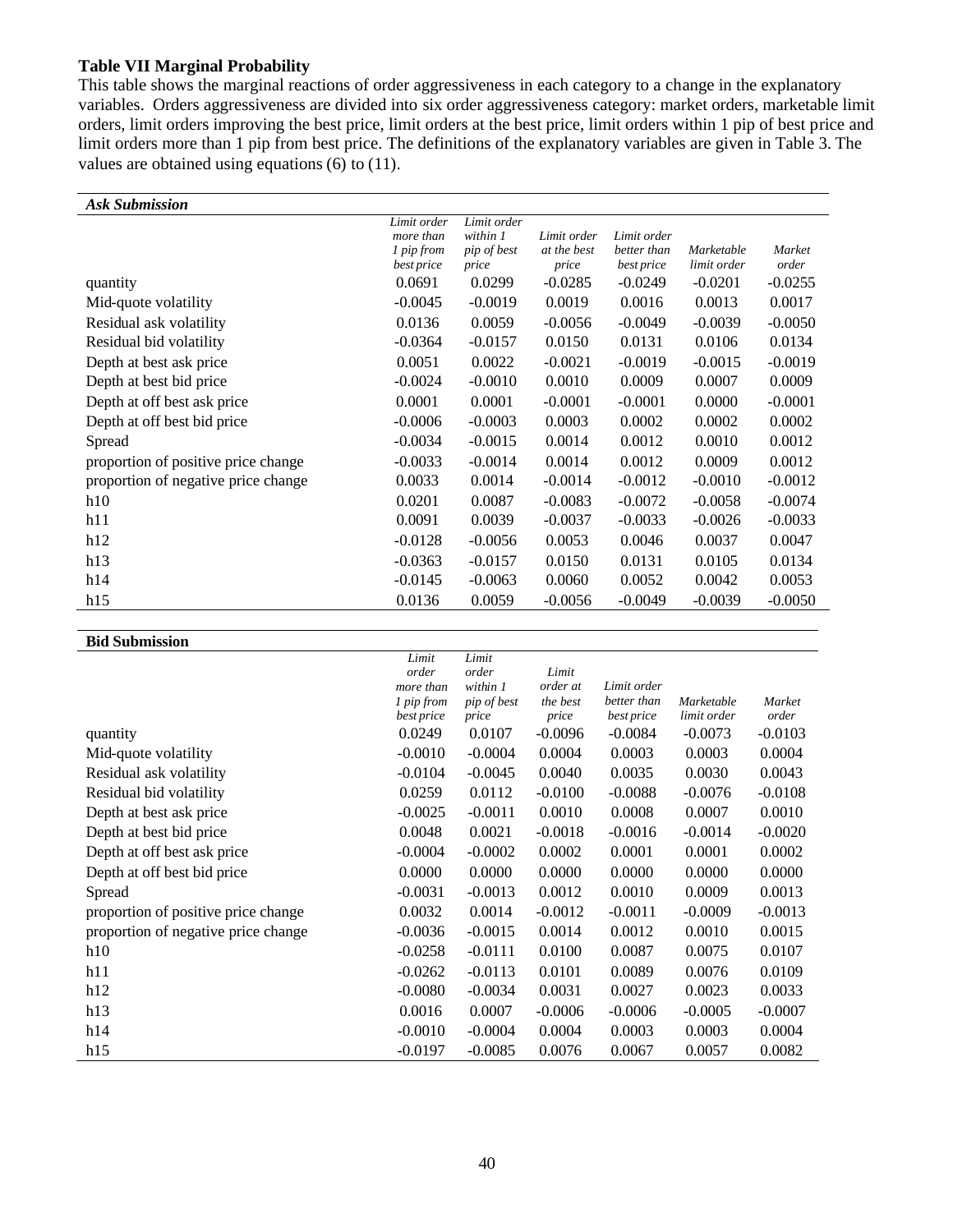#### **Table VIII Market Performance**

This table shows the order submission strategies when price change is positive, negative or constant. The system of

equations estimated is <br>  $I_s^* = \gamma_1 qn + d_1 \beta^{I_s^* \cdot} x_s^{I_s^*} + d_2 \beta^{I_s^* \cdot} x_s^{I_s^*} + d_3 \beta^{I_s^* \cdot} x_s^{I_s^*} + \varepsilon^{I_s^*}$  $I_s^*$   $I$   $I$   $I$ *s*  $I_s^*$   $I$   $I$   $I$ *s*  $I_s^* = \gamma_1 q n + d_1 \beta^{I_s^* \cdot} x_s^{I_s^*} + d_2 \beta^{I_s^* \cdot} x_s^{I_s^*} + d_3 \beta^{I_s^* \cdot} x_s^{I_s^*} + \varepsilon^{I_s^*}$  for order aggressiveness using ordered probit model  $qn_s = a + \gamma_2 I_s^* + d_1 b^{qn} x_s^{qn} + d_2 b^{qn} x_s^{qn} + d_3 b^{qn} x_s^{qn} + \varepsilon^{qn}$  for quantity using censored regression model where  $I_s^*$  is the latent order aggressiveness and  $qn^*$ , is the latent quantity,  $x_s^{I_s^*}$  and  $x_s^{qn}$  are the explanatory variables for order aggressivness equation and quantity equation,  $d_1$ ,  $d_2$  and  $d_3$  are the dummies for positive, negative and constant price change. Their definitions are provided in Table 3. The system of equations are estimated for both the order submission decision on both the ask and bid sides of the market using the data from the Reuters D-2000-2 electronic brokerage system for the week of October 6-10, 1997.

| <b>Ask Submission</b>       |          |           |          |                             |          |           |      |
|-----------------------------|----------|-----------|----------|-----------------------------|----------|-----------|------|
| Order Aggressiveness        |          |           |          | Quantity                    |          |           |      |
|                             | price    |           |          |                             | price    |           |      |
| Parameter                   | trend    | Estimate  | Prob     |                             | trend    | Estimate  | Prob |
|                             |          |           |          | intercept                   |          | 0.1485    | 0.07 |
| $qn_s$                      |          | $-0.0014$ | 0.99     | $I_s^*$                     |          | $-1.1251$ | 0.00 |
| Mid-quote volatility        | positive | 0.0094    | 0.49     | Mid-quote volatility        | positive | $-0.1034$ | 0.01 |
|                             | negative | 0.0075    | 0.66     |                             | negative | $-0.0062$ | 0.89 |
|                             | constant | 0.0174    | 0.00     |                             | constant | 0.0057    | 0.53 |
| Residual ask volatility     | positive | 0.0511    | 0.60     | Residual ask volatility     | positive | $-0.5594$ | 0.07 |
|                             | negative | $-0.0302$ | 0.76     |                             | negative | 0.2182    | 0.46 |
|                             | constant | $-0.0661$ | 0.00     |                             | constant | $-0.0035$ | 0.94 |
| Residual bid volatility     | positive | $-0.0577$ | 0.53     | Residual bid volatility     | positive | $-0.2225$ | 0.44 |
|                             | negative | 0.2104    | 0.05     |                             | negative | 0.1014    | 0.76 |
|                             | constant | 0.1242    | 0.00     |                             | constant | 0.0214    | 0.69 |
| Depth at best ask price     | positive | $-0.0121$ | 0.02     | Depth at best ask price     | positive | $-0.0385$ | 0.02 |
|                             | negative | $-0.0122$ | 0.08     |                             | negative | $-0.0501$ | 0.02 |
|                             | constant | $-0.0214$ | 0.00     |                             | constant | $-0.0258$ | 0.00 |
| Depth at best bid price     | positive | 0.0161    | 0.02     | Depth at best bid price     | positive | 0.0303    | 0.16 |
|                             | negative | 0.0092    | 0.09     |                             | negative | 0.0485    | 0.00 |
|                             | constant | 0.0073    | 0.00     |                             | constant | 0.0460    | 0.00 |
| Depth at off best ask price | positive | 0.0007    | 0.43     | Depth at off best ask price | positive | $-0.0018$ | 0.54 |
|                             | negative | $-0.0008$ | 0.44     |                             | negative | 0.0027    | 0.38 |
|                             | constant | $-0.0008$ | 0.01     |                             | constant | 0.0017    | 0.06 |
| Depth at off best bid price | positive | 0.0008    | 0.39     | Depth at off best bid price | positive | $-0.0017$ | 0.57 |
|                             | negative | 0.0018    | 0.06     |                             | negative | $-0.0056$ | 0.05 |
|                             | constant | 0.0022    | 0.00     |                             | constant | $-0.0016$ | 0.08 |
| Spread                      | positive | 0.0051    | 0.23     | Best Bid-Min Bid            | positive | 0.0322    | 0.01 |
|                             | negative | 0.0130    | 0.00     |                             | negative | $-0.0088$ | 0.49 |
|                             | constant | 0.0121    | $0.00\,$ |                             | constant | 0.0006    | 0.88 |
| proportion of positive      |          |           |          | proportion of large ask     |          |           |      |
| price change                | positive | 0.0056    | 0.02     | orders                      | positive | 0.0141    | 0.00 |
|                             | negative | 0.0116    | 0.00     |                             | negative | 0.0149    | 0.00 |
|                             | constant | 0.0119    | 0.00     |                             | constant | 0.0105    | 0.00 |
| proportion of negative      |          |           |          | proportion of large bid     |          |           |      |
| price change                | positive | 0.0054    | 0.10     | orders                      | positive | 0.0035    | 0.25 |
|                             | negative | $-0.0111$ | 0.00     |                             | negative | 0.0016    | 0.66 |
|                             | constant | $-0.0128$ | 0.00     |                             | constant | 0.0019    | 0.01 |